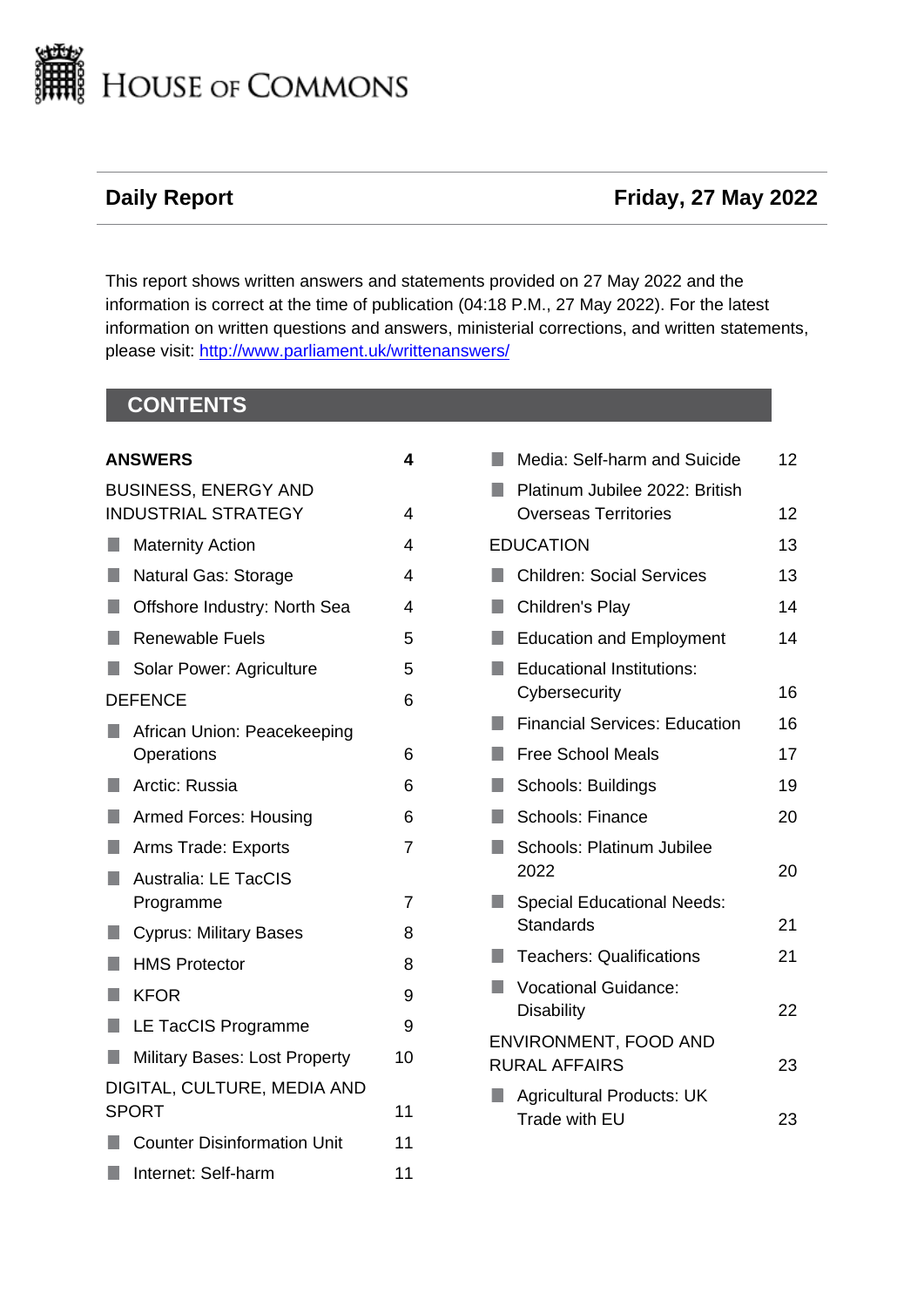|    | Department for Environment,<br>Food and Rural Affairs:      |    |
|----|-------------------------------------------------------------|----|
|    | Legislation                                                 | 23 |
|    | Dogs: Electronic Training Aids                              | 24 |
| ٠  | <b>Fisheries</b>                                            | 25 |
| ٠  | <b>Renewable Fuels: Air Pollution</b>                       | 25 |
|    | <b>Rights of Way</b>                                        | 25 |
| п  | Sustainable Farming Incentive                               | 25 |
|    | FOREIGN, COMMONWEALTH<br>AND DEVELOPMENT OFFICE             | 26 |
|    | Humanitarian Aid: G7 Foreign<br><b>Ministers</b>            | 26 |
|    | India: Religious Freedom                                    | 27 |
| ٠  | Members: Correspondence                                     | 27 |
| ×. | Press Freedom                                               | 28 |
| ٠  | Somaliland: Anniversaries                                   | 28 |
| ٠  | Sri Lanka: Conflict, Stability<br>and Security Fund         | 28 |
|    | <b>HEALTH AND SOCIAL CARE</b>                               | 29 |
|    | <b>Care Homes: Health Visitors</b>                          | 29 |
|    | <b>Care Homes: Visits</b>                                   | 29 |
|    | Doctors: Training                                           | 30 |
|    | Genito-urinary Medicine                                     | 30 |
|    | <b>Gynaecological Cancer:</b><br><b>Preventive Medicine</b> | 31 |
|    | <b>Gynaecology: Waiting Lists</b>                           | 31 |
|    | Health and Care Act 2022                                    | 32 |
|    | <b>Health Professions: Migrant</b><br>Workers               | 33 |
|    | <b>Health: Homelessness</b>                                 | 34 |
|    | <b>Hospitals: Car Parks</b>                                 | 34 |
|    | Kidney Diseases: Medical<br><b>Treatments</b>               | 34 |
|    | Learning Disability: Social<br><b>Services</b>              | 35 |

|                           | <b>Medical Equipment: Children</b>                     |    |  |
|---------------------------|--------------------------------------------------------|----|--|
|                           | and Young People                                       | 35 |  |
|                           | Members: Correspondence                                | 36 |  |
| ۰                         | <b>Mental Health Services:</b><br><b>Waiting Lists</b> | 36 |  |
|                           | <b>Mental Illness: Coronavirus</b>                     | 37 |  |
|                           | Mother and Baby Units                                  | 37 |  |
| ٠                         | <b>NHS Trusts: Surgery</b>                             | 38 |  |
| ŋ                         | <b>NHS: Dental Services</b>                            | 40 |  |
| ٠                         | NHS: Disclosure of Information                         | 40 |  |
| $\Box$                    | Pathology                                              | 41 |  |
| ٠                         | Protective Clothing: Storage                           | 41 |  |
| ٠                         | Surgery: Training                                      | 41 |  |
|                           | <b>INTERNATIONAL TRADE</b>                             | 42 |  |
|                           | <b>Trade Barriers</b>                                  | 42 |  |
|                           | <b>JUSTICE</b>                                         | 43 |  |
|                           | Alcoholic Drinks: Young<br><b>Offenders</b>            | 43 |  |
|                           | <b>Criminal Liability</b>                              | 43 |  |
| ٠                         | <b>Family Proceedings: Expert</b><br>Evidence          | 43 |  |
| ٠                         | Roads: Accidents                                       | 44 |  |
| LEVELLING UP, HOUSING AND |                                                        |    |  |
|                           | <b>COMMUNITIES</b>                                     | 44 |  |
|                           | <b>Coalfields Regeneration Trust</b>                   | 44 |  |
|                           | <b>Homes for Ukraine Scheme</b>                        | 45 |  |
|                           | Homes for Ukraine Scheme:<br>Vetting                   | 45 |  |
|                           | Refugees: Ukraine                                      | 45 |  |
|                           | <b>TRANSPORT</b>                                       | 45 |  |
|                           | Aviation: Northern Ireland                             | 45 |  |
|                           | Rapid Transit Systems and<br>Trams: York               | 46 |  |
|                           | <b>Tolls: Roads</b>                                    | 46 |  |
|                           |                                                        |    |  |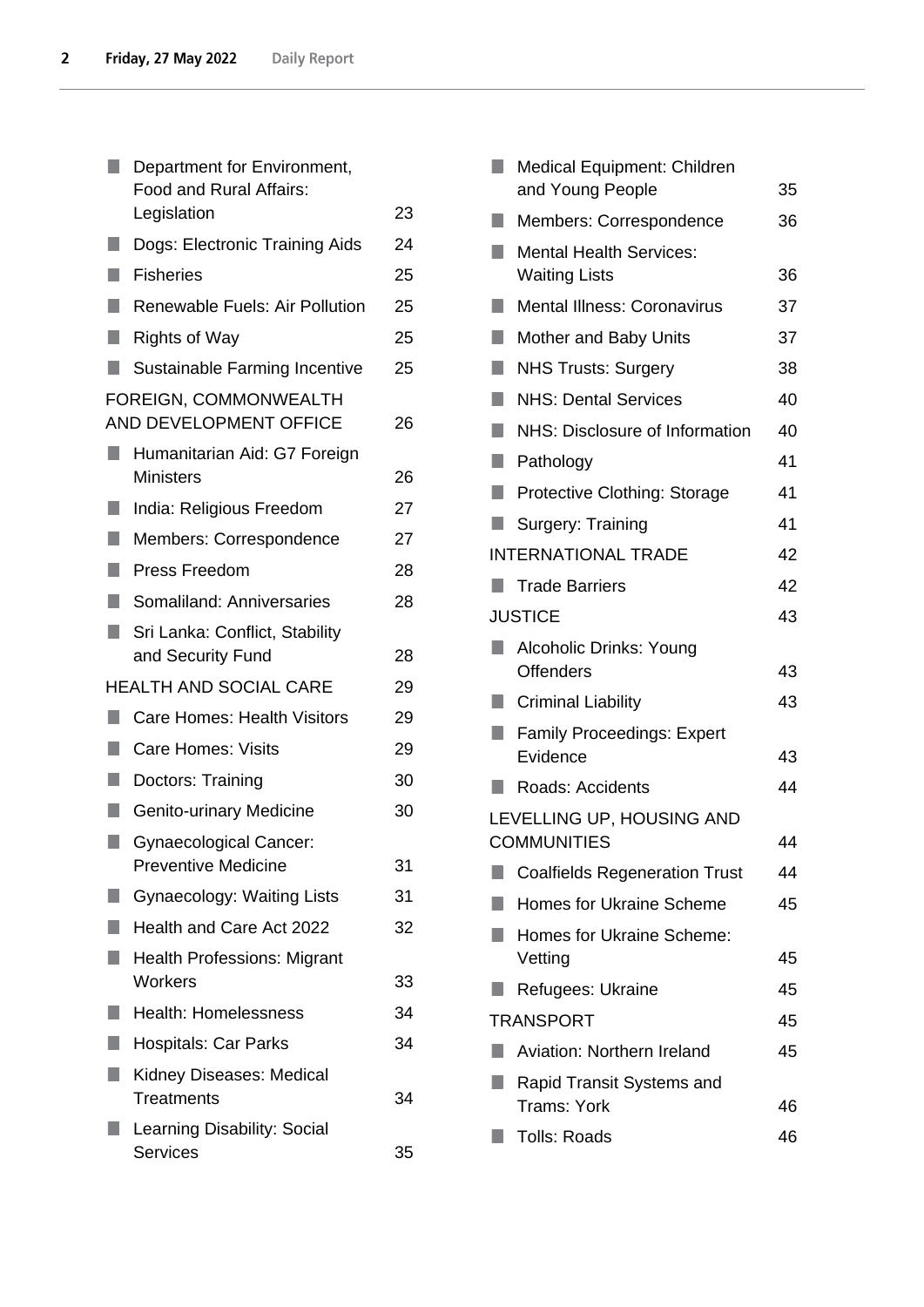| <b>TREASURY</b>               | 47 | <b>WALES</b>                    | 48 |
|-------------------------------|----|---------------------------------|----|
| <b>Car Allowances</b>         | 47 | <b>Veterans: Mental Health</b>  | 48 |
| Cost of Living: Disability    | 47 | <b>WORK AND PENSIONS</b>        | 49 |
| Renewable Fuels: Excise<br>n. |    | <b>Personal Pensions</b>        | 49 |
| <b>Duties</b>                 | 48 | <b>Social Security Benefits</b> | 49 |

#### **Notes:**

Questions marked thus **[R]** indicate that a relevant interest has been declared.

Questions with identification numbers of **900000 or greater** indicate that the question was originally tabled as an oral question and has since been unstarred.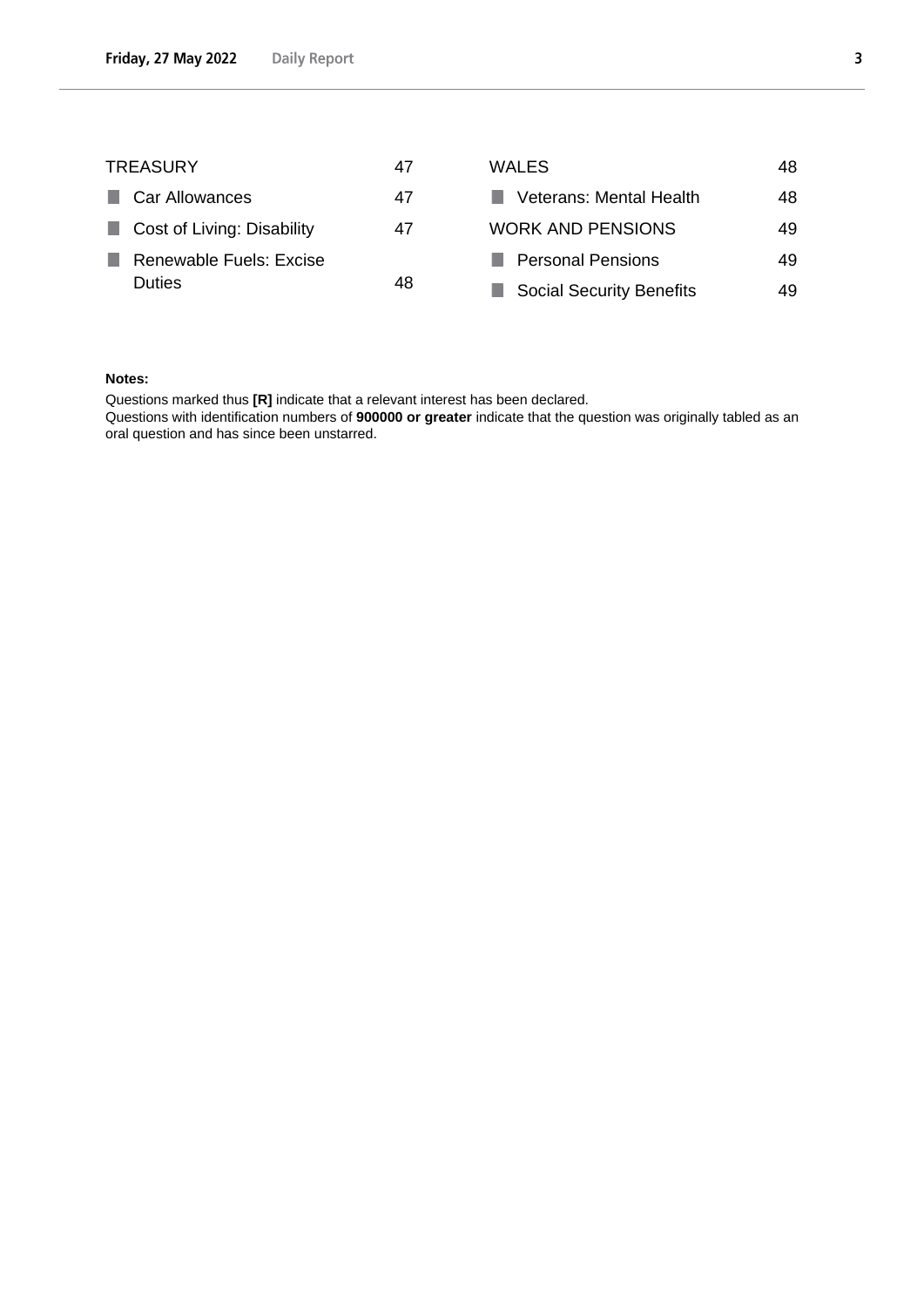# <span id="page-3-0"></span>**ANSWERS**

<span id="page-3-2"></span>ш

### <span id="page-3-1"></span>**BUSINESS, ENERGY AND INDUSTRIAL STRATEGY**

### **Maternity Action**

### **Wera Hobhouse: [\[6864\]](http://www.parliament.uk/business/publications/written-questions-answers-statements/written-question/Commons/2022-05-23/6864)**

To ask the Secretary of State for Business, Energy and Industrial Strategy, whether he has had discussions with relevant stakeholders on the removal of Maternity Action from the Pregnancy and Maternity Discrimination Advisory Board.

### **Paul Scully:**

The Department for Business, Energy and Industrial Strategy engages regularly with the Government Equalities Office on a range of issues. The Government Equalities Office is a member of the Pregnancy and Maternity Discrimination Advisory Board.

#### <span id="page-3-3"></span>**Natural Gas: Storage** ш

### **Craig Mackinlay: [\[4657\]](http://www.parliament.uk/business/publications/written-questions-answers-statements/written-question/Commons/2022-05-18/4657)**

To ask the Secretary of State for Business, Energy and Industrial Strategy, what steps his Department is taking to facilitate an expansion of the UK's gas storage facilities in advance of winter 2022-23.

### **Greg Hands:**

The diversity of Great Britain's sources of gas supply obviates a reliance on natural gas storage. This distinguishes Great Britain from some European countries which have a relative larger storage capacity than Great Britain.

The Government is continuing to explore the future of the gas storage landscape, including in relation to hydrogen. The UK Hydrogen Strategy considers the role of hydrogen storage in greater detail and whether further regulation or support mechanisms are needed to maximise its potential.

## <span id="page-3-4"></span>**Offshore Industry: North Sea**

## **Caroline Lucas: [\[4538\]](http://www.parliament.uk/business/publications/written-questions-answers-statements/written-question/Commons/2022-05-18/4538)**

To ask the Secretary of State for Business, Energy and Industrial Strategy, what assessment he has made of the compatibility of Shell developing the Jackdaw gas field with the (a) decarbonisation targets for industry as described in the North Sea Transition Deal, (b) UK's carbon budgets and net zero target and (c) UK's obligations and commitments towards international climate targets.

### **Greg Hands:**

I refer the hon. Member to the answers I gave the hon. Member for Liverpool, Walton on 18 May 2022 to Questions [417](https://questions-statements.parliament.uk/written-questions/detail/2022-05-10/417) and [418.](https://questions-statements.parliament.uk/written-questions/detail/2022-05-10/418)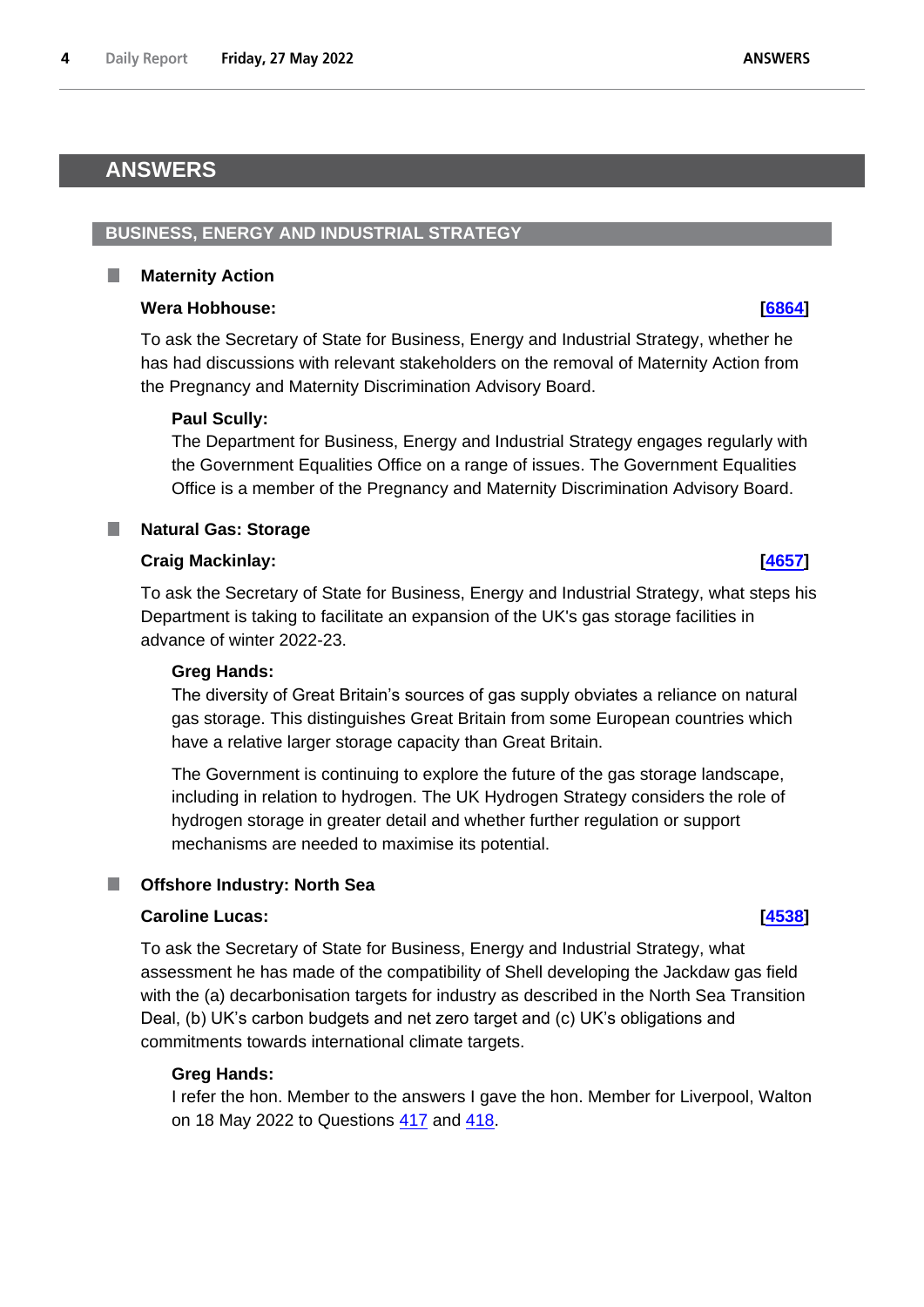#### <span id="page-4-0"></span>**Renewable Fuels** T.

#### **Mr Barry Sheerman: [\[4486\]](http://www.parliament.uk/business/publications/written-questions-answers-statements/written-question/Commons/2022-05-18/4486)**

To ask the Secretary of State for Business, Energy and Industrial Strategy, what assessment he has made of the potential impact of HVO fuels on the Government's netzero emissions target.

#### **Greg Hands:**

Hydrotreated Vegetable Oil (HVO) is one type of biofuel which can be used to replace fossil diesel. HVO has been eligible for support under the Renewable Transport Fuel Obligation (RTFO) scheme for more than a decade. In 2020, 38 million litres of biodiesel of HVO were supplied under the RTFO in the UK. As part of the Transport Decarbonisation Plan, the Department for Transport committed to work with stakeholders to review the role of biofuels in compatible vehicles and any potential measures to remove barriers to their deployment.

BEIS publishes a range of statistics on renewable energy in Energy Trends at: [https://www.gov.uk/government/statistics/energy-trends-section-6-renewables](https://eur02.safelinks.protection.outlook.com/?url=https%3A%2F%2Fwww.gov.uk%2Fgovernment%2Fstatistics%2Fenergy-trends-section-6-renewables&data=05%7C01%7Ccarbonbudgets%40beis.gov.uk%7C73e3a74ecbda4b4aa66b08da3c9211fd%7Ccbac700502c143ebb497e6492d1b2dd8%7C0%7C0%7C637888896374714798%7CUnknown%7CTWFpbGZsb3d8eyJWIjoiMC4wLjAwMDAiLCJQIjoiV2luMzIiLCJBTiI6Ik1haWwiLCJXVCI6Mn0%3D%7C3000%7C%7C%7C&sdata=ffn9OAnFtQT7KArmrv6JWIpbDjbGDVMe3fwqMauGo7M%3D&reserved=0) and in DUKES at: [https://www.gov.uk/government/statistics/renewable-sources-of-energy](https://eur02.safelinks.protection.outlook.com/?url=https%3A%2F%2Fwww.gov.uk%2Fgovernment%2Fstatistics%2Frenewable-sources-of-energy-chapter-6-digest-of-united-kingdom-energy-statistics-dukes&data=05%7C01%7Ccarbonbudgets%40beis.gov.uk%7C73e3a74ecbda4b4aa66b08da3c9211fd%7Ccbac700502c143ebb497e6492d1b2dd8%7C0%7C0%7C637888896374714798%7CUnknown%7CTWFpbGZsb3d8eyJWIjoiMC4wLjAwMDAiLCJQIjoiV2luMzIiLCJBTiI6Ik1haWwiLCJXVCI6Mn0%3D%7C3000%7C%7C%7C&sdata=JJTHkFQMqPNcS3UdP%2Fzt4z048eA%2BX0MBO1TOLL%2BiQ0I%3D&reserved=0)[chapter-6-digest-of-united-kingdom-energy-statistics-dukes.](https://eur02.safelinks.protection.outlook.com/?url=https%3A%2F%2Fwww.gov.uk%2Fgovernment%2Fstatistics%2Frenewable-sources-of-energy-chapter-6-digest-of-united-kingdom-energy-statistics-dukes&data=05%7C01%7Ccarbonbudgets%40beis.gov.uk%7C73e3a74ecbda4b4aa66b08da3c9211fd%7Ccbac700502c143ebb497e6492d1b2dd8%7C0%7C0%7C637888896374714798%7CUnknown%7CTWFpbGZsb3d8eyJWIjoiMC4wLjAwMDAiLCJQIjoiV2luMzIiLCJBTiI6Ik1haWwiLCJXVCI6Mn0%3D%7C3000%7C%7C%7C&sdata=JJTHkFQMqPNcS3UdP%2Fzt4z048eA%2BX0MBO1TOLL%2BiQ0I%3D&reserved=0)

### <span id="page-4-1"></span>**No. 3 Solar Power: Agriculture**

#### **Dr Dan Poulter: [\[5385\]](http://www.parliament.uk/business/publications/written-questions-answers-statements/written-question/Commons/2022-05-19/5385)**

To ask the Secretary of State for Business, Energy and Industrial Strategy, what estimate he has made of the amount of agricultural land that has been taken out of food production to facilitate the development of solar farms.

#### **Greg Hands:**

The Government recognises the need to preserve the UK's farmland. Planning guidance encourages solar projects to use previously developed land, and be designed to avoid, mitigate, and compensate for their impacts.

Information on the location of current solar installations is available here:

[https://www.gov.uk/government/publications/renewable-energy-planning-database](https://eur02.safelinks.protection.outlook.com/?url=https%3A%2F%2Fwww.gov.uk%2Fgovernment%2Fpublications%2Frenewable-energy-planning-database-monthly-extract&data=05%7C01%7CBoris.Rogatchevski%40beis.gov.uk%7Cddd0f99e87734cc0be1d08da2d1337da%7Ccbac700502c143ebb497e6492d1b2dd8%7C0%7C0%7C637871857804549523%7CUnknown%7CTWFpbGZsb3d8eyJWIjoiMC4wLjAwMDAiLCJQIjoiV2luMzIiLCJBTiI6Ik1haWwiLCJXVCI6Mn0%3D%7C3000%7C%7C%7C&sdata=hqgpl5phbon63WrOudU7QFEMTUFzlcdwlEbzFaMBxTY%3D&reserved=0)[monthly-extract](https://eur02.safelinks.protection.outlook.com/?url=https%3A%2F%2Fwww.gov.uk%2Fgovernment%2Fpublications%2Frenewable-energy-planning-database-monthly-extract&data=05%7C01%7CBoris.Rogatchevski%40beis.gov.uk%7Cddd0f99e87734cc0be1d08da2d1337da%7Ccbac700502c143ebb497e6492d1b2dd8%7C0%7C0%7C637871857804549523%7CUnknown%7CTWFpbGZsb3d8eyJWIjoiMC4wLjAwMDAiLCJQIjoiV2luMzIiLCJBTiI6Ik1haWwiLCJXVCI6Mn0%3D%7C3000%7C%7C%7C&sdata=hqgpl5phbon63WrOudU7QFEMTUFzlcdwlEbzFaMBxTY%3D&reserved=0)

#### **Dr Dan Poulter: [\[5386\]](http://www.parliament.uk/business/publications/written-questions-answers-statements/written-question/Commons/2022-05-19/5386)**

To ask the Secretary of State for Business, Energy and Industrial Strategy, what assessment he has made of the impact the development of solar farms on agricultural land on food (a) security and (b) production.

#### **Greg Hands:**

The Government recognises the need to preserve the UK's farmland. Planning guidance encourages solar projects to use previously developed land, and be designed to avoid, mitigate, and compensate for their impacts.

The UK's high degree of food security is based on diversified supply, strong domestic production, and stable imports. The UK produces 60% of all the food it needs, and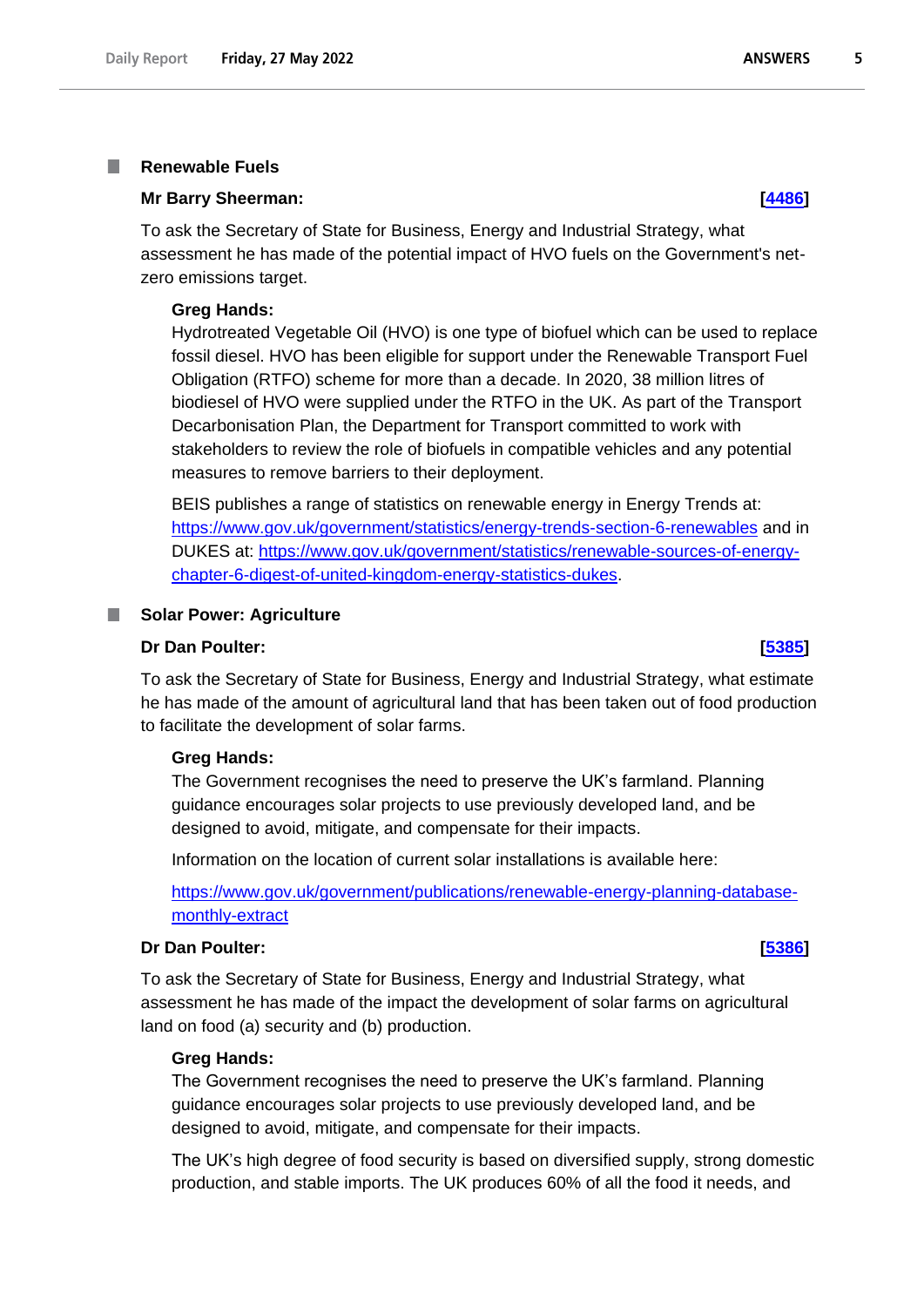74% of food that can be produced in the UK. These figures have changed little over the last 20 years. It is possible to maintain and increase food production sustainably in some areas, while seeing land use change in others.

#### <span id="page-5-0"></span>**DEFENCE**

#### <span id="page-5-1"></span>**I African Union: Peacekeeping Operations**

#### **John Healey: [\[4472\]](http://www.parliament.uk/business/publications/written-questions-answers-statements/written-question/Commons/2022-05-18/4472)**

To ask the Secretary of State for Defence, how many UK armed forces personnel are deployed with NATO troops to support the (a) African Union's peacekeeping missions and (b) training of the African Standby Force.

#### **James Heappey:**

The UK's liaison to the African Union and the NATO Military Liaison Office have a dialogue. We work with individual NATO Allies in advising the African Union (AU) and its missions such as the African Union Transition Mission (ATMIS) in Somalia. We train individual African countries that are the contributors to deployed forces on AU missions. No UK Armed Forces personnel are deployed on those missions but we do provide a Mission Support Team to ATMIS.

### <span id="page-5-2"></span>**Arctic: Russia**

#### **John Healey: [\[4469\]](http://www.parliament.uk/business/publications/written-questions-answers-statements/written-question/Commons/2022-05-18/4469)**

To ask the Secretary of State for Defence, what assessment he has made of the (a) implications for his policies of Russian military activity in the Arctic and (b) potential threat that activity poses to the UK and its NATO allies in that region.

### **James Heappey:**

The UK recognises that, as an Arctic nation, Russia has an important presence in the region; accordingly we expect Russia to comply with international law. Over the last fifteen years, Russia has increasingly militarised its Arctic territory, it has steadily increased military activity in the region and invested in military infrastructure there, establishing a new Northern Joint Strategic Command, reopening Cold War-era bases above the Arctic Circle, and investing further in Arctic-capable equipment. Russian submarine activity in the North Atlantic has reached Cold War levels. While this activity is not, in and of itself, a breach of international law, it presents challenges which impact upon the interests of the UK, our Allies and partners, and the inhabitants of the Arctic, and to which we must be vigilant and prepared to respond.

#### <span id="page-5-3"></span>a a s **Armed Forces: Housing**

### **John Healey: [\[5341\]](http://www.parliament.uk/business/publications/written-questions-answers-statements/written-question/Commons/2022-05-19/5341)**

To ask the Secretary of State for Defence, when his Department plans to (a) begin and (b) complete work to remove flammable cladding from each high rise building on the defence estate that houses armed forces personnel.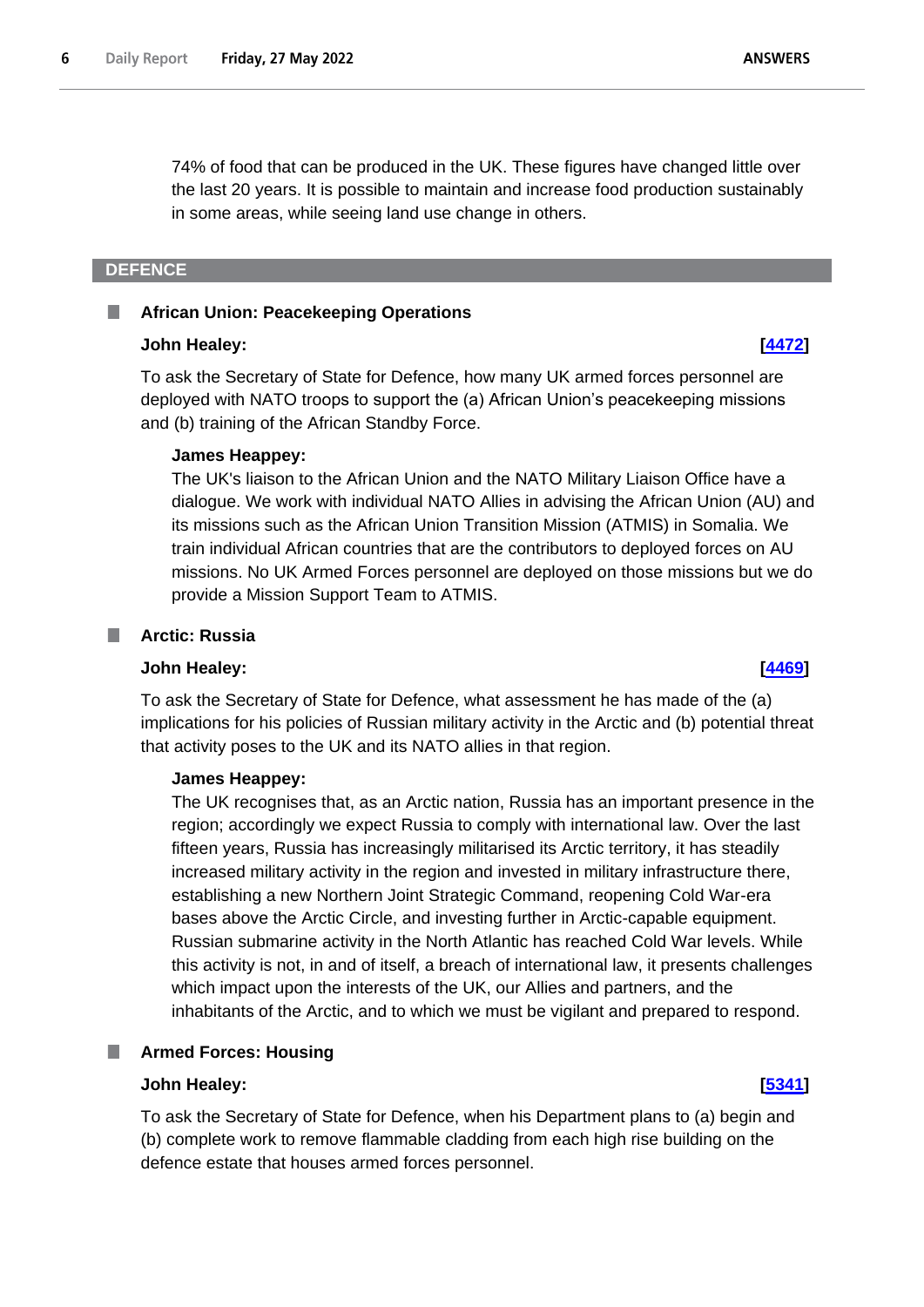The Ministry of Defence (MOD) own 26 high-rise Single Living Accommodation buildings of 6 storeys and above with a type of external wall system requiring additional fire safety assessments.

Work to remediate one fully clad high-rise accommodation block, Vanguard Building at HMS Nelson, started in February 2020 and completed in March 2022.

The remaining high-rise accommodation blocks are partially-clad.

One building is already due to be replaced with a new build. A construction start date will be issued once this is finalised.

Surveys on the remaining 24 high-rise buildings, which are partially clad, are all complete. The survey results are now being assessed and are being used to determine required remedial work, after which, start and completion dates will be set.

All buildings have a current Fire Risk Assessment in place and remain legally compliant for continued occupation.

### <span id="page-6-0"></span>**Arms Trade: Exports**

#### **Mr Kevan Jones: [\[7927\]](http://www.parliament.uk/business/publications/written-questions-answers-statements/written-question/Commons/2022-05-24/7927)**

To ask the Secretary of State for Defence, whether he is taking steps to increase the volume of land ground combat systems being exported from the UK.

#### **Jeremy Quin:**

The Ministry of Defence (MOD) works with industry to explore export markets, opportunities, and priorities for our range of Land Ground Combat Systems. The recent release of the Land Industrial Strategy highlights the importance of the export of these systems for prosperity and interoperability with our Allies and partners around the world. The MOD is working closely with the Department for International Trade and Industry to maximise the opportunities for the UK.

#### <span id="page-6-1"></span>**Australia: LE TacCIS Programme** .

#### **John Healey: [\[4467\]](http://www.parliament.uk/business/publications/written-questions-answers-statements/written-question/Commons/2022-05-18/4467)**

To ask the Secretary of State for Defence, whether discussions have taken place between officials in his Department and their Australian counterparts on the Battlefield Management Application.

#### **Jeremy Quin:**

The Ministry of Defence often has discussions with allies on capability matters these have included discussions with Australian representatives on tactical communication capabilities.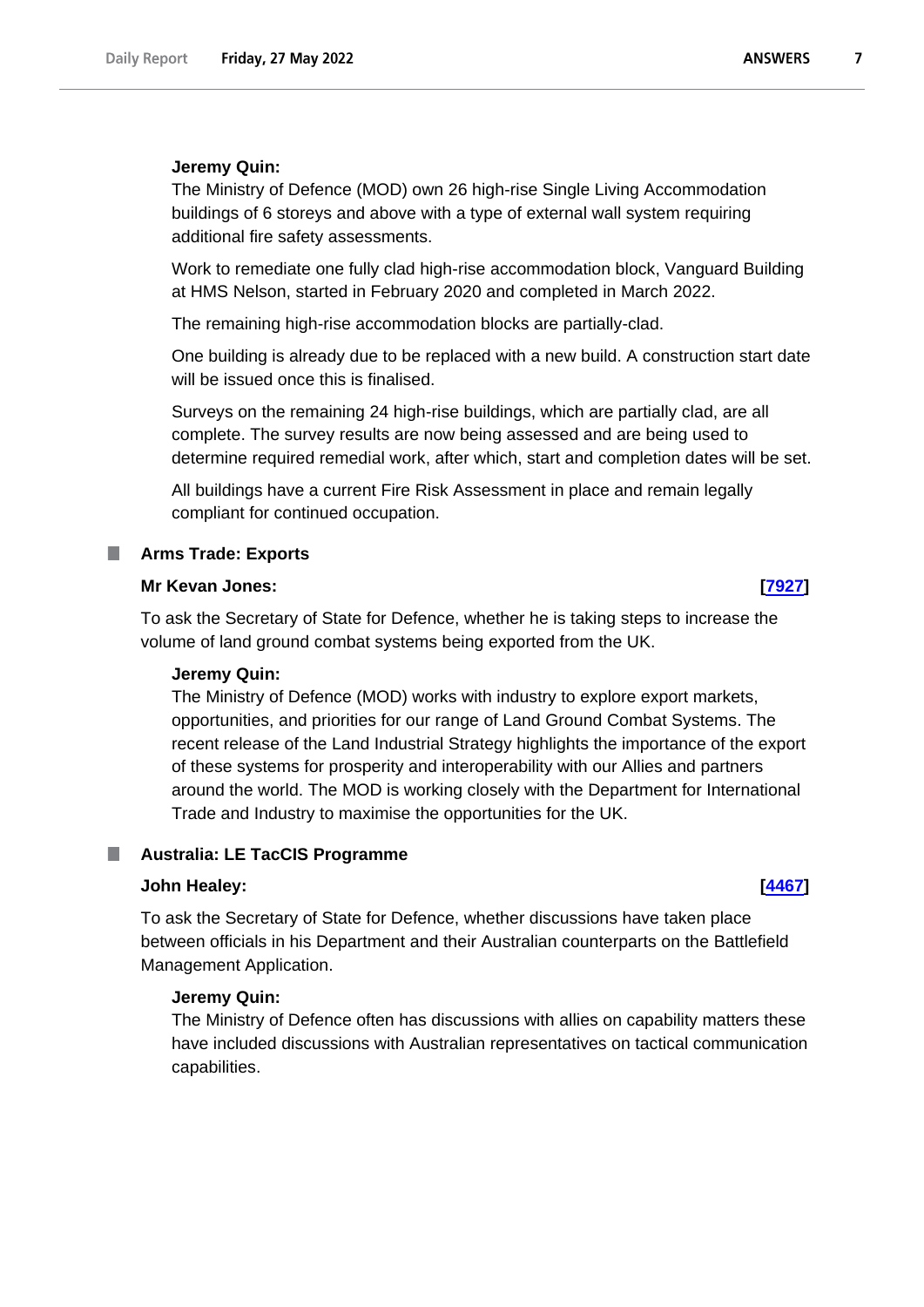#### <span id="page-7-0"></span>T. **Cyprus: Military Bases**

#### **Andrew Rosindell: [\[6716\]](http://www.parliament.uk/business/publications/written-questions-answers-statements/written-question/Commons/2022-05-23/6716)**

To ask the Secretary of State for Defence, whether his Department has undertaken a strategic assessment of the land deal with Cyprus enabling Cypriots to purchase land in the Sovereign Base Areas of Akrotiri and Dhekelia.

#### **James Heappey:**

Cypriots have always been able to purchase private land in the Sovereign Base Areas pursuant to Sovereign Base Areas legislation. No land deal has been entered into with the Republic of Cyprus that changes that position.

#### **Andrew Rosindell: [\[6717\]](http://www.parliament.uk/business/publications/written-questions-answers-statements/written-question/Commons/2022-05-23/6717)**

To ask the Secretary of State for Defence, what progress his Department has made on the acacia tree project in the Cyprus Sovereign Base Areas; what the area of that project is in hectares; and whether his Department has undertaken an assessment of the conservation value of that project.

#### **James Heappey:**

All acacia saligna on Ministry of Defence controlled land, estimated at 33 hectares, located within the Cape Pyla Special Area of Conservation (SAC), is subject to a Defence Infrastructure Organisation led management programme. This management programme includes the removal of the acacia saligna trees/shrubs and back-up control measures. As a result of a large forest fire in June 2019, up to a square kilometre of land containing significant mature acacia saligna coverage (circa 17 hectares), was burnt. Adaptations have been made in the management programme to control the acacia saligna regrowth following the fire. A draft environmental management plan for the Cape Pyla SAC aims to align land management activities, including the eradication and enduring management of the acacia saligna seedbed. Additionally, an Overseas Territories Environment and Climate funded project (DARWIN+) is in progress to evaluate options of optimising future management of areas affected by acacia saligna for efficient and effective habitat restoration.

#### <span id="page-7-1"></span>**HMS Protector**

#### **Mr Kevan Jones: [\[7934\]](http://www.parliament.uk/business/publications/written-questions-answers-statements/written-question/Commons/2022-05-24/7934)**

To ask the Secretary of State for Defence, how many days HMS Protector was at sea in each of the last five years, broken down by calendar years.

#### **James Heappey:**

The information requested is provided below:

| <b>YEAR</b> | <b>NUMBER OF DAYS</b> |
|-------------|-----------------------|
| 2017        | 236                   |
| 2018        | 254                   |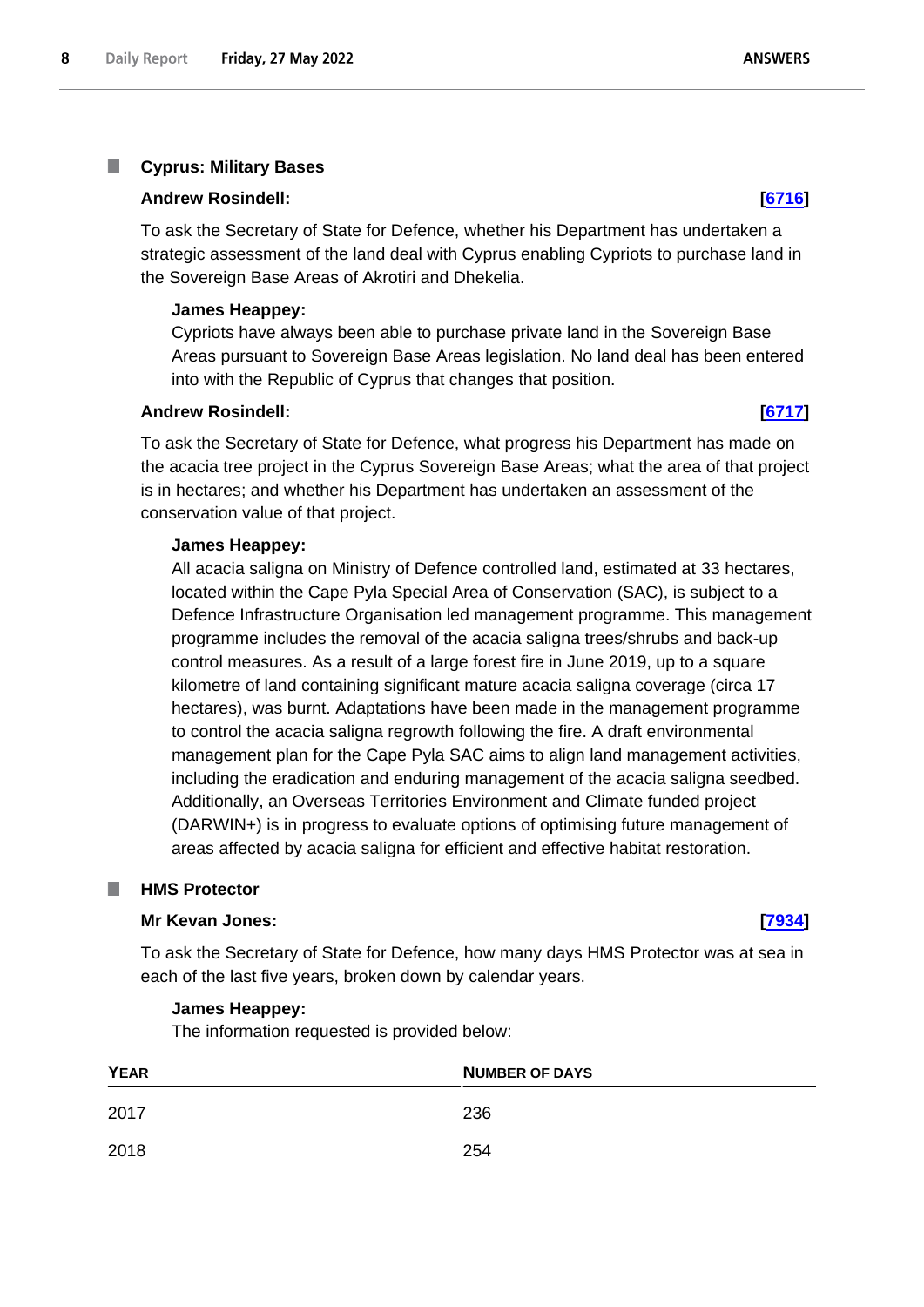| <b>YEAR</b> | <b>NUMBER OF DAYS</b> |
|-------------|-----------------------|
| 2019        | 162                   |
| 2020        | 23                    |
| 2021        | 195                   |

The normal operating cycle of every ship involves them entering different readiness levels depending on their programmes, periods of refit and Departmental planning requirements. In addition, these figures represent days at sea, and it should be noted that, while deployed away from the UK, ships will spend both days at sea and alongside in ports around the world.

### <span id="page-8-0"></span>**KFOR**

### **John Healey: [\[4473\]](http://www.parliament.uk/business/publications/written-questions-answers-statements/written-question/Commons/2022-05-18/4473)**

To ask the Secretary of State for Defence, how many UK armed forces personnel are currently deployed as part of NATO's Kosovo Force.

### **James Heappey:**

Under Op ELGIN (Kosovo) the UK currently provides an Intelligence, Surveillance, Reconnaissance Task-Unit (ISR-TU) comprising 35 personnel in support of NATO's Kosovo Force.

## <span id="page-8-1"></span>**LE TacCIS Programme**

### **John Healey: [\[5335\]](http://www.parliament.uk/business/publications/written-questions-answers-statements/written-question/Commons/2022-05-19/5335)**

To ask the Secretary of State for Defence, how many milestones in production General Dynamics Missions Systems has met in relation to the Morpheus programme as of 19 May 2022.

### **Jeremy Quin:**

The Evolve to Open Transition Partner Contract was based on agile delivery and measured against a defined set of contracted deliverable outputs. However, delivery of the first element of the MORPHEUS capability is late and the Ministry of Defence is considering the optimum route to achieve delivery of the full MORPHEUS capability.

## **John Healey: [\[5336\]](http://www.parliament.uk/business/publications/written-questions-answers-statements/written-question/Commons/2022-05-19/5336)**

To ask the Secretary of State for Defence, what his latest assessment is of the probability that the Morpheus programme will meet its initial operating capability date.

### **Jeremy Quin:**

I refer the right hon. Member to the answer I gave on 20 May 2022 to his Question 616.

### **Attachments:**

1. [LE TacCIS Programme \[UIN 616.docx\]](https://qna.files.parliament.uk/qna-attachments/1464424/original/UIN%20616.docx)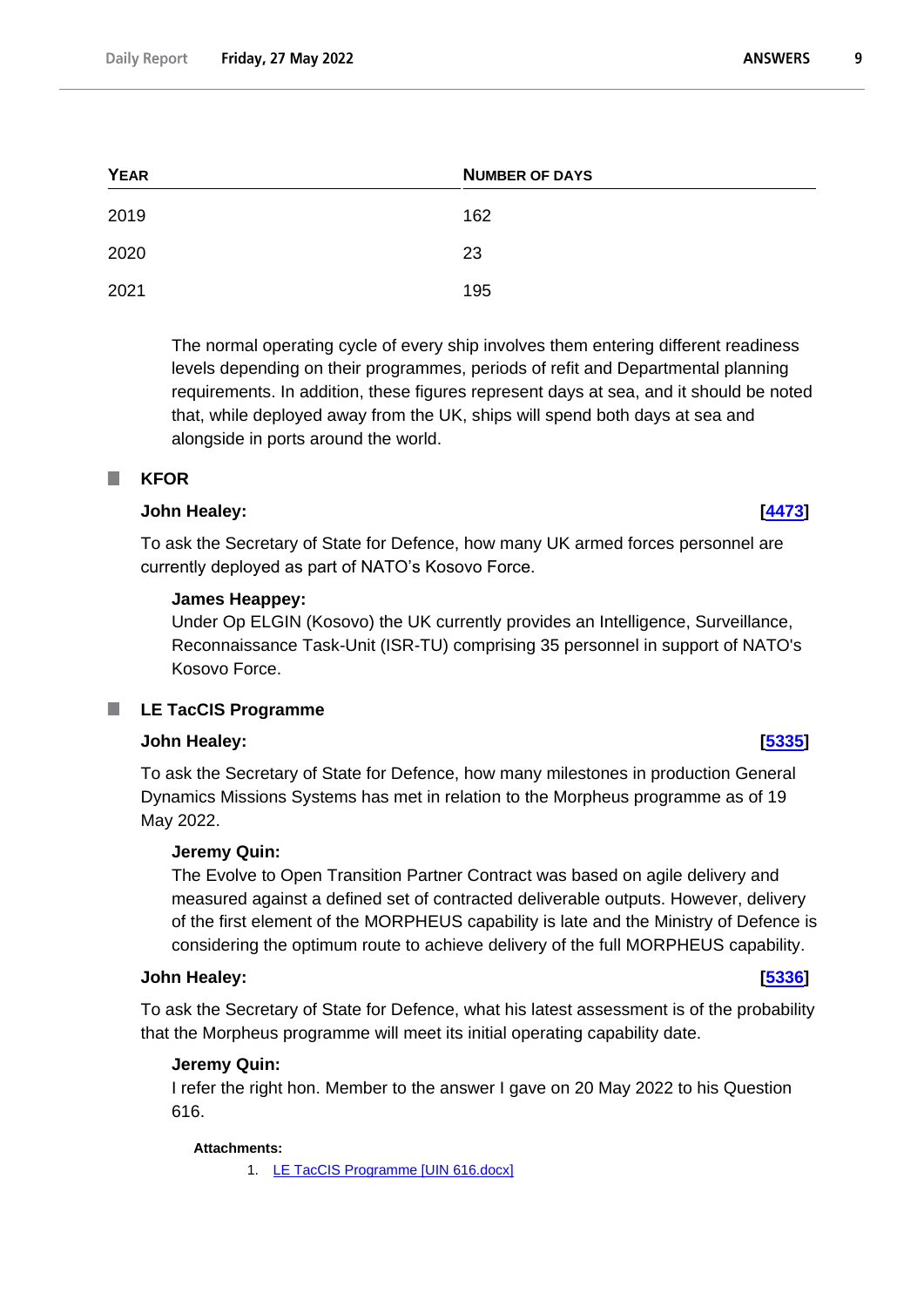#### <span id="page-9-0"></span>**Military Bases: Lost Property** П

#### **John Healey: [\[4468\]](http://www.parliament.uk/business/publications/written-questions-answers-statements/written-question/Commons/2022-05-18/4468)**

To ask the Secretary of State for Defence, if he will publish a list of items over the value of £500 lost from Defence sites in (a) the UK and (b) overseas in the last five years.

#### **Jeremy Quin:**

The Department does not hold a central record of such items at the level requested.

The Department does routinely capture and disclose those items >£300,000 and a summary of stores losses reported as closed cases in the last the four financial years is shown below:

| <b>TITLE</b>                                                                             | <b>FINANCIAL YEAR</b> | VALUE OF LOSS (000) |
|------------------------------------------------------------------------------------------|-----------------------|---------------------|
| Vehicle destroyed by fire<br>during a training session                                   | 2016-2017             | 658                 |
| Physical loss of<br>Typhoon/Tornado targeting<br>and navigation pod - forward<br>section | 2016-2017             | 601                 |
| Accident involving a Puma<br>helicopter in Afghanistan                                   | 2016-2017             | 543                 |
| Repairs to HMS Ambush<br>following a collision                                           | 2017-2018             | 4,678               |
| Landing craft destroyed by fire 2018-2019                                                |                       | 580                 |
| Damage on landing to a<br>remotely piloted aircraft                                      | 2019-2020             | 6,015               |
| Medical stores damage<br>following a power outage                                        | 2019-2020             | 1,896               |
| Damage to electronic counter 2019-2020<br>measures equipment                             |                       | 448                 |
| Tornado jettisoned equipment 2019-2020<br>on operational sortie                          |                       | 321                 |

A summary value and volume of all closed cases of Stores Losses is captured centrally and disclosed as part of the Departments Annual Report and Accounts.

| <b>FINANCIAL YEAR</b> | <b>NUMBER OF CASES</b> | VALUE OF LOSS (£000) |
|-----------------------|------------------------|----------------------|
| 2016-2017             | 6.771                  | 9.409                |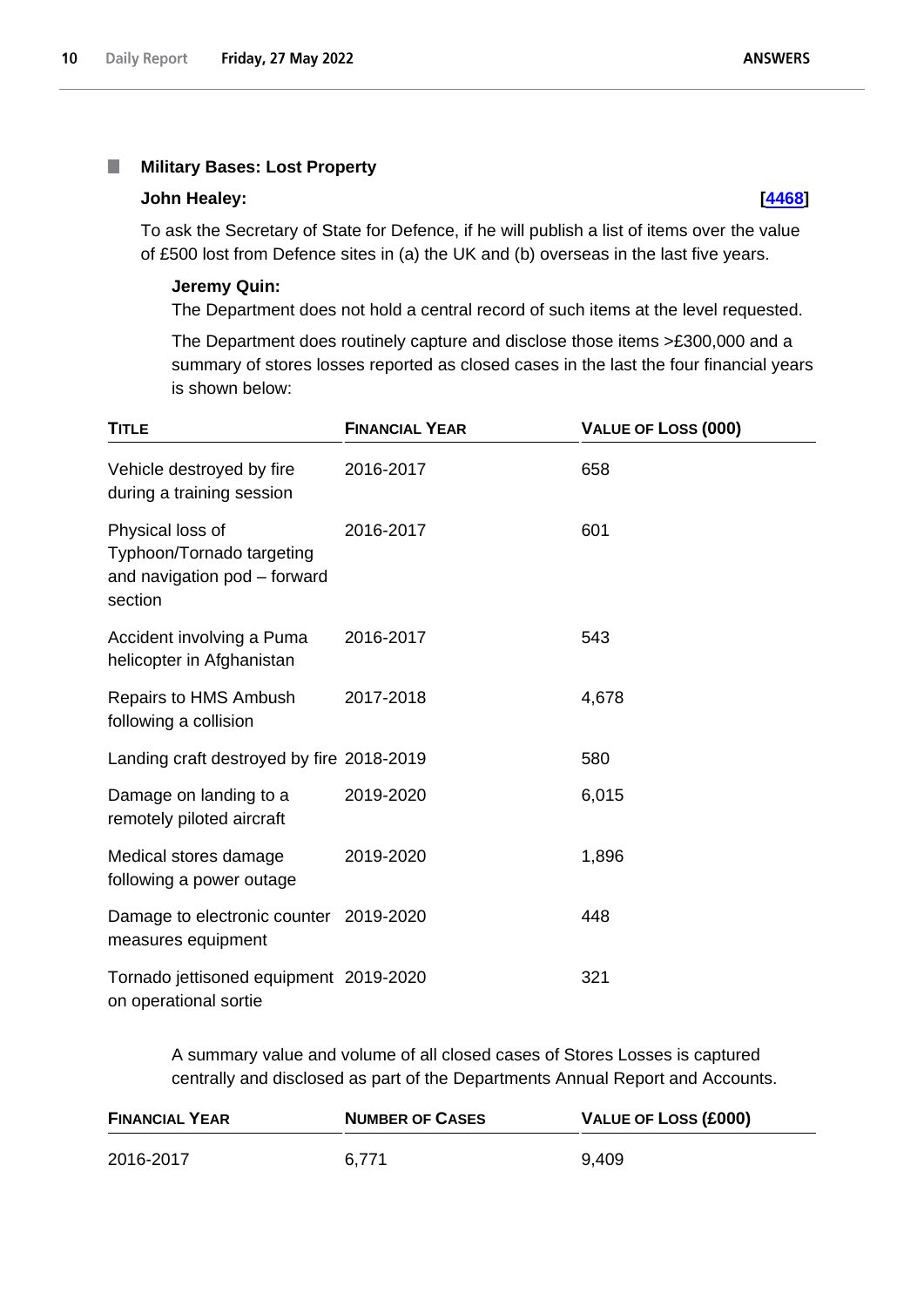| <b>FINANCIAL YEAR</b> | <b>NUMBER OF CASES</b> | <b>VALUE OF LOSS (£000)</b> |
|-----------------------|------------------------|-----------------------------|
| 2017-2018             | 6,128                  | 14,299                      |
| 2018-2019             | 5,609                  | 7,496                       |
| 2019-2020             | 5,699                  | 18,172                      |

#### <span id="page-10-0"></span>**DIGITAL, CULTURE, MEDIA AND SPORT**

#### <span id="page-10-1"></span>**Counter Disinformation Unit** a a s

#### **Andrew Rosindell: [\[6720\]](http://www.parliament.uk/business/publications/written-questions-answers-statements/written-question/Commons/2022-05-23/6720)**

To ask the Secretary of State for Digital, Culture, Media and Sport, what the budget is for the Counter Disinformation Unit in 2022-23; and if it is operational as of 23 May 2022.

#### **Chris Philp:**

The Counter Disinformation Unit has been operational since March 2020. The Unit works across Government to build a picture of the scope, scale and reach of disinformation and misinformation and works with a range of partners, including social media platforms, civil society, and academia to tackle it.

The Government takes disinformation and misinformation seriously and ensures the CDU has appropriate funding to tackle it. It would not be appropriate to comment on funding levels publicly as doing so would give malign actors insight into the scale of our capabilities.

#### <span id="page-10-2"></span>**Internet: Self-harm**

### **Mr Barry Sheerman: [\[5350\]](http://www.parliament.uk/business/publications/written-questions-answers-statements/written-question/Commons/2022-05-19/5350)**

To ask the Secretary of State for Digital, Culture, Media and Sport, whether she is taking steps to ensure that the Online Safety Bill includes a new offence of encouraging serious self-harm with malicious intent.

#### **Chris Philp:**

Under the Online Safety Bill, all in-scope services will need to remove and limit the spread of illegal content and activity online. Companies that are likely to be accessed by children will also need to protect them from harmful content, such as self-harm content. The largest sites will also be required to set out in terms of service their approach to addressing harmful content to adults and enforce these consistently.

The Government asked the Law Commission to review the criminal law for harmful communications. Following the Law Commission's final report, the government accepted the recommended communications offences and the cyberflashing offence, which are being brought into law through the Online Safety Bill. The Government is considering the remaining recommendations, including a new offence to address the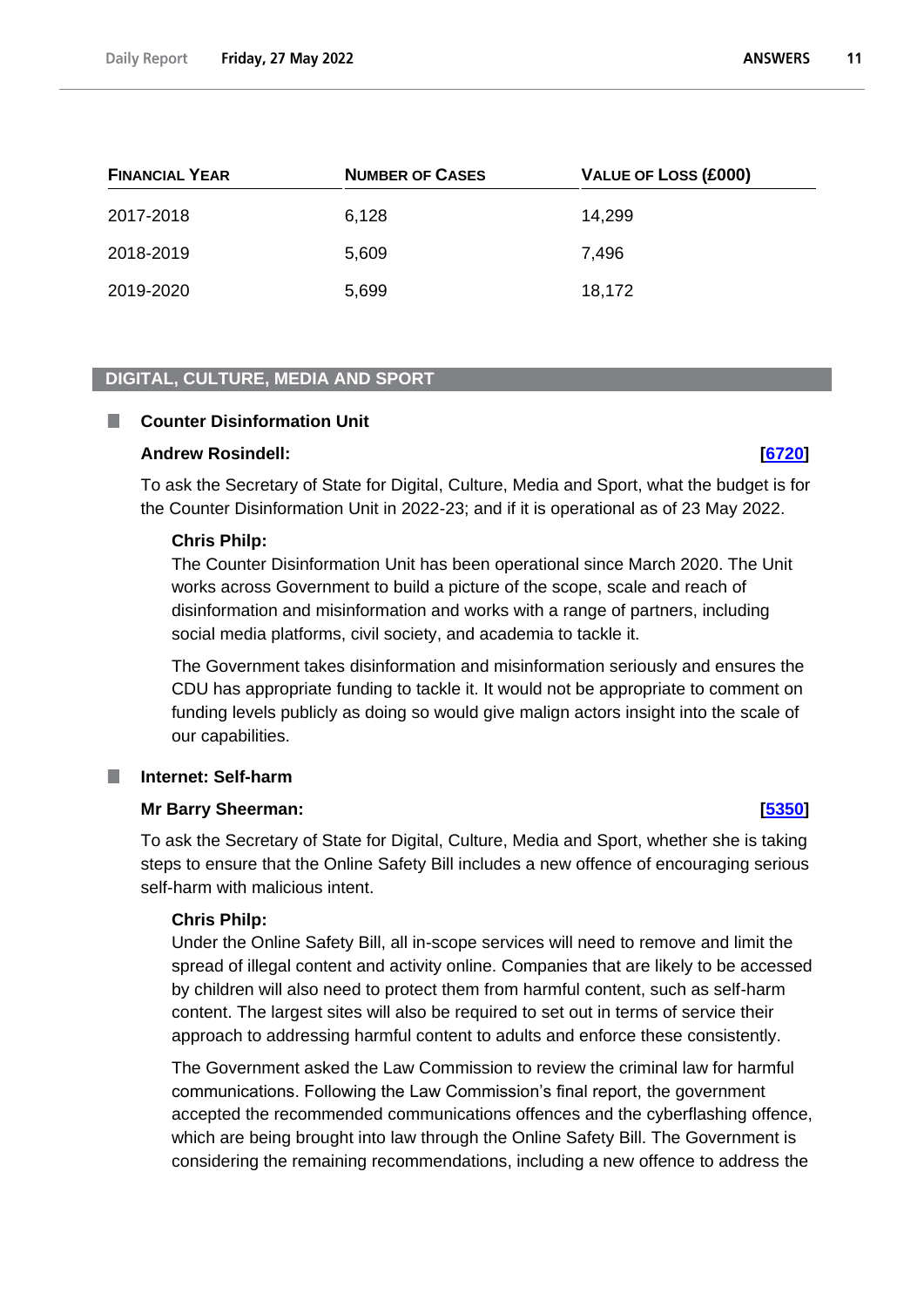**ANSWERS** 

encouragement and assistance of self-harm. We will issue a full response to the Law Commission in due course.

The Government introduced the Online Safety Bill to Parliament on 17 March 2022.

### <span id="page-11-0"></span>**Media: Self-harm and Suicide**

#### **Mr Barry Sheerman: [\[5351\]](http://www.parliament.uk/business/publications/written-questions-answers-statements/written-question/Commons/2022-05-19/5351)**

To ask the Secretary of State for Digital, Culture, Media and Sport, if she will take steps to ensure that small and medium media platforms restrict content that promote suicide and self-harm.

### **Chris Philp:**

All companies in scope of the Online Safety Bill will have duties to proactively prevent the spread of content encouraging or assisting suicide. They will also have to protect children from harmful suicide and self-harm content, even if it is not illegal. While duties are proportionate to the risk of harm and a service's capacity, these duties apply regardless of the size of the service.

The largest and highest risk services will also need to set out in terms and conditions their policies for addressing harmful content to adults. This will likely include types of legal content promoting self-harm.

This approach reflects the fact that this type of content is likely to cause the most harm on services with the largest audiences and a range of high-risk features, where it can spread quickly and reach large numbers of people.

## <span id="page-11-1"></span>**Platinum Jubilee 2022: British Overseas Territories**

### **Andrew Rosindell: [\[6707\]](http://www.parliament.uk/business/publications/written-questions-answers-statements/written-question/Commons/2022-05-23/6707)**

To ask the Secretary of State for Digital, Culture, Media and Sport, with reference to the Answer of 18 March 2022 to Question 137983, on Department for Digital, Culture, Media and Sport: British Overseas Territories, what plans officials in her Department have to work with representatives of British Overseas Territories to celebrate Her Majesty's Platinum Jubilee.

### **Chris Philp:**

The UK Government encourages Overseas Territories to join in the Platinum Jubilee celebrations.

The Foreign, Commonwealth and Development Office (FCDO) has issued guidance to its teams in the Overseas Territories and there are many ways Overseas Territories can get involved including Big Jubilee Lunches, tree planting, the lighting of Beacons and the competition for Civic Honours.

Overseas Territories will also be represented at key Jubilee events, and their flags are currently being flown on Parliament Square in London.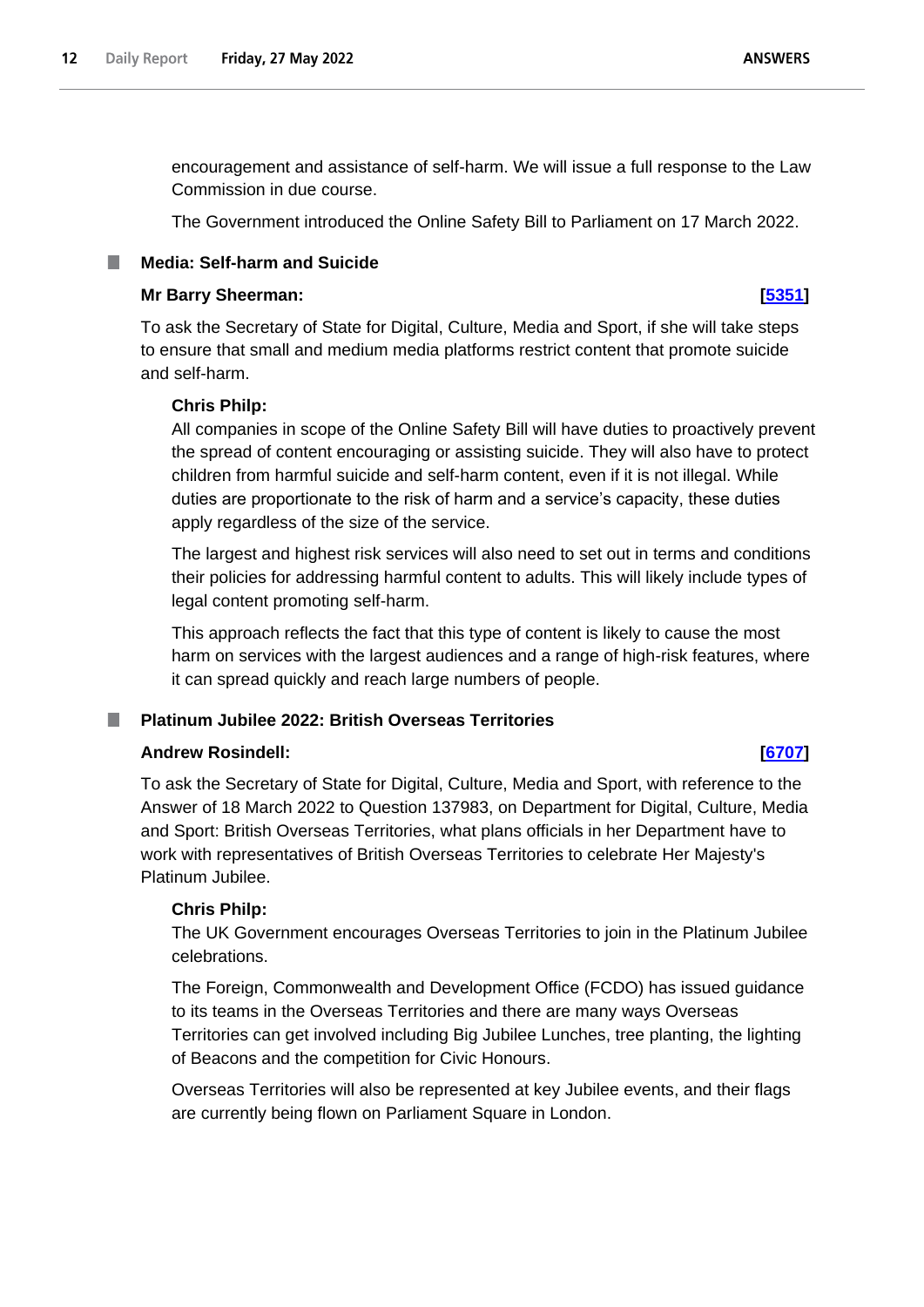### <span id="page-12-0"></span>**EDUCATION**

#### <span id="page-12-1"></span>**Children: Social Services** ш

#### **Andrew Gwynne: [\[4514\]](http://www.parliament.uk/business/publications/written-questions-answers-statements/written-question/Commons/2022-05-18/4514)**

To ask the Secretary of State for Education, what powers he has to compel children's services in England to improve when they have been judged by Ofsted to (a) be inadequate and (b) require improvement to be good.

#### **Will Quince:**

In line with the department's intervention policy which is set out in its 'Putting Children First' guidance, whenever Ofsted finds children's social care services to be inadequate, an adviser is provided to diagnose problems and support the local authority on its improvement journey. The guidance is available here: https://assets.publishing.service.gov.uk/government/uploads/system/uploads/attachm ent\_data/file/554573/Putting\_children\_first\_delivering\_vision\_excellent\_childrens\_soc ial\_care.pdf. The department would expect most of those local authorities to improve with support and challenge from experts.

If there is insufficient improvement in a local authority's performance, my right hon. Friend, the Secretary of State for Education, may issue an improvement notice. The improvement notice requires the local authority to take steps to improve its services for children, such as putting an improvement plan in place to address areas of weakness identified by Ofsted. Improvement notices may be issued as a way of forewarning a local authority of a future statutory direction if there is no improvement in its performance.

Should the local authority be unwilling or unable to comply with an improvement notice, or if ministers are not satisfied with the local authority's progress at any stage, the Secretary of State may choose to invoke his statutory powers of intervention (under Section 497A of the Education Act 1996) by issuing a statutory direction. The Secretary of State can issue directions to ensure that functions are performed to an adequate standard, such as directing the local authority to set up an improvement board or appointing a children's services commissioner to work with the local authority to help secure improvement.

A children's services commissioner is usually appointed when local authority failure is systemic (an inadequate rating across all three of Ofsted's key judgments in one report) or has become persistent (two or more inadequate judgments within five years), to determine whether the local authority has the capacity and capability to retain and improve children's social care services in a reasonable timeframe. If not, the Section 497A power can also be used to direct that children's social care services will be removed from local authority control for a period of time and transferred to a different organisation, usually a trust, in order to secure sustainable improvement.

The department's improvement programme also seeks to identify and work collaboratively with local authorities where children's services have been judged 'Requires Improvement', providing targeted support to help them improve the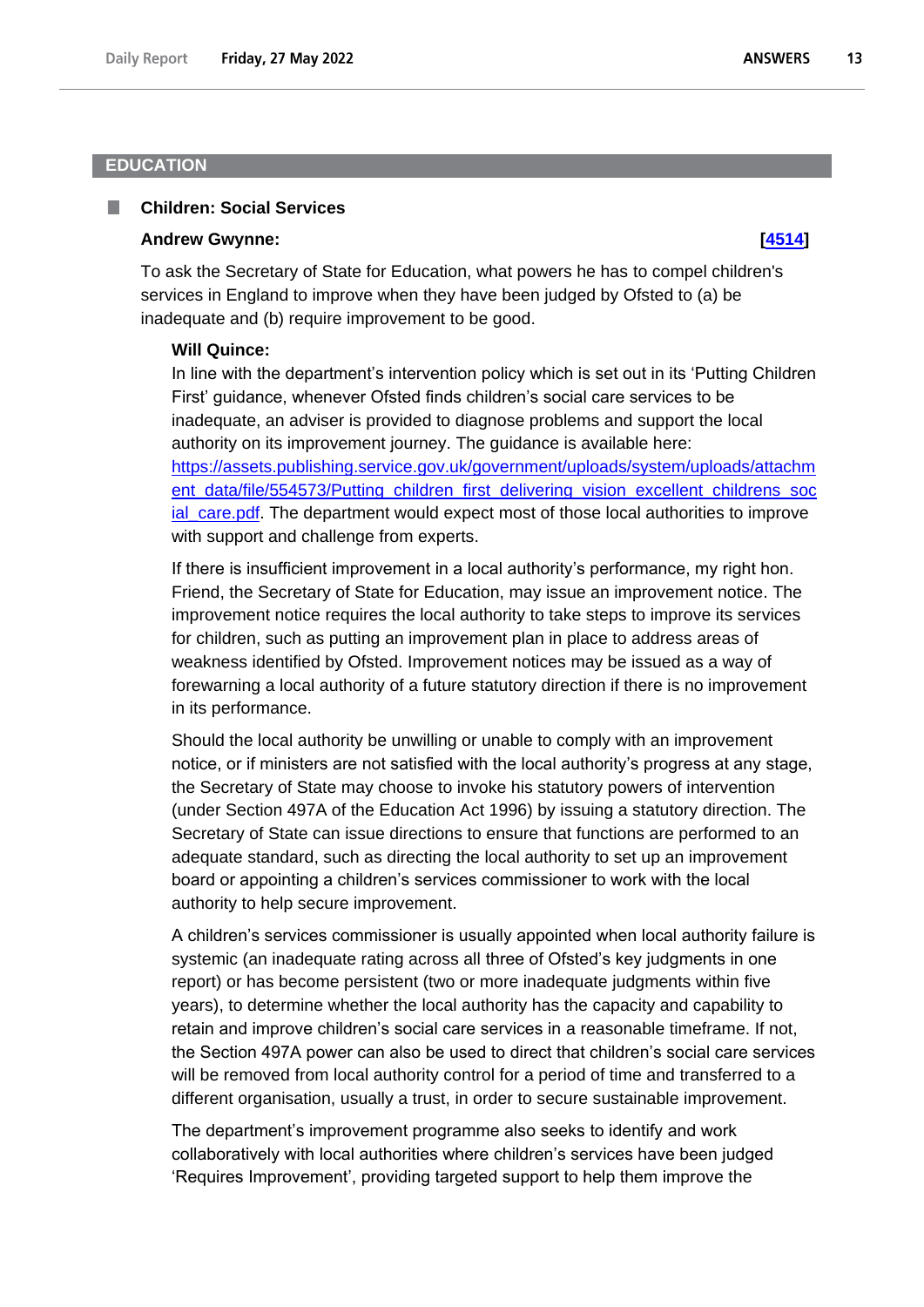**ANSWERS** 

services they provide to vulnerable children. The department has increased the amount of funded sector-led improvement activity that can be delivered from 2021 by expanding our cohort of strong performing local authorities to work as sector-led improvement partners.

### **Children's Play**

<span id="page-13-0"></span>m.

### **John McDonnell: [\[4460\]](http://www.parliament.uk/business/publications/written-questions-answers-statements/written-question/Commons/2022-05-18/4460)**

To ask the Secretary of State for Education, what plans he has to help ensure that opportunities for play will be encouraged, supported and facilitated through Early Years provision as part of covid-19 catch-up strategies; and if he will make a statement.

### **Will Quince:**

To support education recovery, the department is investing up to £180 million of recovery support in the early years (EY) sector. This will be used to build a stronger, more expert workforce, enabling education providers to deliver high quality teaching and help address the impact of the COVID-19 pandemic on the youngest children, particularly those in the most disadvantaged areas. The support includes up to £153 million which will provide the opportunity for evidence-based professional development for EY practitioners.

New programmes will focus on key areas such as speech and language development, and physical and emotional development for the youngest children, for which play is an important part. The department is also investing up to £17 million for the Nuffield Early Language Intervention and up to £10 million for a second phase of the EY professional development programme in the 2021/22 academic year, targeted to support EY staff working with disadvantaged children.

The package will build on EY foundation stage reforms. These will support more effective EY curriculum and assessment, reducing unnecessary assessment paperwork so that practitioners and teachers can spend more time engaging children in enriching activities, including play, to support their learning.

#### <span id="page-13-1"></span>**Education and Employment** П

### **Julian Knight: [\[5417\]](http://www.parliament.uk/business/publications/written-questions-answers-statements/written-question/Commons/2022-05-19/5417)**

To ask the Secretary of State for Education, whether his Department is taking steps to (a) encourage (i) the voluntary sector and (ii) all employers to support his Department's role in the levelling up agenda; and (b) to support schools to enable young people to (i) make greater connections between their academic studies and the labour market and (ii) learn about the skills they need and potential career paths directly from employers.

#### **Alex Burghart:**

Levelling up is at the heart of the agenda to build back better after the pandemic and to deliver for every part of the UK.  The department's focus is on levelling up differences in the quantity and quality of human capital between different parts of the country. To tackle our levelling up challenge we are looking to support children and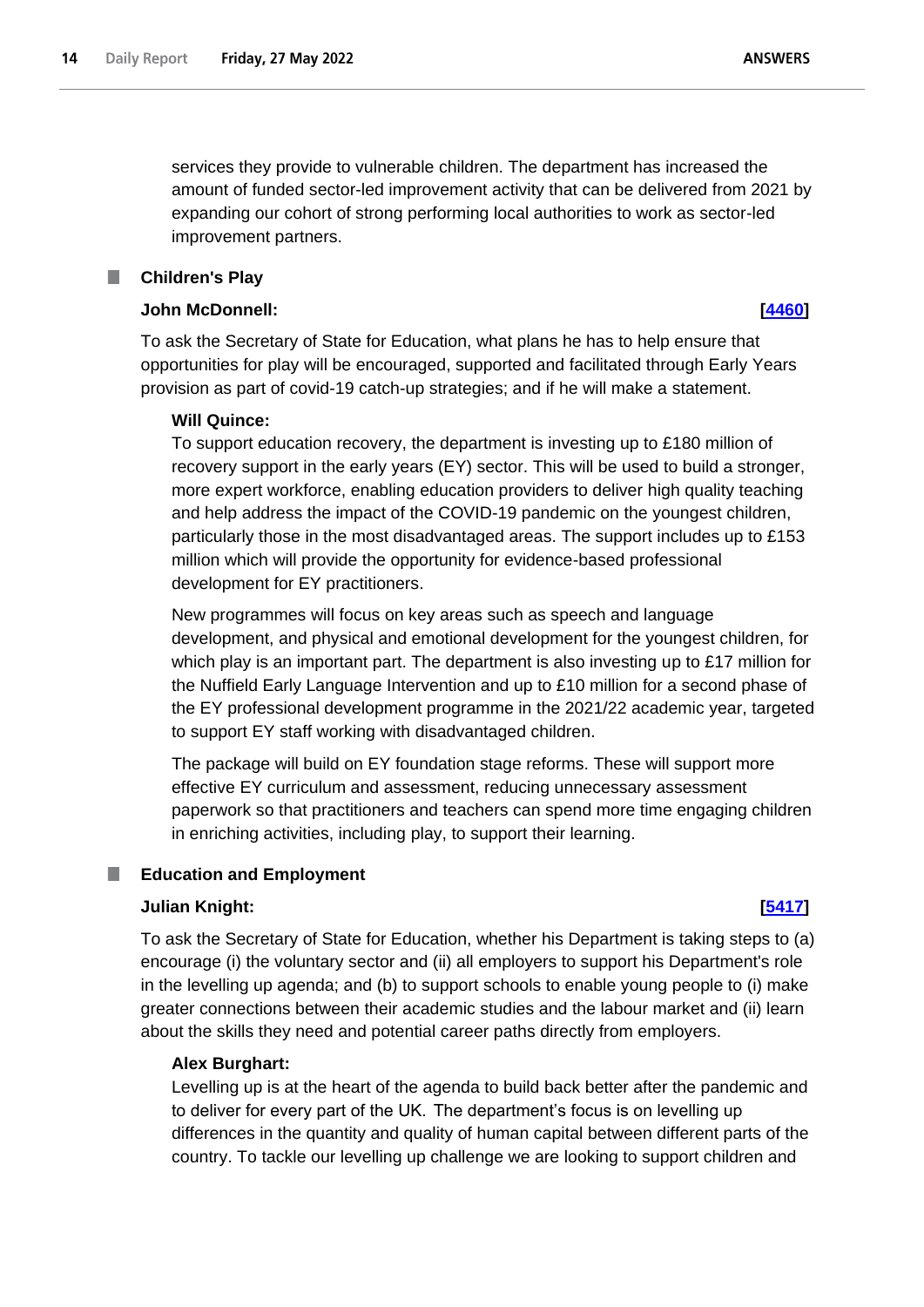young people at every level, from support for families and childcare, through to university, and to develop skills throughout life.

The reforms set out in the Skills[1], Schools[2] and Levelling Up[3] White Papers will transform lives by giving everyone the chance to fulfil their true potential.

The department has engaged with a range of stakeholders to develop these reforms, which include reconfiguring the skills system to give employers a leading role in delivering the reforms and influencing the system to generate the skills they need to grow.

Careers guidance is an essential underpinning to these reforms, connecting people to opportunity and equipping them with the support they need to succeed. This is critical both for unlocking individual potential and for boosting the long-term economic prosperity of this country.

To support schools and young people, the department is investing £29 million this year for The Careers & Enterprise Company to support schools and colleges to implement the Gatsby Benchmarks, which describe what good practice in careers guidance looks like. This is part of a total of over £92 million investment in careers guidance for the financial year 2022/23.

Careers Hubs are local partnerships between schools, colleges, businesses, providers, and the voluntary sector, which enable the sharing of best practice to enhance careers provision. Over 3,250 (65%) schools, special schools and college institutions are part of a Careers Hub, meaning 2.3 million students are benefitting from the Careers Hub Network which is accelerating the quality of careers provision.. As the department works towards full rollout, this will increase to approximately 4,500 (90%) school and college institutions benefiting from the Careers Hub Network by August 2023.

Through the Enterprise Adviser Network, around 3,750 business professionals are working as Enterprise Advisers with schools and colleges. to strengthen careers strategies and employer engagement plans.

The Careers Leader role becoming recognised and empowered owing to over 2050 Careers Leaders receiving a fully funded training bursary by March 2022.

[1] Department for Education (2021) Skills for Jobs: Lifelong Learning for Opportunity [and Growth.](https://www.gov.uk/government/publications/skills-for-jobs-lifelong-learning-for-opportunity-and-growth)

[2] Department for Education (2022) Opportunity for all: strong schools with great [teachers for your child.](https://www.gov.uk/government/publications/opportunity-for-all-strong-schools-with-great-teachers-for-your-child)

[3] Department for Levelling Up, Housing and Communities (2022) [Levelling Up the](https://www.gov.uk/government/publications/levelling-up-the-united-kingdom)  [United Kingdom.](https://www.gov.uk/government/publications/levelling-up-the-united-kingdom)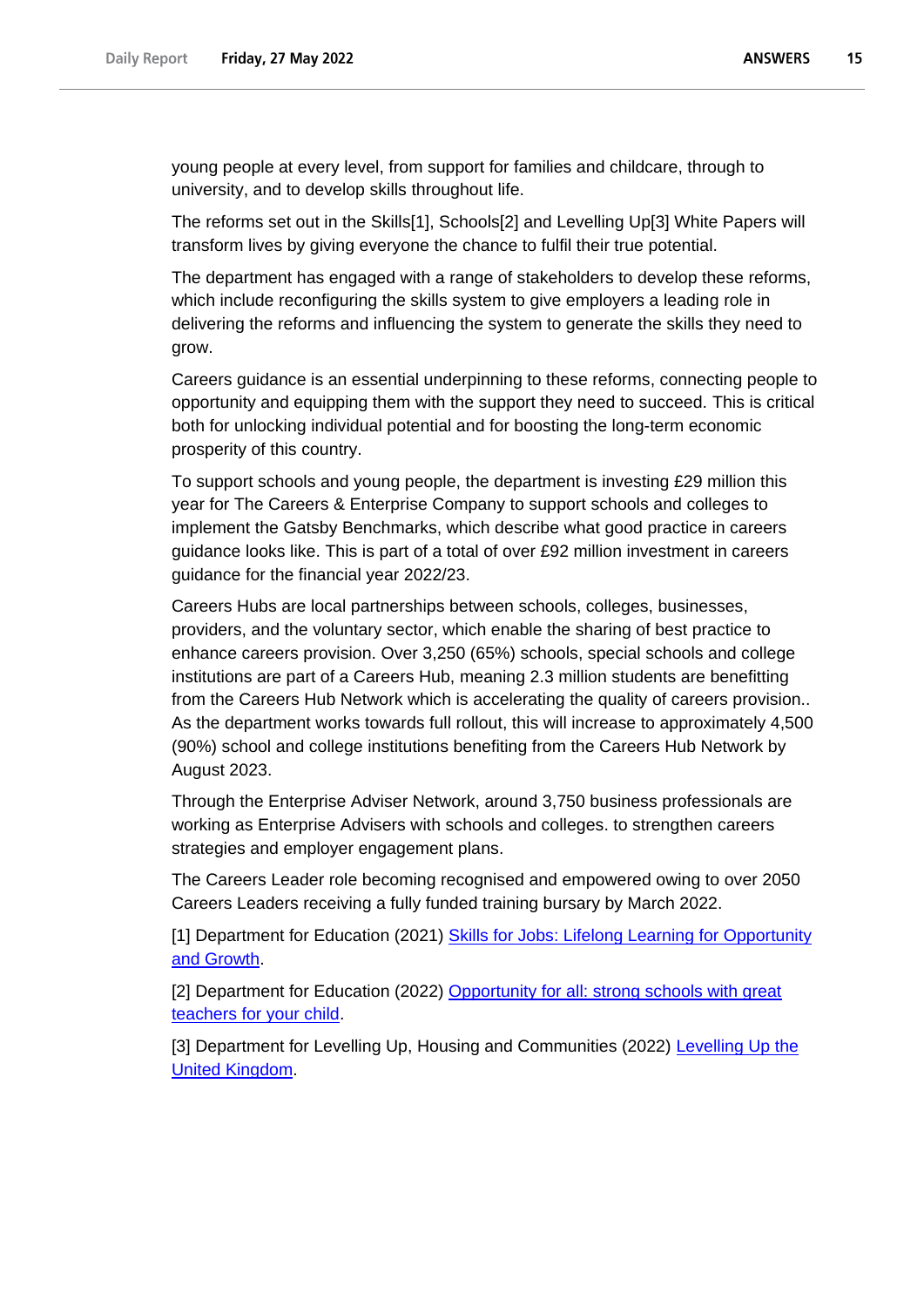#### <span id="page-15-0"></span>п **Educational Institutions: Cybersecurity**

#### **Charlotte Nichols: [\[4708\]](http://www.parliament.uk/business/publications/written-questions-answers-statements/written-question/Commons/2022-05-18/4708)**

To ask the Secretary of State for Education, what guidance his Department provides to (a) schools, (b) colleges and (c) universities on defending themselves from cyber fraudsters; and if he will make a statement.

#### **Mr Robin Walker:**

The department works closely with the National Cyber Crime Security Centre (NCSC) and Joint Information Systems Committee to ensure that up-to-date cyber security guidance is shared with schools, colleges, and universities, including free tools from the NCSC as part of their Active Cyber Defence programme. The department's Risk Protection Arrangement (RPA) has more than 9,500 member schools (43% of eligible schools in England) and is including cover for cyber incidents as standard from the 2022/23 membership years. To be eligible for RPA cyber cover, there are four key conditions that members must meet. In the event of a cyber incident, RPA members have access to a 24/7 Incident Response Service.

The department's dedicated sector cyber security function provides advice in response to cyber security enquiries and incident reports from the sector, liaising with the affected institution following an incident to advise on steps to mitigate the threat and provide guidance on recovery.

To support schools in understanding their digital environment and what secure technology they should have in place, the department is developing a core set of digital, data and technology standards. The first set of standards has been published and is available here: [https://www.gov.uk/guidance/digital-data-and-technology](https://www.gov.uk/guidance/digital-data-and-technology-functional-standard-version-1)[functional-standard-version-1.](https://www.gov.uk/guidance/digital-data-and-technology-functional-standard-version-1) All schools and colleges should meet these standards, levelling up access to safe, secure, and user-friendly digital technology for teaching and administration. Standards are being developed by technical and educational experts and will cover all critical technology and infrastructure to meet business and teaching needs, including cyber security.

### <span id="page-15-1"></span>**Financial Services: Education**

### **Julian Knight: [\[5420\]](http://www.parliament.uk/business/publications/written-questions-answers-statements/written-question/Commons/2022-05-19/5420)**

To ask the Secretary of State for Education, whether his Department is taking steps to increase the provision of financial education to help support the Levelling Up agenda.

#### **Mr Robin Walker:**

Levelling up is at the heart of the agenda to build back better after the COVID-19 pandemic and to deliver for every part of the UK. In education, ability is evenly spread but opportunity is not. The department aims to reduce the dependency of people's education and skills outcomes on where they live by ensuring that in every area children are able to access excellent schools, progress to high quality technical and higher education, and go on into good jobs.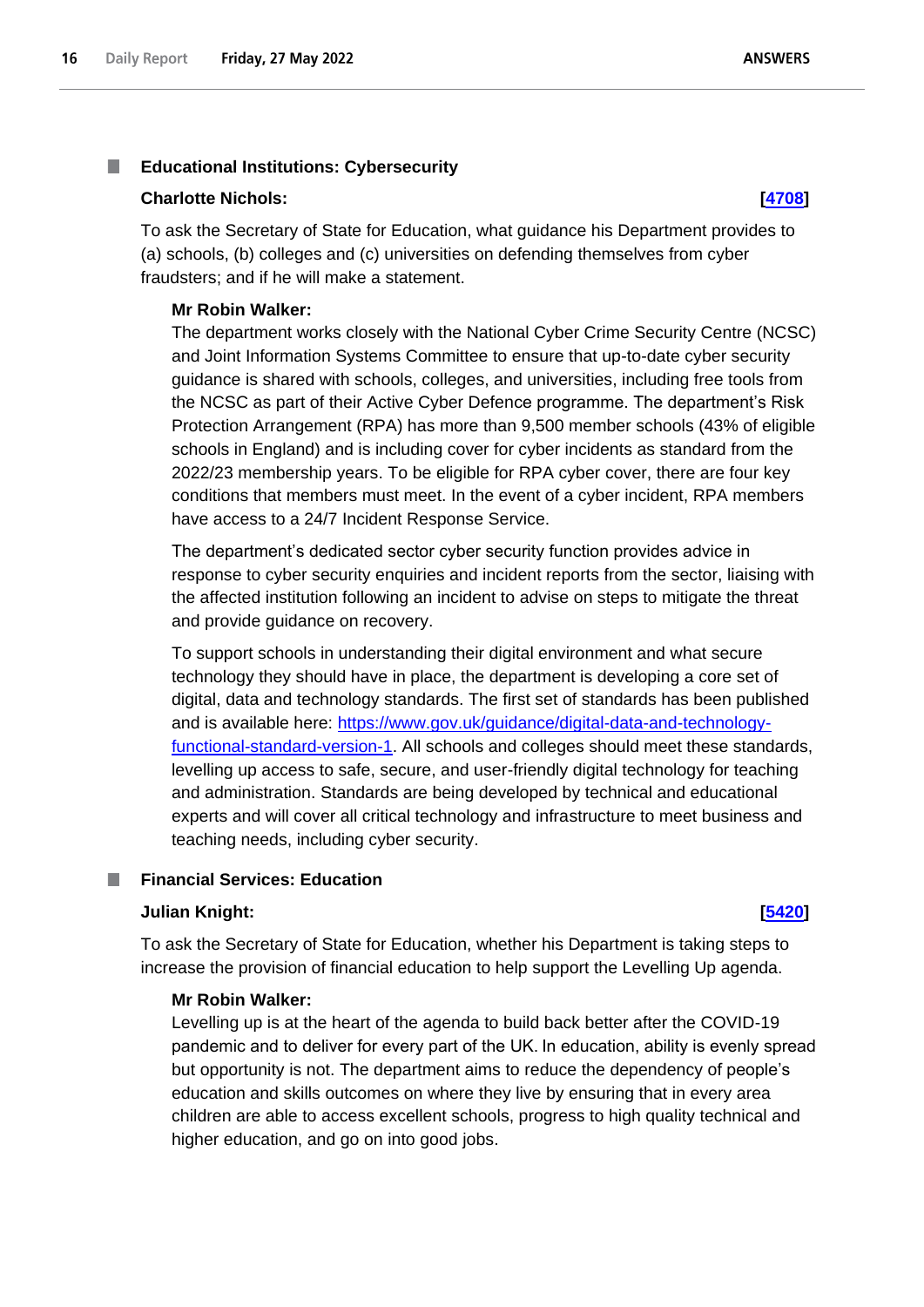Education on financial matters helps to ensure that young people are prepared to manage their money well, make sound financial decisions and know where to seek further information when needed. Finance education forms part of the citizenship national curriculum which can be taught at all key stages and is compulsory at key stages 3 and 4. Further information is available here: [https://www.gov.uk/national](https://www.gov.uk/national-curriculum)[curriculum.](https://www.gov.uk/national-curriculum) Financial education ensures that pupils are taught the functions and uses of money, the importance of personal budgeting, money management and managing financial risk. At secondary school, pupils are taught about income and expenditure, credit and debt, insurance, savings and pensions, financial products and services, and how public money is raised and spent.

The department has introduced a rigorous mathematics curriculum, which provides young people with the knowledge and financial skills to make important financial decisions. In the primary mathematics curriculum, there is a strong emphasis on the essential arithmetic knowledge that pupils should be taught. This knowledge is vital, as a strong grasp of numeracy and numbers will underpin pupils' ability to manage budgets and money, including, for example, using percentages. There is also some specific content about financial education, such as calculations with money.

The secondary mathematics curriculum develops pupils' understanding and skills in relation to more complex personal finance issues such as calculating loan repayments, interest rates and compound interest.

As with other aspects of the curriculum, schools have flexibility over how they deliver these subjects, so they can develop an integrated approach that is sensitive to the needs and background of their pupils. The Money and Pensions Service published financial education guidance for primary and secondary schools in England, to support school leaders to enhance the financial education currently delivered in their schools to make it memorable and impactful. This guidance is available here: [https://maps.org.uk/2021/11/11/financial-education-guidance-for-primary-and](https://maps.org.uk/2021/11/11/financial-education-guidance-for-primary-and-secondary-schools-in-england/)[secondary-schools-in-england/.](https://maps.org.uk/2021/11/11/financial-education-guidance-for-primary-and-secondary-schools-in-england/)

The department will continue to work closely with the Money and Pensions Service and other stakeholders such as HM Treasury, to consider learning from other sector initiatives and whether there is scope to provide further support for the teaching of financial education in schools.

#### <span id="page-16-0"></span>**Free School Meals The Second**

#### **Catherine West: [\[4649\]](http://www.parliament.uk/business/publications/written-questions-answers-statements/written-question/Commons/2022-05-18/4649)**

To ask the Secretary of State for Education, what discussions he has had with schools in England on the impact of inflation on the (a) size and (b) quality of school meals.

### **Catherine West: [\[4650\]](http://www.parliament.uk/business/publications/written-questions-answers-statements/written-question/Commons/2022-05-18/4650)**

To ask the Secretary of State for Education, if he will make an assessment of the potential merits of increasing the cash for free school meals in primary schools, priced at £2.34 per meal.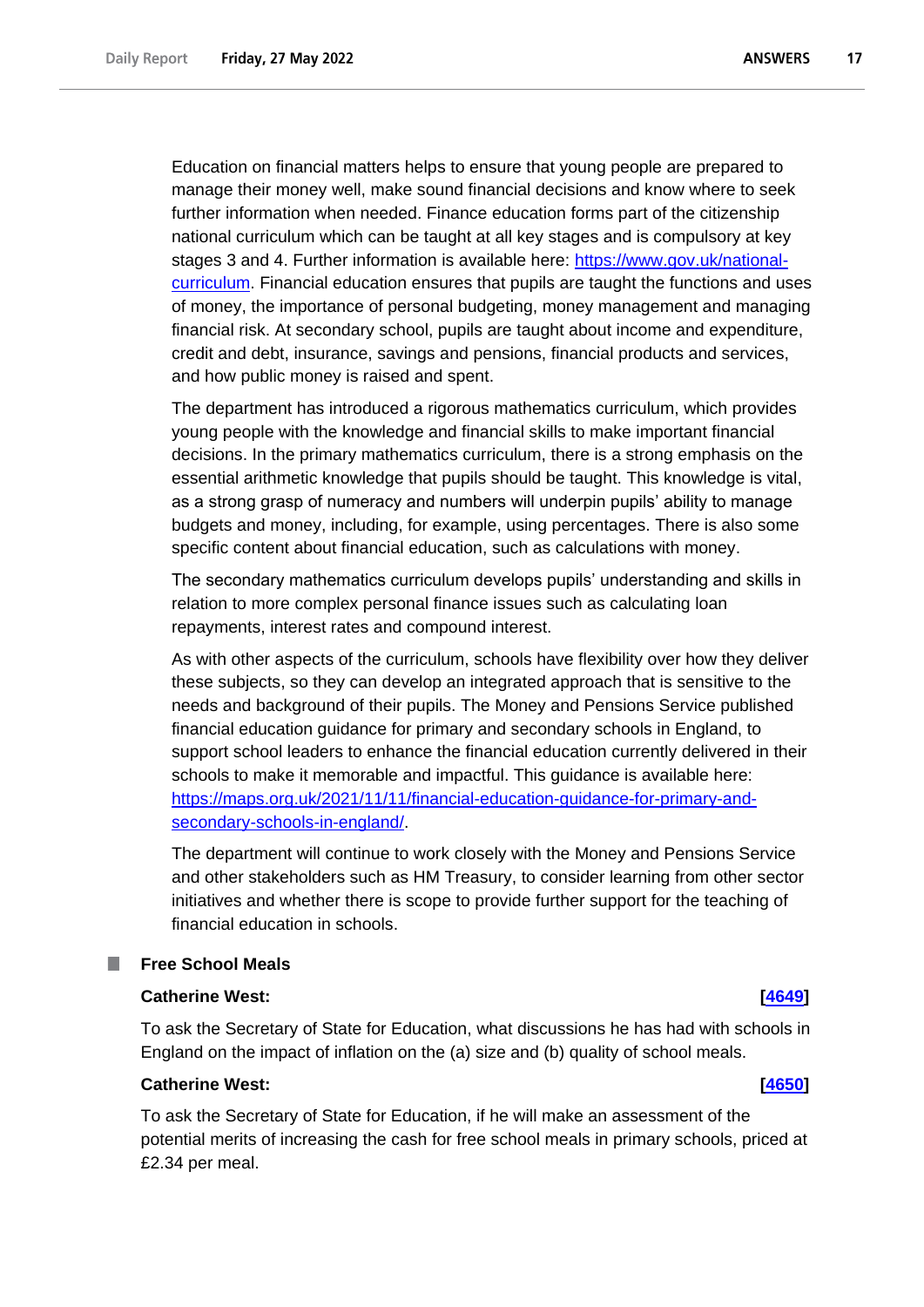## **Catherine West: [\[4651\]](http://www.parliament.uk/business/publications/written-questions-answers-statements/written-question/Commons/2022-05-18/4651)**

To ask the Secretary of State for Education, what assessment he has made of the impact of reducing free school meal portions on the development of school children.

## **Catherine West: [\[4652\]](http://www.parliament.uk/business/publications/written-questions-answers-statements/written-question/Commons/2022-05-18/4652)**

To ask the Secretary of State for Education, whether he has plans to amend the eligibility criteria for free school meals in the context of the increases in the cost of living.

### **Catherine West: [\[4653\]](http://www.parliament.uk/business/publications/written-questions-answers-statements/written-question/Commons/2022-05-18/4653)**

To ask the Secretary of State for Education, for what reason funding for free school meals for all children in Reception, Year 1 and Year 2 has not increased in line with inflation since that scheme was introduced in 2014.

### **Will Quince:**

Through the benefits-related criteria, the department provides a free healthy meal to around 1.7 million children, ensuring they are well-nourished and can concentrate, learn and achieve in the classroom. Under this government, eligibility for free school meals (FSM) has been extended several times and to more groups of children than any other government over the past half a century, including the introduction of universal infant FSM, and further education FSM.

In addition, the temporary extension of FSM eligibility to some groups with no recourse to public funds that has been in place since 2020 was extended to all groups and made permanent, subject to income thresholds.

The department thinks it is right that provision is aimed at supporting the most disadvantaged, those out of work or on the lowest income. We will continue to keep all FSM eligibility under review, to ensure that these meals are supporting those who most need them.

The department encourages all schools to promote healthy eating and provide healthy, tasty and nutritious food and drink. Compliance with the School Food Standards is mandatory for all maintained schools including academies and free schools.

It is for schools and caterers to decide what is an appropriate portion and to balance the food served across the school week. The guidance to accompany the School Food Standards includes guidance on portion sizes and food groups and is available on GOV.UK at: [https://www.gov.uk/government/publications/school-food-standards](https://www.gov.uk/government/publications/school-food-standards-resources-for-schools)[resources-for-schools.](https://www.gov.uk/government/publications/school-food-standards-resources-for-schools)

Schools are responsible for the provision of school meals and may enter individual contracts with suppliers and caterers to meet this duty. The department is confident that schools will continue providing pupils with nutritious school meals as required by the School Food Standards. In recognition of cost pressures, after the National Funding Formula rates were set, we received additional funding from Her Majesty's Treasury for core schools funding in the 2022/23 financial year, which we distributed through a schools supplementary grant. As a result of this additional funding, core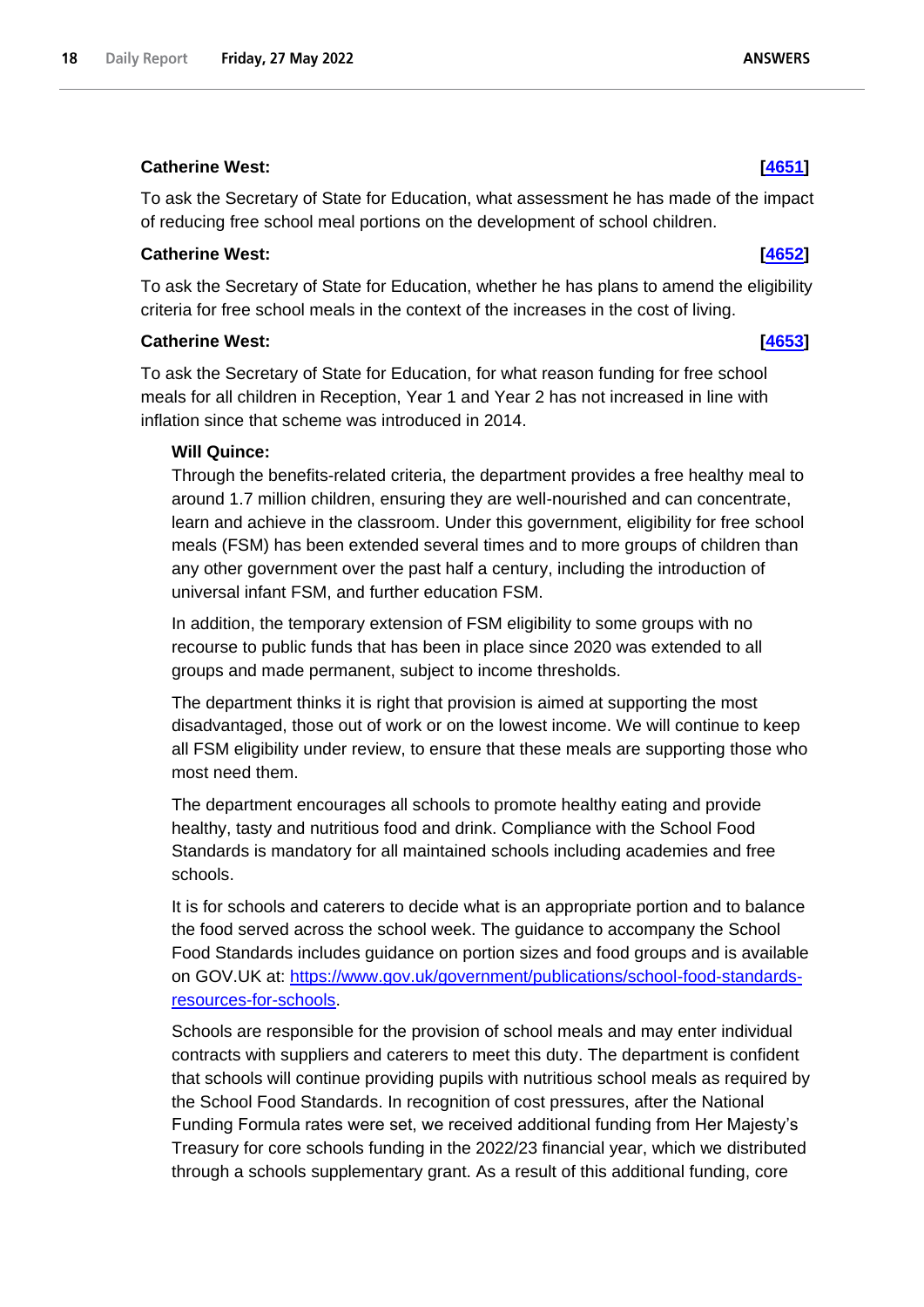schools funding for mainstream schools is increasing by 2.5 billion in 2022/23, compared to last year.

The department holds regular meetings with other government departments and with food industry representatives, covering a variety of issues including public sector food supplies. We also spend around £600 million per year ensuring around 1.3 million infants enjoy a free, healthy, and nutritious meal at lunchtime following the introduction of the universal infant free school meal policy in 2014. The per meal rate of £2.34 per child was increased in the 2020/21 financial year. The funding rate for the 2022/23 financial year will be published with the funding allocations in June.

### <span id="page-18-0"></span>**Schools: Buildings**

### **Munira Wilson: [\[5498\]](http://www.parliament.uk/business/publications/written-questions-answers-statements/written-question/Commons/2022-05-19/5498)**

To ask the Secretary of State for Education, what estimate he has made of the number of school and college sites which pose a risk to life; and if he will a publish a list of those sites.

### **Mr Robin Walker:**

There are no open school or college buildings where the department know of an imminent risk to life. On those rare occasions where we know of buildings that do pose such a risk, immediate action is taken, ranging from partial closure and remedial works, to a complete rebuilding of the school or college.

### **Munira Wilson: [\[5499\]](http://www.parliament.uk/business/publications/written-questions-answers-statements/written-question/Commons/2022-05-19/5499)**

To ask the Secretary of State for Education, if he will publish the (a) total modelled condition need and (b) average condition need per school which was found during the Condition Data Collection programme in 2017 to 2019 in (i) each local authority area and (ii) Westminster constituency.

### **Mr Robin Walker:**

The total modelled condition need, defined as the modelled cost of the remedial work to repair or replace all defective elements in the school estate, is £11.4 billion. Further details can be found in the report published in May 2021, which can be accessed here:

https://assets.publishing.service.gov.uk/government/uploads/system/uploads/attachm ent data/file/989912/Condition of School Buildings Survey CDC1 -\_key\_findings\_report.pdf.

The report includes a regional breakdown of both modelled condition need and average condition need per school. The department expects to publish more detailed data from the Condition Data Collection programme later this year and will set out further details in due course.

### **Munira Wilson: [\[5500\]](http://www.parliament.uk/business/publications/written-questions-answers-statements/written-question/Commons/2022-05-19/5500)**

To ask the Secretary of State for Education, how many of the schools in each (a) local authority area and (b) Parliamentary constituency that were surveyed during the 2017-19 Condition Data Collection Programme had at least one building element graded D (bad).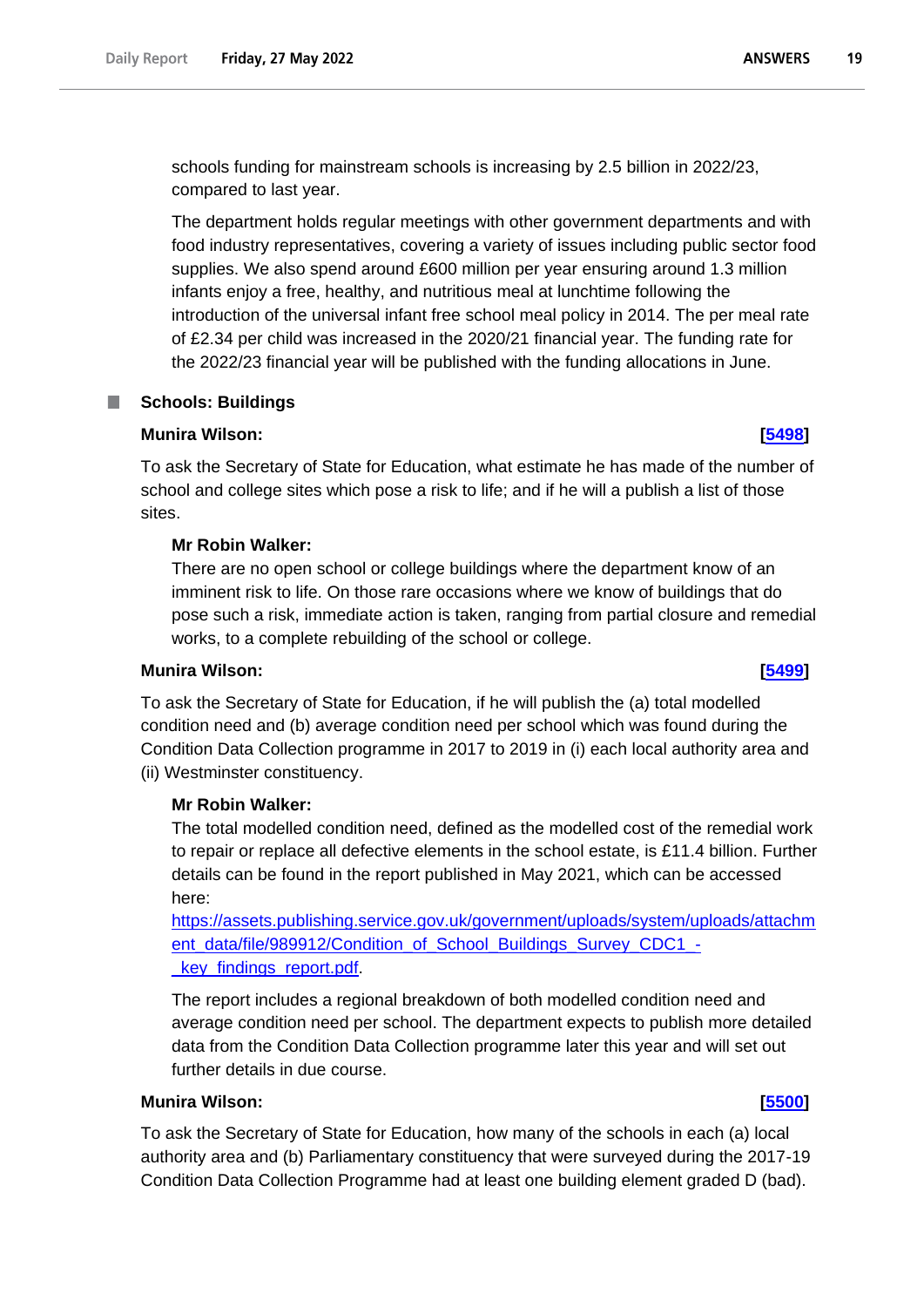### **Mr Robin Walker:**

The number of schools assessed as having at least one construction type graded D in the Condition Data Collection by i) local authority and ii) parliamentary constituency is set out in the attached documents.

The department expects to publish more detailed data from the Condition Data Collection programme later this year and will set out further details in due course.

#### **Attachments:**

- 1. [5500\\_table\\_1 \[5500\\_table\\_CDC\\_Local\\_Authority.pdf\]](https://qna.files.parliament.uk/qna-attachments/1464529/original/5500_table_CDC_Local_Authority.pdf)
- 2. 5500 table 2 [5500 table\_CDC\_Parliamentary\_Constituency.pdf]

### <span id="page-19-0"></span>**Schools: Finance**

### **Mr Steve Baker: [\[6747\]](http://www.parliament.uk/business/publications/written-questions-answers-statements/written-question/Commons/2022-05-23/6747)**

To ask the Secretary of State for Education, if he will make it is his policy to increase funding for schools where English is a second language for a significant proportion of pupils; and if he will make a statement.

### **Mr Robin Walker:**

Overall, core schools funding is increasing by £4 billion in the 2022/23 financial year, a 7% increase in cash terms per pupil from the 2021/22 financial year. This includes an increase in mainstream school funding for 5 to 16 year olds of £2.5 billion, which is equivalent to an average 5.8% cash increase, or an average of £300 per pupil.

Through the English as an additional language (EAL) factor in the national funding formula (NFF), schools attract funding for pupils who are classed as having EAL and who have started in the state-funded education system in England within the last three years. This equates to an additional £565 per primary school pupil and £1,530 per secondary school pupil in the 2022/23 financial year, meaning the NFF will distribute a total of £410 million through the EAL factor.

At present, the NFF is used to determine how much funding is provided to each local authority in England, and it is for each local authority, to set a local formula to distribute it between schools. Individual authorities can decide whether to include an EAL factor in their local formulae, and where they do, how much that factor should distribute. The government has made clear its intention to move to a 'direct NFF', which will determine schools' budgets directly rather than through local formulae. This includes requiring all local authorities to use the NFF methodology of EAL3, meaning that all pupils with EAL that have entered the school system during the last three years will attract this funding. This will ensure that all schools in England will be guaranteed to receive funding in respect of their pupils with EAL.

## <span id="page-19-1"></span>**Schools: Platinum Jubilee 2022**

### **Stephen Morgan: [\[5679\]](http://www.parliament.uk/business/publications/written-questions-answers-statements/written-question/Commons/2022-05-20/5679)**

To ask the Secretary of State for Education, with reference to the book being sent to schools about Her Majesty the Queen on the occasion of her Platinum Jubilee, if he will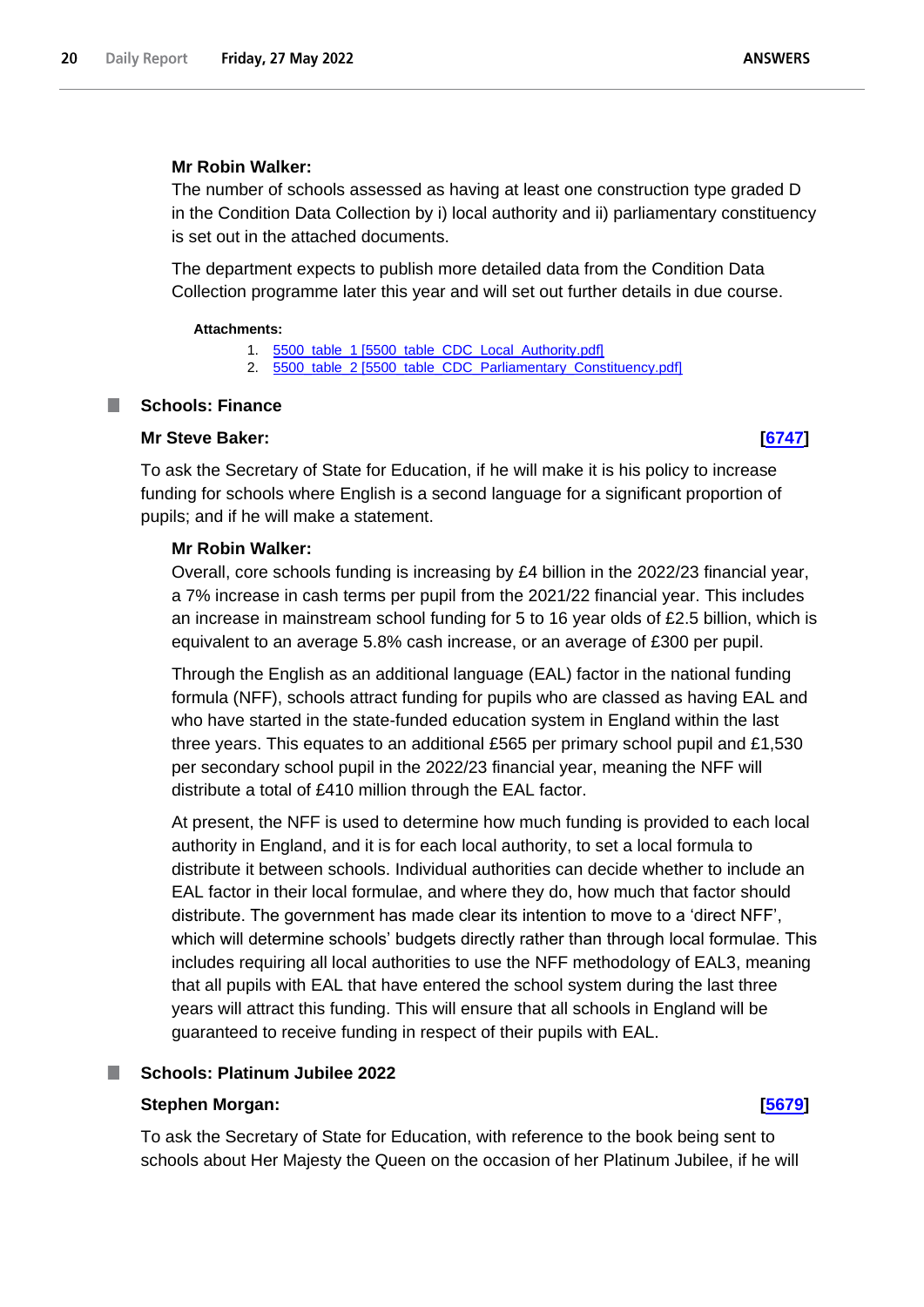place a copy in the Library; and whether he made arrangements to send a copy to each of the legal deposit libraries in the UK.

#### **Mr Robin Walker:**

A copy of the commemorative book, 'Queen Elizabeth: A Platinum Jubilee Celebration', will be placed in the libraries of both Houses. I can also confirm that the publisher, DK Books, will deposit a copy with each of the legal deposit libraries in the UK.

#### <span id="page-20-0"></span>**Special Educational Needs: Standards**

### **Alexander Stafford: [\[4722\]](http://www.parliament.uk/business/publications/written-questions-answers-statements/written-question/Commons/2022-05-18/4722)**

To ask the Secretary of State for Education, with reference to the SEND review, published March 2022, what plans he has to establish new national standards to meet the needs of (a) children with complex disabilities and (b) every child.

### **Will Quince:**

The Special Educational Needs and Disabilities (SEND) and Alternative Provision (AP) Green Paper sets out the department's proposals to improve the outcomes and experiences of children and young people with SEND and their families. The proposals aim to drive national consistency in how needs are assessed, identified and met across education, health and care through the introduction of national standards. These standards are intended to set out the full range of support and provision for meeting all needs, including those of children and young people with more complex needs.

All of the proposals within the green paper are currently open to a full public consultation and the department will be listening carefully to all views expressed to ensure the policies secure department ambitions to improve outcomes and parental confidence in the system. The department is committed to ensuring everyone has the opportunity to take part in the consultation and encourages everyone to do so.

## <span id="page-20-1"></span>**Teachers: Qualifications**

#### **Emma Hardy: [\[4673\]](http://www.parliament.uk/business/publications/written-questions-answers-statements/written-question/Commons/2022-05-18/4673)**

To ask the Secretary of State for Education, whether he plans to ensure that the proposed new Leadership SENCo National Professional Qualification will include modules on (a) deaf awareness and (b) support for deaf children.

### **Will Quince:**

The introduction of a leadership level National Professional Qualification (NPQ) for special educational needs coordinators (SENCOs) remains subject to consultation through the ongoing Special Educational Needs and Disabilities (SEND) Review consultation.

For this reason, we have not yet determined the content of the potential SENCO NPQ. However, as is standard in the development of NPQs, the department will be led by the latest and best available evidence and will draw on the knowledge of sector experts to shape the qualification. This will ensure the qualification provides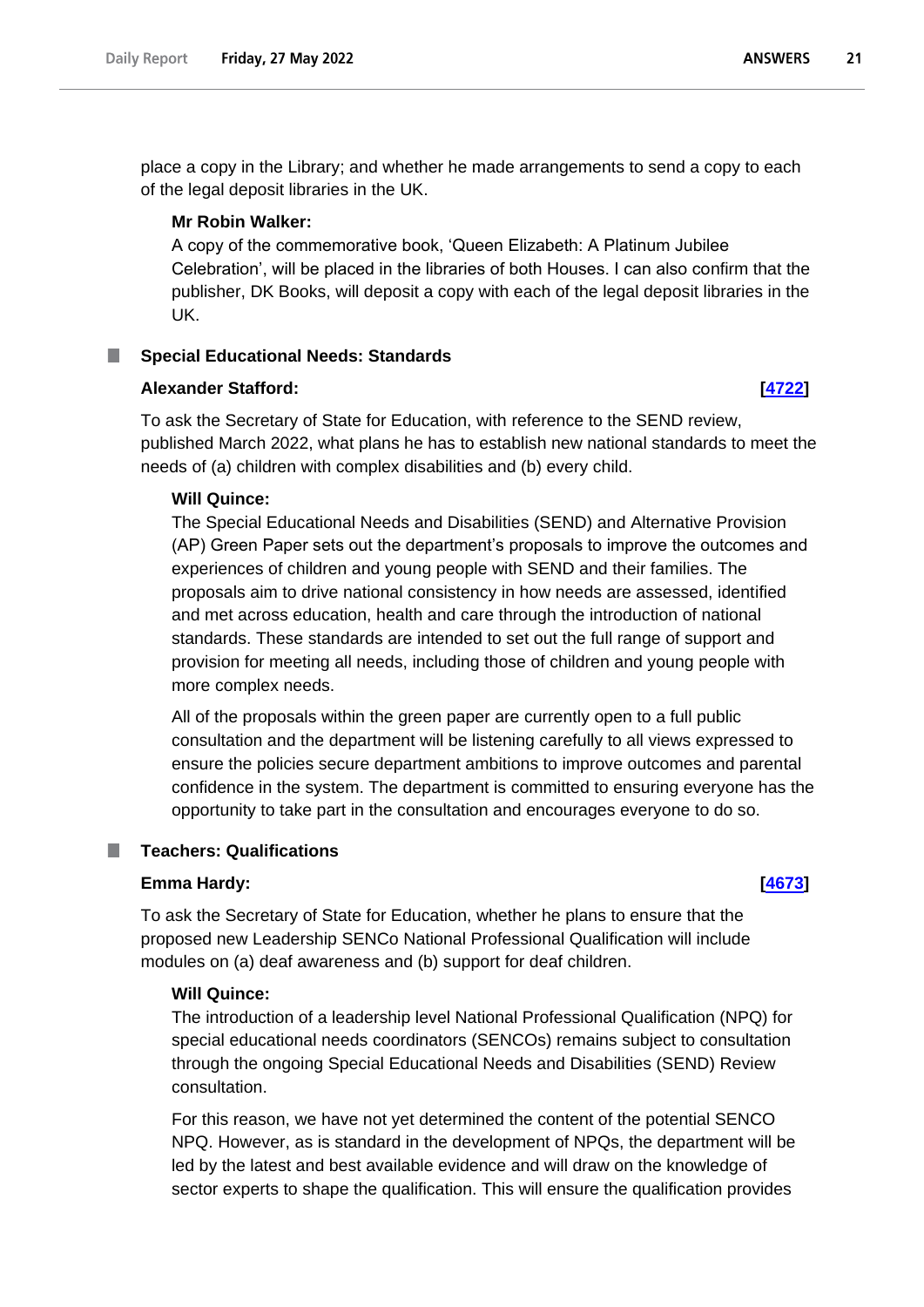**ANSWERS** 

SENCOs with the knowledge and skills needed to fulfil their statutory duties and ensure the best outcomes for children and young people with SEND.

### <span id="page-21-0"></span>**Vocational Guidance: Disability**

### **Emma Hardy: [\[4674\]](http://www.parliament.uk/business/publications/written-questions-answers-statements/written-question/Commons/2022-05-18/4674)**

To ask the Secretary of State for Education, whether he plans to amend careers guidance to require schools, colleges and local authorities to work together on specialist careers advice for disabled young people.

### **Alex Burghart:**

The department has published statutory guidance for schools and colleges on providing careers guidance and statutory guidance for local authorities on their duties relating to the participation of young people in education, employment or training. Both statutory guidance documents are clear about the important role that, to fulfil their statutory responsibilities, schools, colleges and local authorities must work together to ensure that young people with special educational needs and disabilities (SEND) can access the careers advice that they need. By identifying those in need of targeted support, schools, colleges, local authorities and other agencies, can support disabled young people to make positive and well-informed choices and to participate in education or training.

Statutory guidance states that schools and colleges must co-operate with local authorities, who also have statutory functions in relation to supporting young people's participation in education and training and an important role to play through their responsibilities for SEND support services.

The participation of young people in education, employment and training statutory guidance also states that local authorities should work with schools, colleges and other post-16 providers, as well as other agencies, to support young people to participate in education or training and to identify those in need of targeted support to help them make positive and well-informed choices.

The careers statutory guidance includes an expectation that schools and colleges will use the Gatsby Benchmarks of Good Career Guidance to develop and improve their careers programmes. The third benchmark focusses on addressing the individual needs of each student. We expect schools and colleges to tailor careers activities and educational goals to the needs of each student, taking account of their prior knowledge and skills, the choices and transitions they face and any additional support that may be needed to overcome barriers.

The department funds The Careers & Enterprise Company (CEC) to increase young people's exposure to the world of work and support schools and colleges to achieve the Gatsby Benchmarks. The CEC runs a Community of Practice focused on inclusion. Schools, colleges and training providers work together to support each other in their local community to work with students from disadvantaged groups, including young people with SEND, through the sharing of good practice and the development of resources.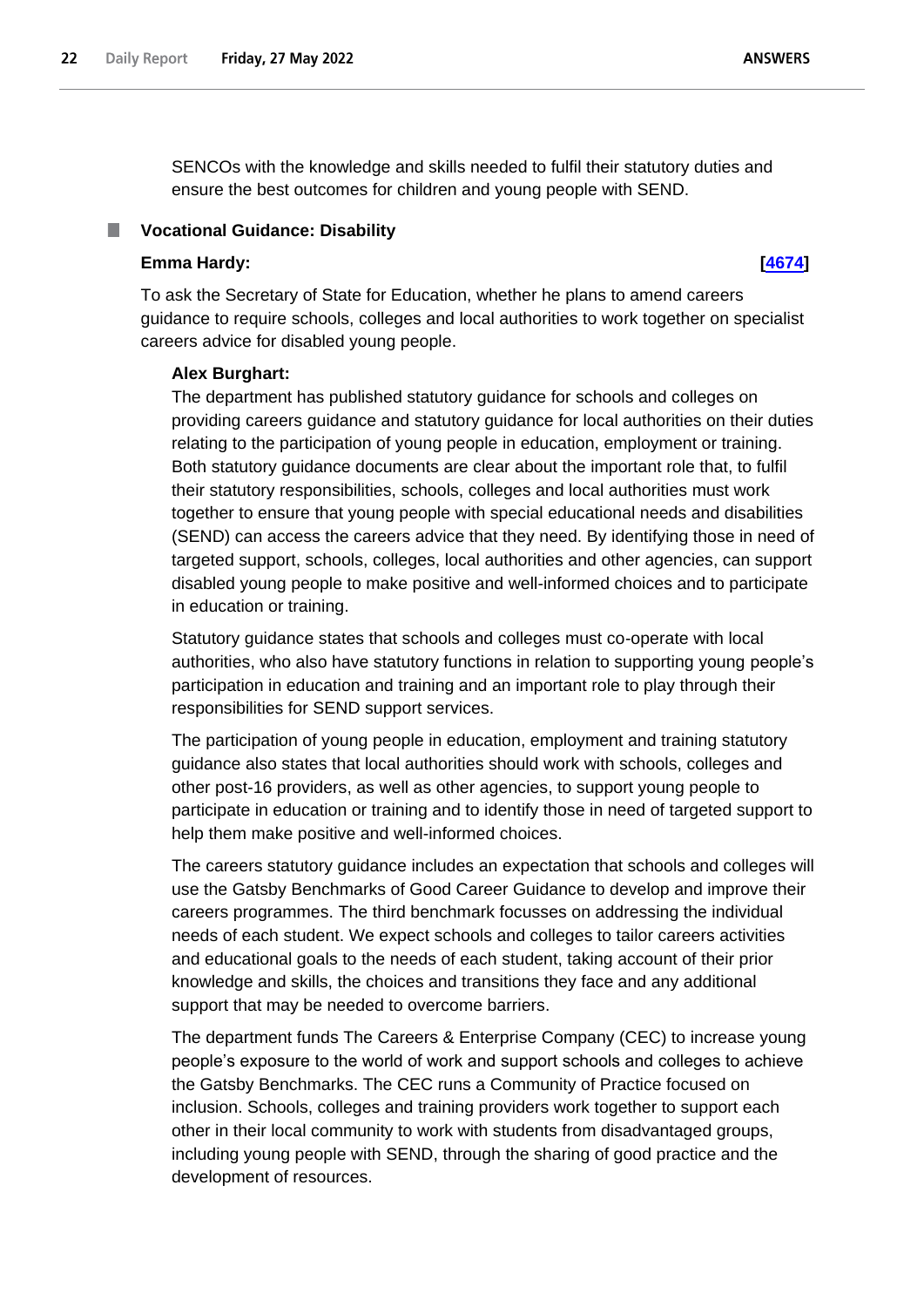To help more young people with SEND get into great careers we are also taking action to improve careers guidance - providing support, resources and SEND specific training for Careers Leaders and Special Educational Needs Coordinators who design and deliver inspirational careers education programmes, tailored to the needs of young people with SEND.

## <span id="page-22-0"></span>**ENVIRONMENT, FOOD AND RURAL AFFAIRS**

#### <span id="page-22-1"></span>H **Agricultural Products: UK Trade with EU**

#### **Michael Fabricant: [\[4461\]](http://www.parliament.uk/business/publications/written-questions-answers-statements/written-question/Commons/2022-05-18/4461)**

To ask the Secretary of State for Environment, Food and Rural Affairs, what (a) inspections and (b) other steps his Department is taking to ensure that (i) pests and (ii) diseases are not imported into the UK from (A) agricultural, (B) horticultural, (C) meat products and (D) other goods originating from the EU.

#### **Victoria Prentis:**

Biosecurity is a top priority for the Government, not only to protect consumers, but also to ensure that trading partners and industry have strong assurance of the UK's standards of food safety, animal and plant health.

Since 1 January 2021, the UK has put in place strict biosecurity controls on the highest risk imports of animals, animal products, plants and plant products from the EU. These controls on the highest risk goods will remain in place. We constantly review whether further safeguards are needed and have a scientific process to assess and respond to changing biosecurity threats.

Existing pre-notification requirements and the four-hour derogation for pre-notification will continue for all products of animal origin. Traders must continue to pre-notify to maintain traceability of imports and to allow UK authorities to collect essential data to inform design decisions. Traceability is vital for identifying consignments posing potential risk and allows us to properly manage any biosecurity incidents.

### <span id="page-22-2"></span>**Department for Environment, Food and Rural Affairs: Legislation**

#### **Caroline Lucas: [\[4537\]](http://www.parliament.uk/business/publications/written-questions-answers-statements/written-question/Commons/2022-05-18/4537)**

To ask the Secretary of State for Environment, Food and Rural Affairs, what proportion of post-implementation reviews of legislation his Department has undertaken on time for legislation enacted over the last 10 years.

### **Victoria Prentis:**

Information on the number of pieces of primary and secondary legislation that have gone through post-legislative scrutiny by the department in the last ten years is not held by a central team in Defra. It would therefore incur disproportionate costs to obtain this information in full. We do have some information that we are able to provide between 2016 and 2022 which I have detailed here. We are unable to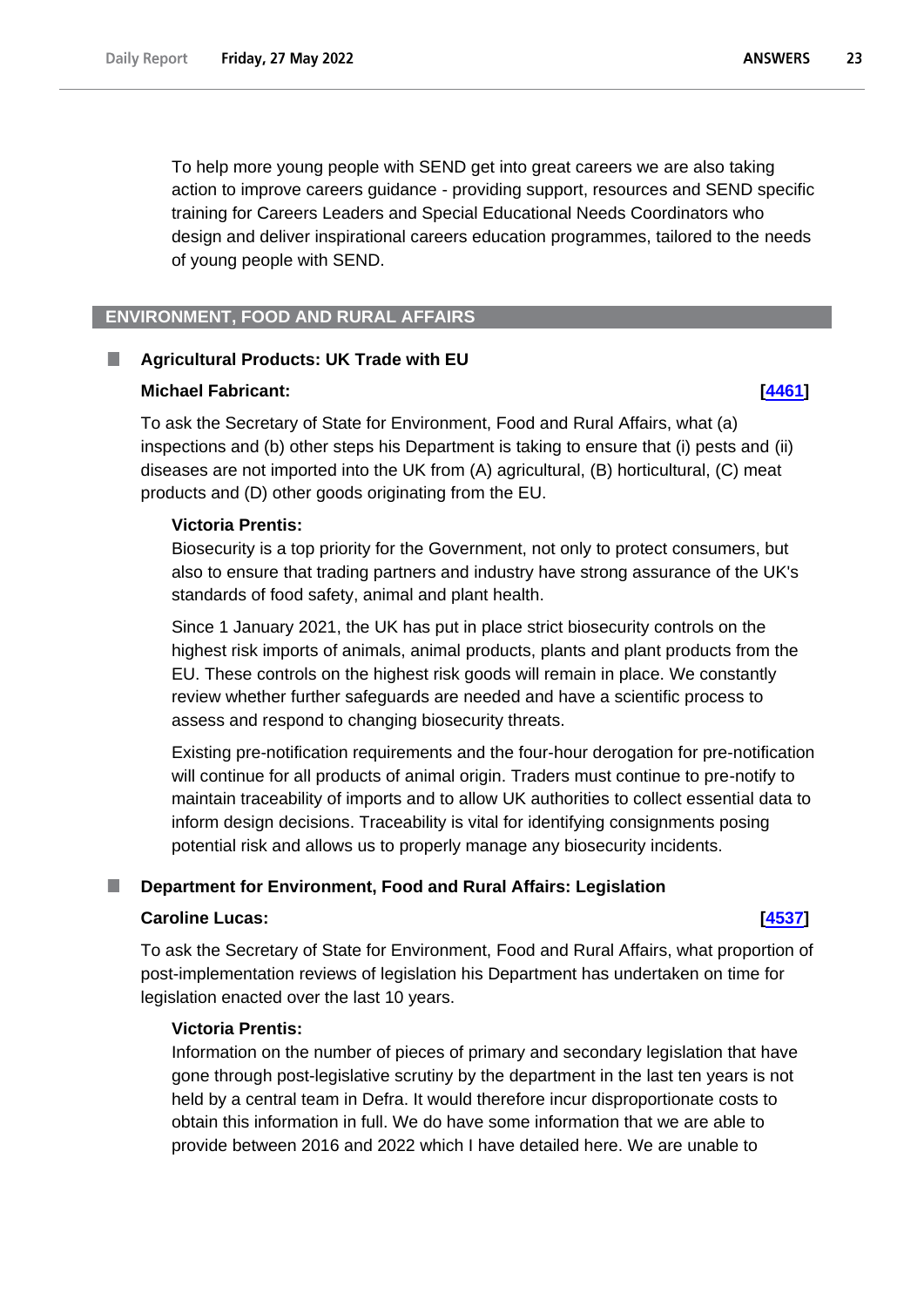provide information older than 2016 without incurring disproportionate costs as this information is not held in the department.

The information provided here is only held for internal administrative reasons and therefore may not be exhaustive, for example, due to machinery of government changes to departmental structure in the past decade.

Defra has 91 statutory Post Implementation Reviews (PIRs) which we were obliged to publish between 2016 and 2022. Of these,

• 29 have been completed,

o 9 were completed by the statutory deadline,

o the remaining 20 were completed late.

• 62 PIRs are currently outstanding.

A key factor in delays for those outstanding has been the need to prioritise work related to our exit from the EU and the response to the coronavirus pandemic. We are conscious the proportion of reviews completed on time is low and Defra is taking steps to address this backlog and strengthen our approach in this area and to complete future reviews on time.

### <span id="page-23-0"></span>**Dogs: Electronic Training Aids**

#### **Greg Smith: [\[3746\]](http://www.parliament.uk/business/publications/written-questions-answers-statements/written-question/Commons/2022-05-17/3746)**

To ask the Secretary of State for Environment, Food and Rural Affairs, what recent assessment he has made of the potential impact of a ban on electronic training collars on the number of dog attacks each year on (a) deer and (b) birds.

## **Victoria Prentis:**

The Government has considered evidence from Defra-funded research, the results of a public consultation, and information from other relevant sources to inform its policy on the use of electric shock collars for the control of dogs.

The proposed ban on the use of electric shock collars was developed after considering a broad range of factors, including the effects of such a ban. When considered alongside the academic research, the public consultation responses, and direct engagement with the sector, the Government concluded that electric shock collars present a risk to the welfare of dogs and cats and that their use should not be permitted.

Defra's statutory Code of Practice for the Welfare of Dogs and Natural England's refreshed version of the Countryside Code apply to handling dogs in the vicinity of livestock and outline the actions that can be taken by dog owners to reduce the occurrence of attacks or chasing.

The livestock worrying measures in the Animal Welfare (Kept Animals) Bill, which is currently before Parliament, introduce further protections including in relation to enclosed deer and enclosed birds, including poultry and game birds.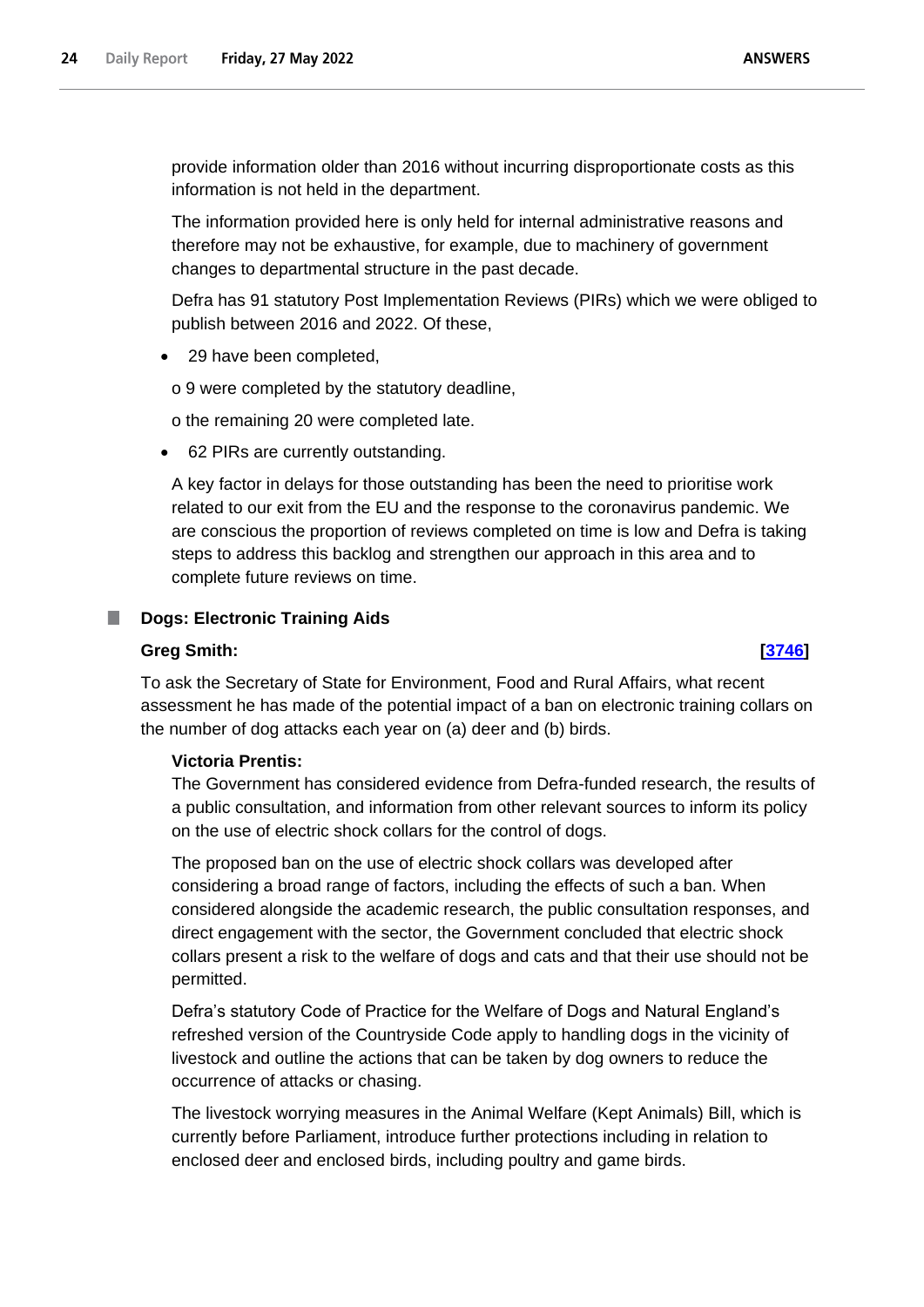#### <span id="page-24-0"></span>**Fisheries** T.

### **Anna Firth: [\[4740\]](http://www.parliament.uk/business/publications/written-questions-answers-statements/written-question/Commons/2022-05-18/4740)**

To ask the Secretary of State for Environment, Food and Rural Affairs, whether he has plans to consult Parliament on the future direction of UK fisheries management before publishing the final Joint Fisheries Statement in November 2022.

#### **Victoria Prentis:**

The Fisheries Act 2020 requires each fisheries policy authority to lay a copy of the Joint Fisheries Statement (JFS) consultation draft before the appropriate legislature. This requirement was met on 17 January 2022. In parallel, the JFS was published for public consultation on 18 January.

Both parliamentary scrutiny and the consultation process concluded on 12 April. However, owing to the dissolution of the Northern Ireland Assembly, scrutiny in Northern Ireland concluded on 25 March. Between now and November, we will be amending the JFS draft. During this time, Ministers remain open to engaging with Parliamentarians in the process to finalise the JFS.

#### <span id="page-24-1"></span>**I Renewable Fuels: Air Pollution**

#### **Mr Barry Sheerman: [\[4487\]](http://www.parliament.uk/business/publications/written-questions-answers-statements/written-question/Commons/2022-05-18/4487)**

To ask the Secretary of State for Environment, Food and Rural Affairs, what assessment he has made of the potential effect of HVO fuel on levels of air pollution.

#### **Jo Churchill:**

Defra's independent Air Quality Expert Group (AQEG) published a report entitled: "Road Transport Biofuels: Impact on UK Air Quality" in 2011. AQEG recently reviewed this report and were confident its conclusions were still valid.

#### <span id="page-24-2"></span>ш **Rights of Way**

#### **Sir Geoffrey Clifton-Brown: [\[5327\]](http://www.parliament.uk/business/publications/written-questions-answers-statements/written-question/Commons/2022-05-19/5327)**

To ask the Secretary of State for Environment, Food and Rural Affairs, what his timeframe is for implementing secondary legislation to reform rights of way.

#### **Rebecca Pow:**

The Government has decided to take forward a streamlined package of measures to implement rights of way reform including repealing the 2026 cut-off date to record historic rights of way, as well as giving landowners the right to apply to divert or remove rights of ways in specific circumstances. These measures, along with accompanying guidance, will be implemented as soon as reasonably practicable.

#### <span id="page-24-3"></span>**Sustainable Farming Incentive**

#### **Caroline Lucas: [\[4536\]](http://www.parliament.uk/business/publications/written-questions-answers-statements/written-question/Commons/2022-05-18/4536)**

To ask the Secretary of State for Environment, Food and Rural Affairs, when his Department plans to (a) publish (i) the remaining standards for the Sustainable Farming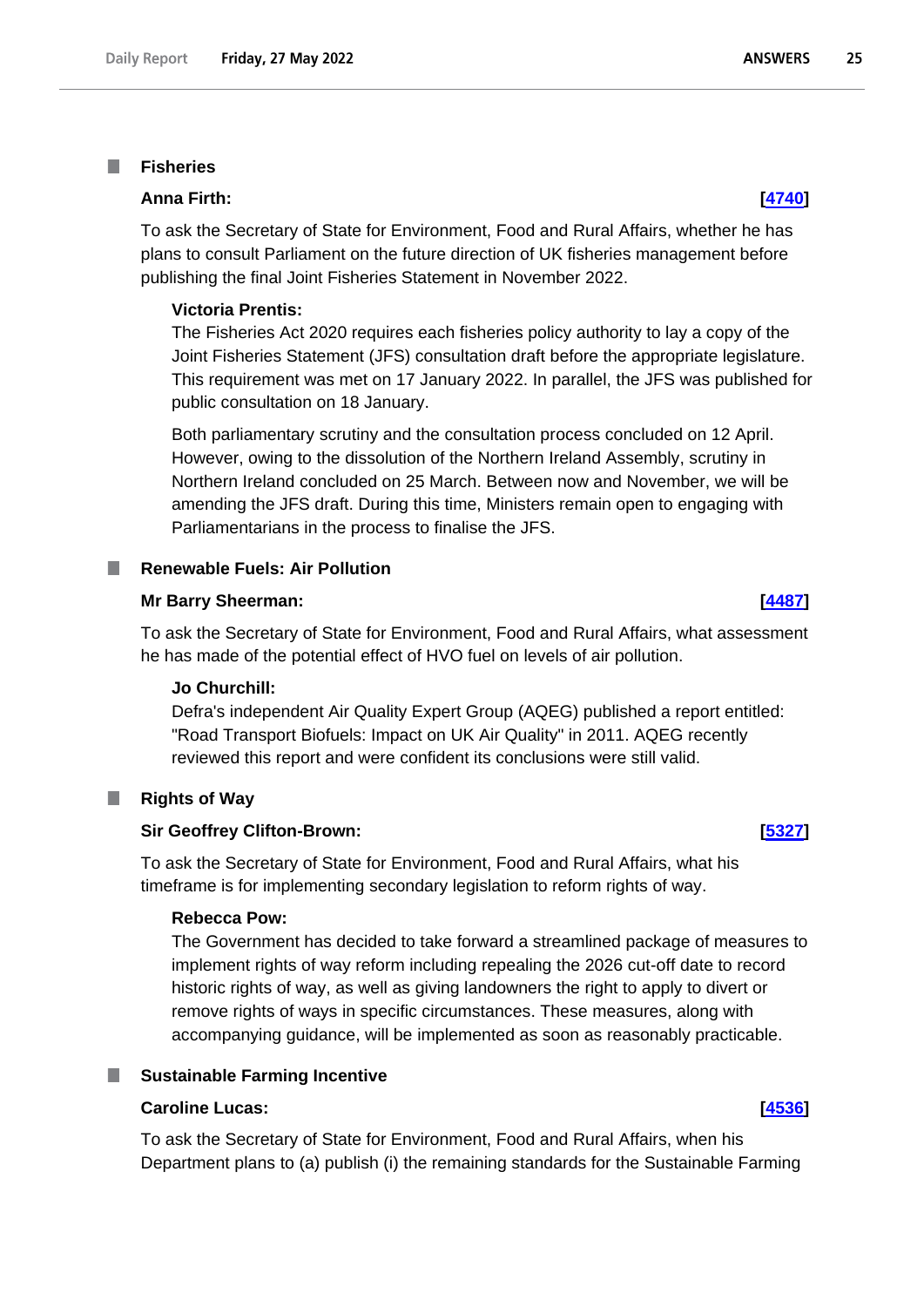Incentive and (ii) the advanced level for the existing standards under the scheme and (b) open those schemes for applications from farmers.

### **Victoria Prentis:**

In March 2021, we revealed the eight standards that were going to be piloted in the Sustainable Farming Incentive pilot agreements. These are now live and the learning from the pilot is being fed into the design of the live scheme.

In December 2021, we published an indicative timetable for when we expect future elements of the scheme to roll out. The scheme will launch later this year with core elements of the Sustainable Farming Incentive, expanding those elements until we have the full offer available in 2025. As part of the early roll out in 2022 we will release the introductory and intermediate levels of the Arable and Horticultural Soils Standard and Improved Grassland Soils Standard, and the introductory level of the Moorland Standard, and, slightly later on, the annual health and welfare review. As indicated in the March publication of 2022, we intend to roll out the advanced levels of both soil standards in 2023 and the full moorland standard is set to be rolled out in 2024.

When the scheme launches later this year, farmers who are eligible for the Basic Payment Scheme (BPS) will be eligible to apply for the Sustainable Farming Incentive. This covers most farmland in England. In later years, when we are ready to take on new customers not already registered for BPS, we will remove the BPS eligibility requirement, so a wider range of farmers will become eligible for the scheme. We do not expect to do this before 2024.

## <span id="page-25-0"></span>**FOREIGN, COMMONWEALTH AND DEVELOPMENT OFFICE**

#### <span id="page-25-1"></span>П **Humanitarian Aid: G7 Foreign Ministers**

#### **Ms Lyn Brown: [\[5630\]](http://www.parliament.uk/business/publications/written-questions-answers-statements/written-question/Commons/2022-05-20/5630)**

To ask the Secretary of State for Foreign, Commonwealth and Development Affairs, with reference to Strengthening anticipatory action in humanitarian assistance: G7 foreign ministers' statement, May 2022, published on 14 May 2022, what plans she has to increase the scale of UK resourcing for anticipatory action in humanitarian assistance.

### **James Cleverly:**

The UK is a global leader in driving more effective approaches to crises and preventing and anticipating future shocks. The G7 foreign ministers' statement builds on commitments agreed during the UK Presidency in 2021, including the first ever G7 Famine Prevention and Humanitarian Crisis Compact. We are one of the largest donors to the UN Central Emergency Response Fund (CERF), which is pioneering initiatives on anticipatory action. Last year, we also provided funding to the Red Cross and civil society to strengthen anticipatory approaches to humanitarian assistance.

Scaling up this kind of activity is not just about support to the humanitarian system, and that is why we have also committed £120 million for regional disaster protection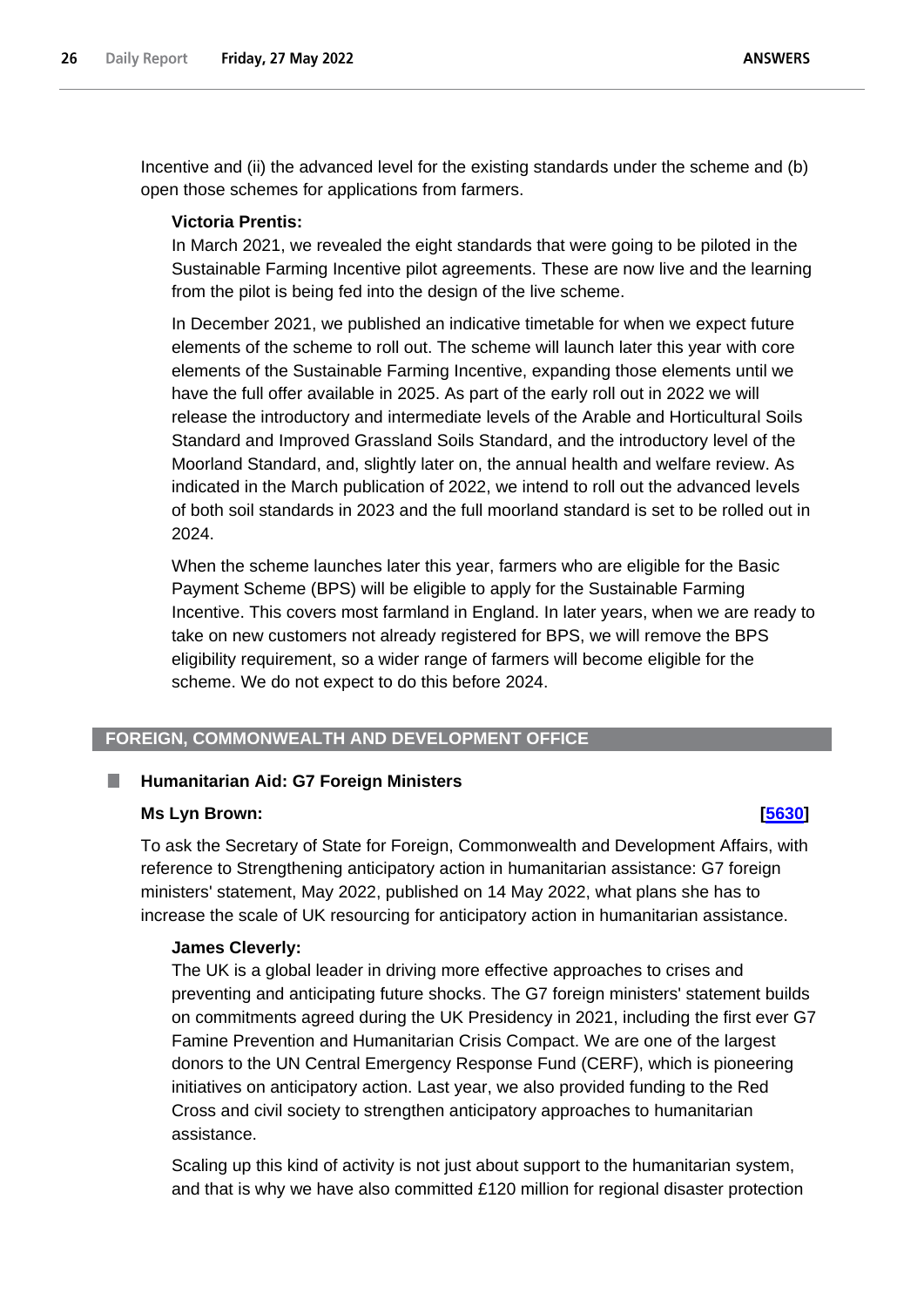schemes across Africa, the Caribbean, South-East Asia, and the Pacific. As set out in the Government's International Development Strategy, we will continue to step up our life-saving humanitarian work going forward, including by drawing on innovative finance and insurance mechanisms to better manage and anticipate humanitarian emergencies.

### <span id="page-26-0"></span>**India: Religious Freedom**

### **Mr Steve Baker: [\[5394\]](http://www.parliament.uk/business/publications/written-questions-answers-statements/written-question/Commons/2022-05-19/5394)**

To ask the Secretary of State for Foreign, Commonwealth and Development Affairs, whether she has had any recent discussions with Narendra Modi on the Bharatiya Janata Party's persecution of Muslims in India.

### **Vicky Ford:**

The UK is committed to defending freedom of religion or belief for all and promoting respect and tolerance between different religious and non-religious communities. We condemn any instances of discrimination because of religion or belief, regardless of the country or faith involved. We engage with India on a range of human rights matters and where we have concerns, we raise them directly with the Government of India, including at Ministerial level. Lord Ahmad of Wimbledon, Minister for South Asia, also regularly speaks to the High Commissioner of India, and human rights including freedom of religion or belief forms part of that dialogue.

The British High Commission in New Delhi and our network of Deputy High Commissions will continue to follow reports of violence and discrimination closely, while recognising that these are matters for India. It is for the Indian Government to address the concerns of all Indian citizens, regardless of faith. Our network of High Commissions across India also regularly meet religious representatives and have run projects supporting minority rights. For example, we have hosted Iftars to celebrate the important contribution Indian Muslims and other communities have made to Indian society. Moreover, we have supported a UK-India Interfaith Leadership Programme for a cohort of emerging Indian leaders of diverse faith backgrounds, creating an opportunity to exchange UK-India experiences on leading modern, inclusive communities.

#### <span id="page-26-1"></span>**Members: Correspondence** .

#### **Anne McLaughlin: [\[5426\]](http://www.parliament.uk/business/publications/written-questions-answers-statements/written-question/Commons/2022-05-19/5426)**

To ask the Secretary of State for Foreign, Commonwealth and Development Affairs, when her Department plans to respond to the letter from the hon. Member for Glasgow North East to the Minister for Africa, Latin America and the Caribbean of 11 May 2022 on the safety of a human rights activist in the Gambia.

### **Vicky Ford:**

The letter has been responded to.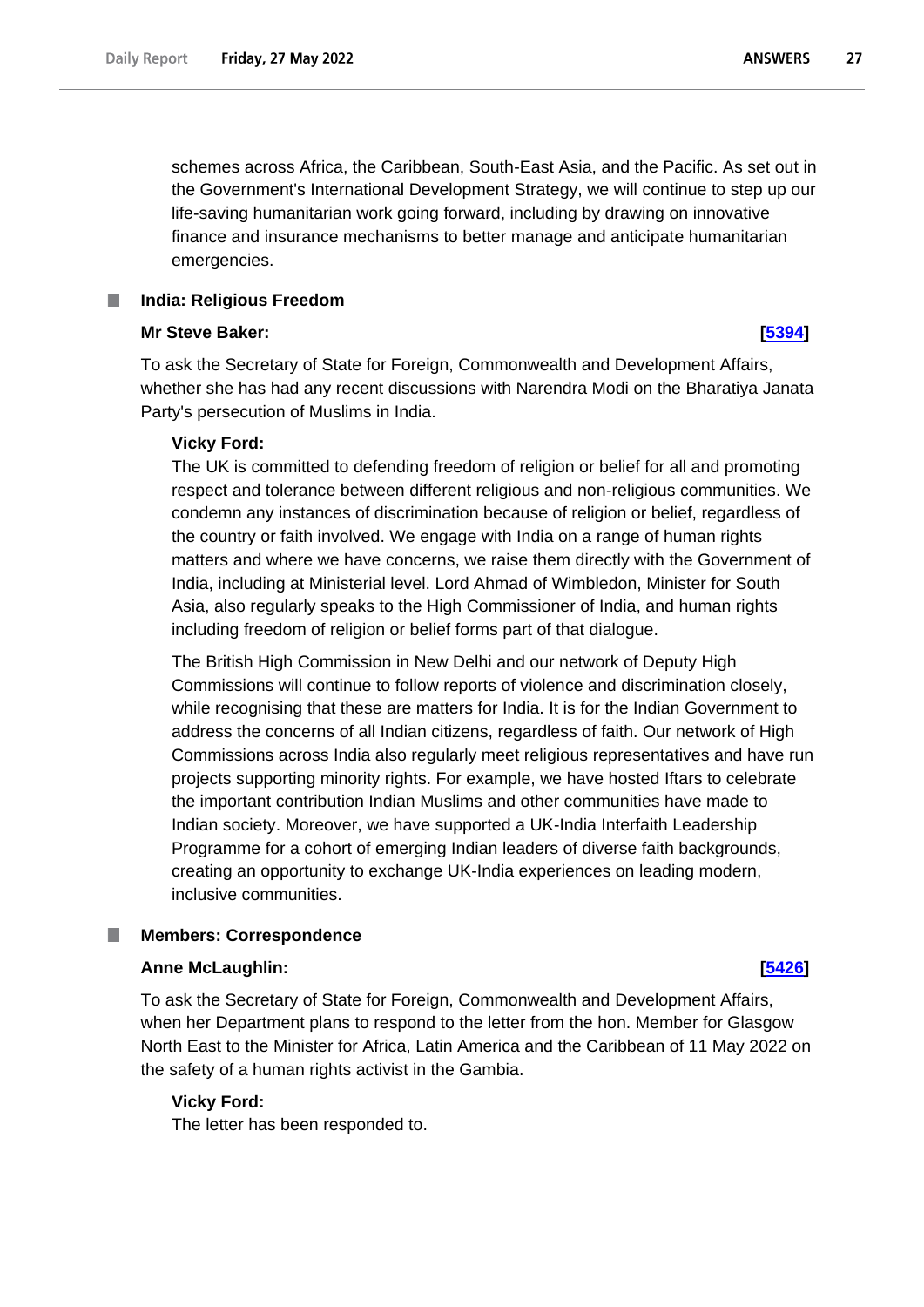#### <span id="page-27-0"></span>**Press Freedom** I.

#### **Stuart Anderson: [\[4695\]](http://www.parliament.uk/business/publications/written-questions-answers-statements/written-question/Commons/2022-05-18/4695)**

To ask the Secretary of State for Foreign, Commonwealth and Development Affairs, what steps she is taking to help promote media freedom globally.

#### **Vicky Ford:**

The UK is committed to defending media freedom and continues to raise it on the global stage. Working with the Media Freedom Coalition we have issued statements condemning attacks on media freedom in Myanmar, Hong Kong and most recently in Ukraine by Russia as well as the situation of journalists in Russia itself. We are continuing to support the work of the Coalition by funding a Secretariat for two years. We are providing support to journalists in Ukraine by extending our existing threeyear, £9 million project to support media freedom in Ukraine with £1 million of urgent support. We have also provided an additional £250,000 to the UNESCO Global Media Defence Fund to support journalists in Ukraine.

More widely our £3 million commitment over 5 years to support the Global Media Defence Fund has supported over 3000 journalists, 170 lawyers and 65 civil society organisations worldwide through legal assistance and other support. The UK has also provided over £500 million in ODA to support the media and the free flow of information in the past 5 years. We used our G7 Presidency to secure strong commitments, including support to the Global Media Defence Fund, improve the effectiveness of our diplomatic networks in protecting journalists, and to address the financial crisis facing media across the world.

#### <span id="page-27-1"></span>**Somaliland: Anniversaries**

#### **Alexander Stafford: [\[5517\]](http://www.parliament.uk/business/publications/written-questions-answers-statements/written-question/Commons/2022-05-19/5517)**

To ask the Secretary of State for Foreign, Commonwealth and Development Affairs, whether her Department took steps to commemorate Somaliland's Independence Day on the 18 May 2022.

#### **Vicky Ford:**

The UK, in line with the rest of the international community, does not recognise Somaliland as an independent state. The UK is, nevertheless, a leading partner of Somaliland, supporting its development, security, enhancing stability and promoting economic, human and social development.

### <span id="page-27-2"></span>**Sri Lanka: Conflict, Stability and Security Fund**

#### **Layla Moran: [\[6892\]](http://www.parliament.uk/business/publications/written-questions-answers-statements/written-question/Commons/2022-05-23/6892)**

To ask the Secretary of State for Foreign, Commonwealth and Development Affairs, what assessment she has made of whether funding from Sri Lanka's Conflict and Stabilisation and Security Fund programme has been spent on training the Sri Lankan police and security forces involved in the response to the May 2022 protests.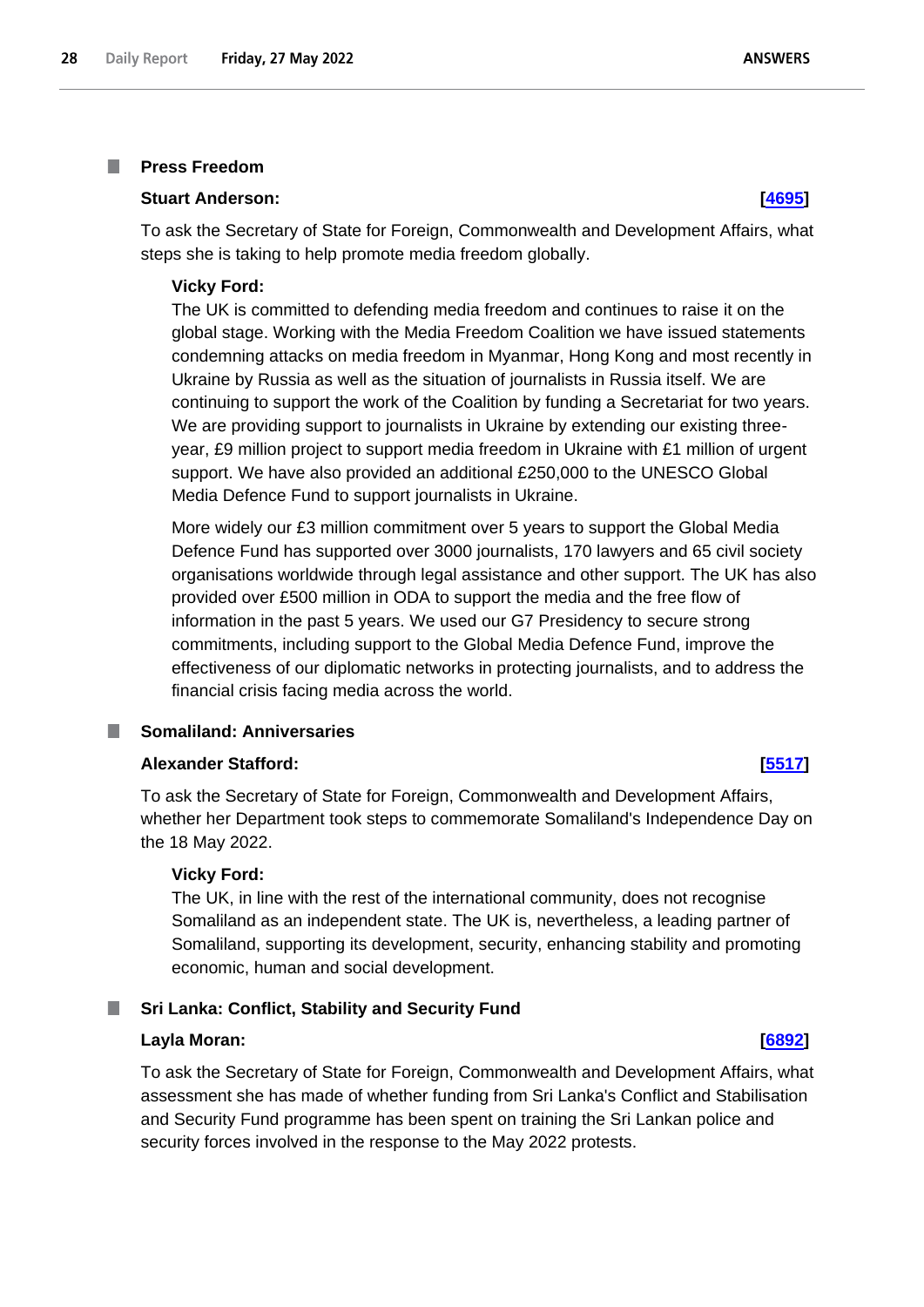#### **Vicky Ford:**

The UK's Conflict, Stability and Security Fund (CSSF) has funded police training in Sri Lanka.

The British High Commission recently commissioned a review to look at the impact of UK support to the Sri Lankan police to date, identify lessons learned and make recommendations with regards to future programmes. The current project contract and CSSF programme cycle concluded on 31 March 2022. The British High Commission is considering its approach to any future CSSF programme and the review will be taken into account alongside a number of factors.

The UK Government is closely monitoring the political, economic and security situation in Sri Lanka. The Minister for South Asia, Lord (Tariq) Ahmad of Wimbledon, has emphasised that violence against peaceful protestors is unacceptable. Those responsible for attacks should be held to account and fundamental rights must be protected.

### <span id="page-28-0"></span>**HEALTH AND SOCIAL CARE**

#### <span id="page-28-1"></span>**I Care Homes: Health Visitors**

#### **Kate Griffiths: [\[4699\]](http://www.parliament.uk/business/publications/written-questions-answers-statements/written-question/Commons/2022-05-18/4699)**

To ask the Secretary of State for Health and Social Care, whether his Department plans to review the proposals by Rights for Residents to introduce Gloria's Law on guaranteeing a legal right to a care supporter across health and care settings.

#### **Gillian Keegan:**

The Department is considering options to legislate for visiting in adult social care settings. The guidance states that visiting in care homes should not normally be restricted and during outbreaks all care home residents should be permitted one visitor inside the care home. Where residents and relatives have concerns that this guidance is not being followed, this should be raised with the care home in the first instance. The Care Quality Commission can also investigate such complaints. Any such legislation would have the same effect as these arrangements.

The Department does not currently intend to legislate on hospital visiting. Unlike in the care sector, NHS England's national guidance sets expectations for hospital visiting. Where any issues relating to visiting arise, the Department can resolve with National Health Service colleagues to safely facilitate visiting.

## <span id="page-28-2"></span>**Care Homes: Visits**

#### **Steve McCabe: [\[1476\]](http://www.parliament.uk/business/publications/written-questions-answers-statements/written-question/Commons/2022-05-13/1476)**

To ask the Secretary of State for Health and Social Care, what assessment he has made of the potential impact of the cost of covid-19 testing on people visiting their loved ones in care homes.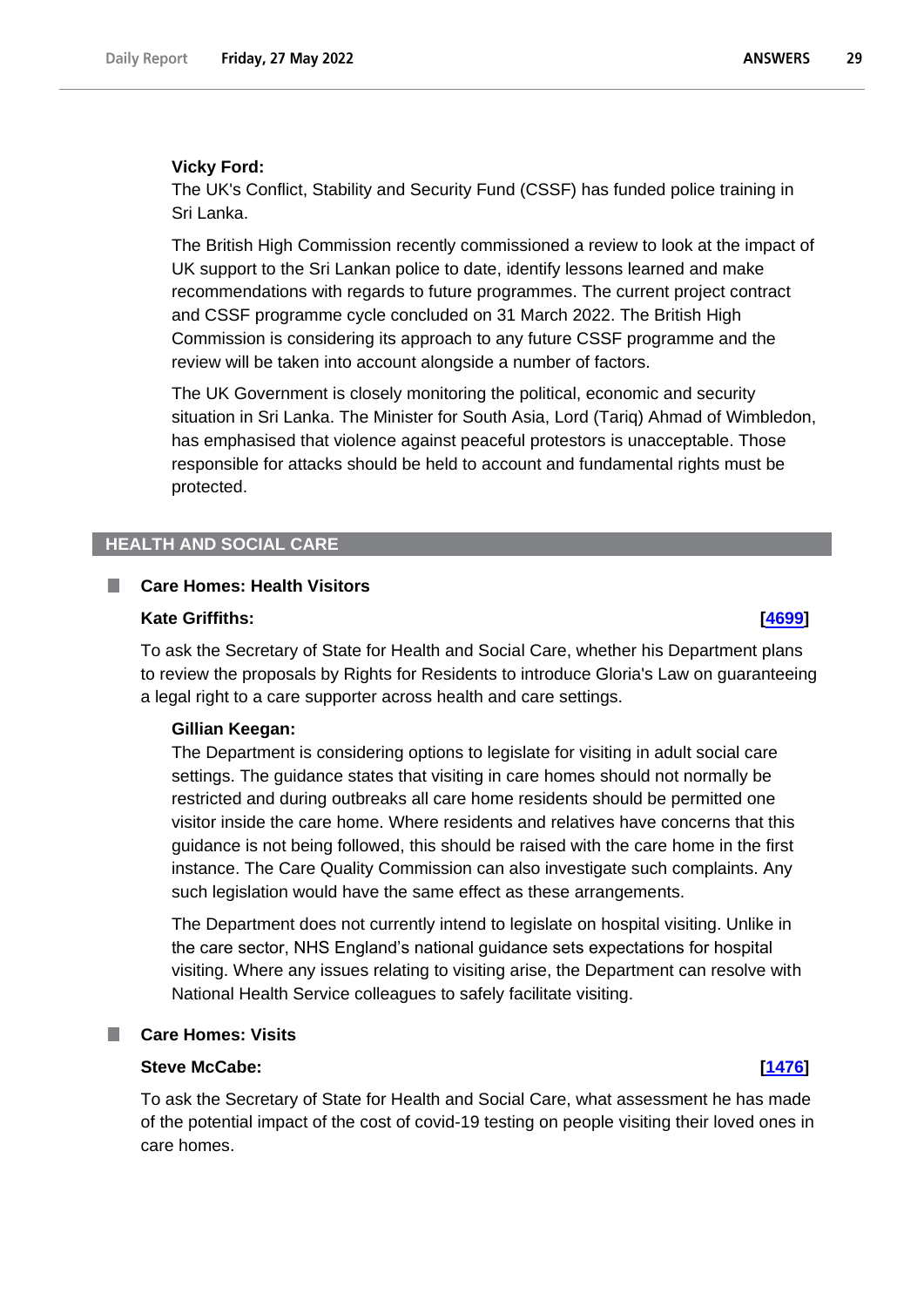#### **Gillian Keegan:**

*[Holding answer 19 May 2022]:* No specific assessment has been made. Visitors to care homes are asked to take precautions to keep themselves and their loved ones safe, in line with guidance for the rest of the population. While the guidance no longer requires most visitors to test before entering care settings in England, for those who wish to do so a range of tests are available from providers such as high street pharmacies at various price points. For those residents who require support with personal care, these visitors should test in line with the Government's guidance for care staff using free lateral flow device tests provided by the care setting.

#### <span id="page-29-0"></span>**Doctors: Training**

#### **Sarah Olney: [\[6861\]](http://www.parliament.uk/business/publications/written-questions-answers-statements/written-question/Commons/2022-05-23/6861)**

To ask the Secretary of State for Health and Social Care, what steps his Department is taking to (a) improve retention of student doctors and (b) ensure that they receive adequate funding throughout their studies.

### **Edward Argar:**

Health Education England is working with medical schools and university infrastructure to provide academic support and pastoral care to ensure students can successfully complete their course. In years one to four of an undergraduate course, domestic students can access student loans from Student Finance England. From year five of an undergraduate course and year two of a graduate-entry course, the non-repayable NHS Bursary can be accessed. This comprises payment for tuition fees, a non-means-tested grant and a further means-tested award. These funding arrangements are reviewed annually.

#### <span id="page-29-1"></span>**Genito-urinary Medicine** ш

### **Bell Ribeiro-Addy: [\[6910\]](http://www.parliament.uk/business/publications/written-questions-answers-statements/written-question/Commons/2022-05-23/6910)**

To ask the Secretary of State for Health and Social Care, when his Department plans to publish a new sexual and reproductive health strategy; and whether he plans to include in that strategy an assessment of the potential merits of including a requirement to return levels of face-to-face testing at sexual health clinics to pre-covid-19 outbreak levels.

### **Maggie Throup:**

*[Holding answer 26 May 2022]:* We are developing a new sexual and reproductive health strategy for England, which we plan to publish this year. The strategy will set out plans to work with system partners to ensure the availability of a blended service delivery model, including face-to-face as well as digital services. The strategy will not include a formal assessment of or a requirement to return to pre-COVID-19 levels of in-person testing at sexual health clinics. It is the responsibility of local authorities to determine and commission the blend of service access to suit the population.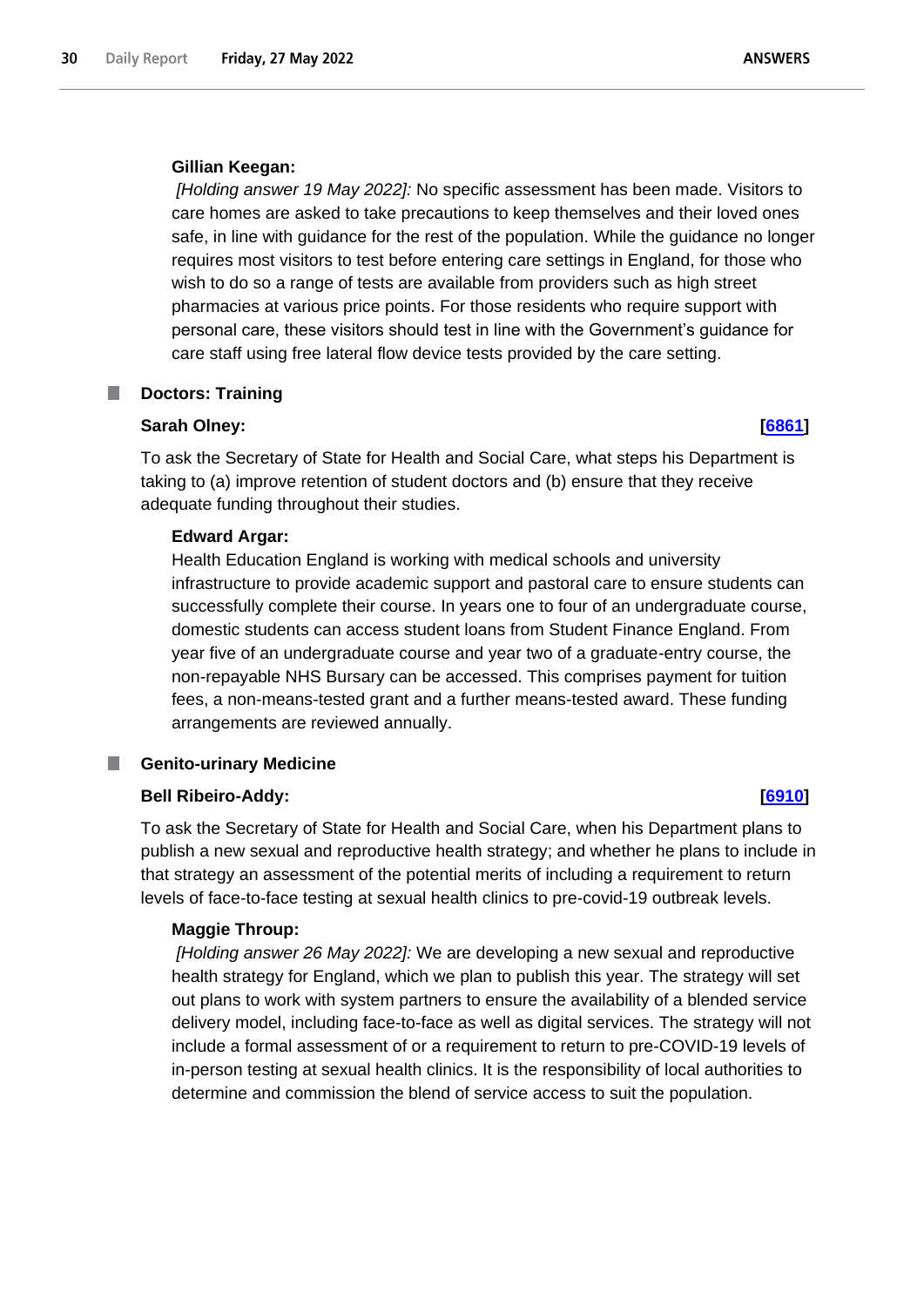#### <span id="page-30-0"></span>m. **Gynaecological Cancer: Preventive Medicine**

### **Mrs Sharon Hodgson: [\[4516\]](http://www.parliament.uk/business/publications/written-questions-answers-statements/written-question/Commons/2022-05-18/4516)**

To ask the Secretary of State for Health and Social Care, what comparative assessment he has made of the UK's record of preventing gynaecological cancers in comparison to other European countries, including (a) North Macedonia, (b) France and (c) Germany.

### **Maria Caulfield:**

No such assessment has been made by the Department.

## <span id="page-30-1"></span>**Gynaecology: Waiting Lists**

### **Colleen Fletcher: [\[270\]](http://www.parliament.uk/business/publications/written-questions-answers-statements/written-question/Commons/2022-05-10/270)**

To ask the Secretary of State for Health and Social Care, what assessment he has made of trends in the level of gynaecology waiting lists in (a) Coventry, (b) the West Midlands and (c) England in each of the last three years; and what steps his Department is taking to reduce the size of waiting lists for gynaecology services in those areas.

### **Colleen Fletcher: [\[271\]](http://www.parliament.uk/business/publications/written-questions-answers-statements/written-question/Commons/2022-05-10/271)**

To ask the Secretary of State for Health and Social Care, how many gynaecology patients in (a) Coventry, (b) the West Midlands and (c) England have been waiting for more than a (i) one and (ii) two years for hospital treatment.

### **Colleen Fletcher: [\[272\]](http://www.parliament.uk/business/publications/written-questions-answers-statements/written-question/Commons/2022-05-10/272)**

To ask the Secretary of State for Health and Social Care, what estimate he has made of the number of endometriosis patients in (a) Coventry, (b) the West Midlands and (c) England waiting for elective treatment; what assessment he has made of average waiting times for such patients in those areas; and what steps he is taking to reduce waiting times for endometriosis patients waiting for elective treatment.

### **Edward Argar:**

*[Holding answer 16 May 2022]:* Information on the number of endometriosis patients and waiting times is not collected in the format requested. While the National Health Service collects data on patients awaiting treatment for gynaecological conditions, it does not separately record the specific condition such as endometriosis. There are currently 481,083 patients on gynaecology waiting lists in England, including for endometriosis. The average median waiting time for gynaecological treatment was 14 weeks.

In 2019/20 gynaecology waiting lists remained stable in England with an average of approximately 284,000 patients waiting for treatment each month. In 2020/21, the waiting list increased by more than 40% due to the impact of the pandemic, with a reduction in this growth of 25% in 2021/22. As of March 2022, 26,223 patients had waited one year or more for gynaecology treatment in England, with 797 patients waiting two years or more.

We have invested £520 million to improve access to general practitioners (GP) during the pandemic. This is in addition to £1.5 billion in 2020 to create an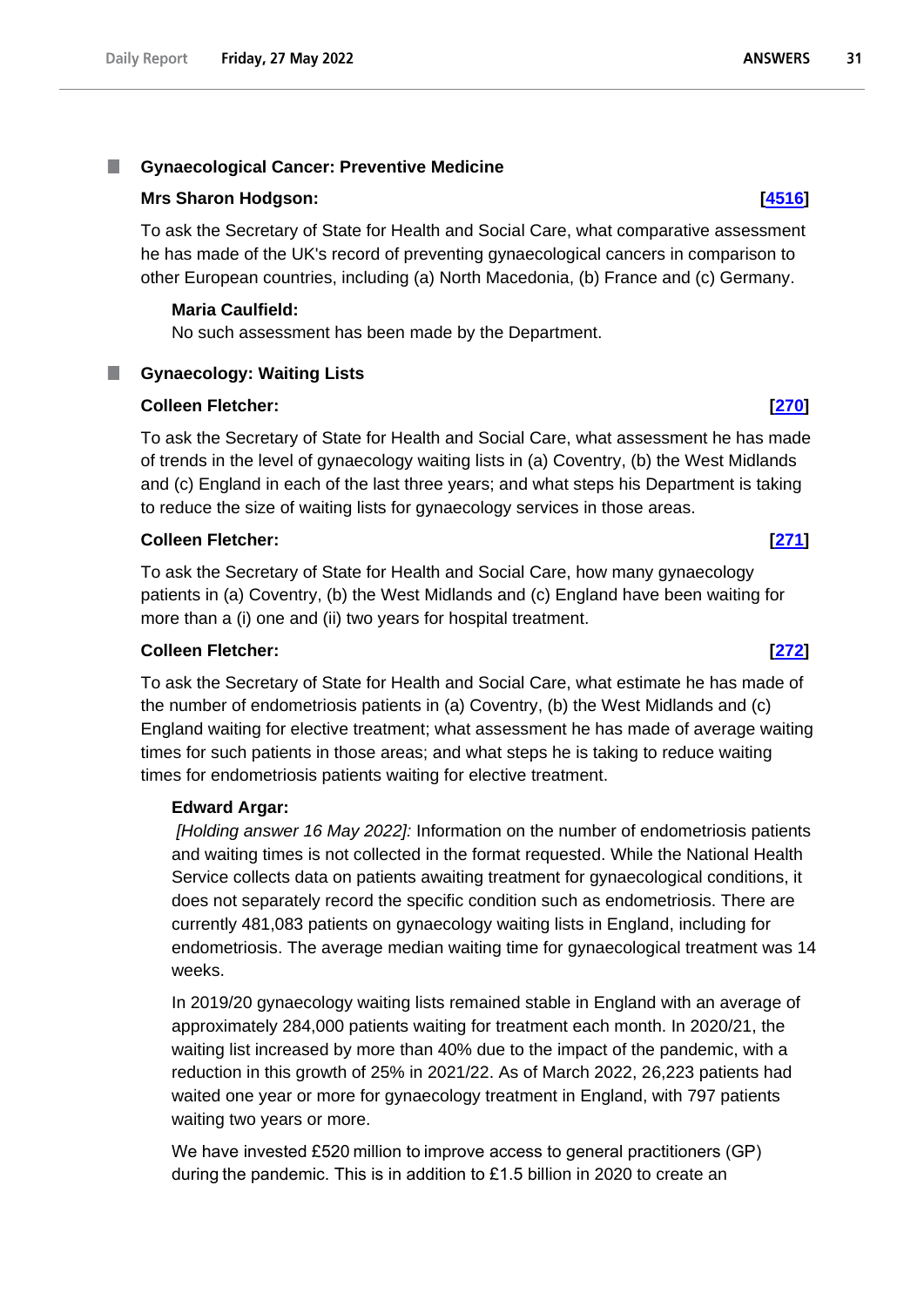additional 50 million GP appointments by 2024, which will improve access for patients with endometriosis.

The 'Delivery plan for tackling the COVID-19 backlog of elective care' outlines how the NHS will reduce waiting times across all elective services. The plan commits to eradicate all waiting times of longer than a year for elective care by March 2025, except in the case of patient choice.

We are providing more than £8 billion over the next three years, in addition to the £2 billion Elective Recovery Fund and £700 million Targeted Investment Fund already available, to increase elective activity. We are also increasing capacity for gynaecological surgery through the Getting It Right First Time 'High Volume Low Complexity' programme. In the West Midlands, recovery plans are in place which include demand and capacity modelling. Patients with symptoms of endometriosis will be prioritised based on clinical need. In Coventry and Warwickshire, the local NHS has committed to ensure that no patients will wait more than 104 weeks by the end of June 2022. The NHS-led Provider Collaborative has identified endometriosis as a priority area and recently established a group to develop further initiatives to reduce waiting times for endometriosis patients.

## <span id="page-31-0"></span>**Health and Care Act 2022**

### **Sir Mike Penning: [\[5370\]](http://www.parliament.uk/business/publications/written-questions-answers-statements/written-question/Commons/2022-05-19/5370)**

To ask the Secretary of State for Health and Social Care, when the power that he gained under the Health and Care Act 2022 will come into force; when secondary legislation will be laid in the event that regulations are needed to implement that power; and if he will make a statement.

## **Edward Argar:**

The Health and Care Act 2022 gained Royal Assent on 28 April 2022 and the Department is now commencing specific provisions to establish statutory arrangements for integrated care systems from 1 July 2022. A commencement Statutory Instrument was published on 6 May 2022 to enables NHS England and Improvement to undertake preparatory steps to achieve this aim.

The Department intends to commence other sections of the Act relating to the establishment of integrated care systems on 1 July 2022 and lay associated regulations to come into force on the same day. Further key provisions of the Health and Care Act 2022, including but not limited to the Secretary of State's Power of Direction over NHS England and NHS Improvement are also intended to come into force on 1 July. The Department intends to commence other provisions later in 2022/23 *.*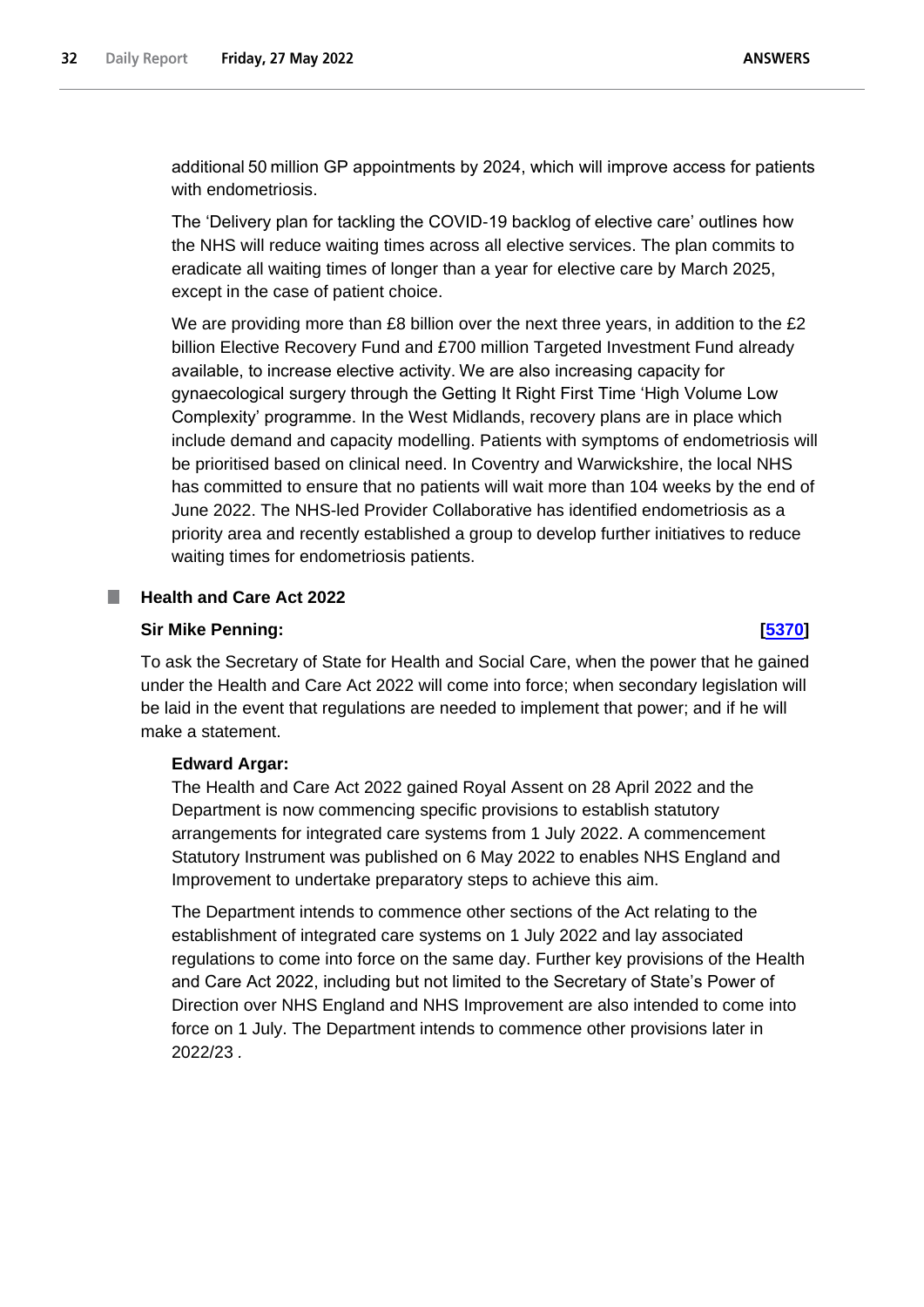#### <span id="page-32-0"></span>T. **Health Professions: Migrant Workers**

#### **Philip Davies: [\[5374\]](http://www.parliament.uk/business/publications/written-questions-answers-statements/written-question/Commons/2022-05-19/5374)**

To ask the Secretary of State for Health and Social Care, what proportion of medical professionals from overseas seeking employment in the UK have taken the Professional and Linguistic Assessments Board test in each of the last three years.

### **Philip Davies: [\[5376\]](http://www.parliament.uk/business/publications/written-questions-answers-statements/written-question/Commons/2022-05-19/5376)**

To ask the Secretary of State for Health and Social Care, how many medical professionals from overseas have failed (a) part one and (a) part two of the Professional and Linguistic Assessments Board test in each of the last five years, by country of origin.

#### **Philip Davies: [\[5378\]](http://www.parliament.uk/business/publications/written-questions-answers-statements/written-question/Commons/2022-05-19/5378)**

To ask the Secretary of State for Health and Social Care, how many medical professionals from overseas are waiting to take the Professional and Linguistic Assessments Board test as of 19 May 2022.

#### **Philip Davies: [\[5379\]](http://www.parliament.uk/business/publications/written-questions-answers-statements/written-question/Commons/2022-05-19/5379)**

To ask the Secretary of State for Health and Social Care, how many complaints against medical professionals from overseas were not resolved within six months in each of the last three years.

#### **Edward Argar:**

The General Medical Council (GMC) is the independent regulator of all medical doctors practising in the United Kingdom which sets and enforces the standards all doctors must adhere to. The GMC is responsible for operational matters, including investigating complaints received about medical professionals and the administration of the Professional and Linguistic Assessments Board (PLAB) tests.

The GMC has advised that the percentage of non-UK qualified doctors obtaining registration using the PLAB pathway was 42% in 2019; 40% in 2020; and 40% in 2021. The information on the number of overseas medical professionals is not held in the format requested. However, the attached table shows the number of failed sittings of part one and part two of the PLAB test by medical professionals from overseas in each of the last five years, by country of where the primary medical qualification was obtained.

As of 20 May 2022, there are 10,741 doctors with a current booking to sit the PLAB1 and 7,831 doctors with a PLAB2 exam place.

The GMC has advised that the information on the number of complaints resolved within six months is not available in the format requested. The GMC's internal target is for complaints to be resolved within 12 months. Of the complaints the GMC received in 2018 which did not meet the GMC's internal 12-month closure target, 370 or 4.3% related to doctors with a non-UK primary medical qualification. Of complaints received in 2019, this was 460 or 5.2% and 354 or 4.2% in 2020. This includes all potential outcomes of a complaint – from closure at triage if the complaint did not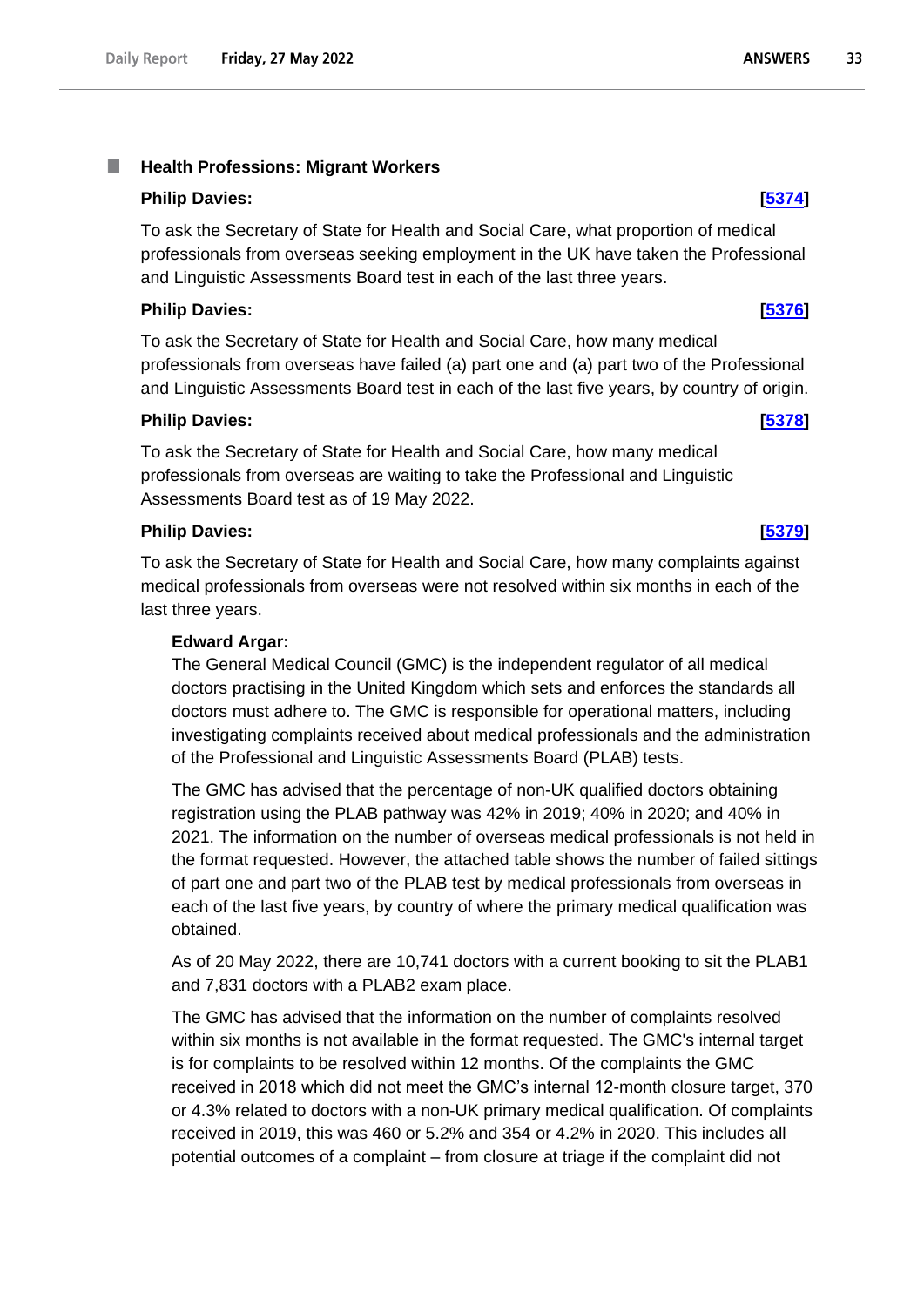meet the threshold for investigation, to full investigation with an outcome at a Medical Practitioners Tribunal Service hearing.

#### **Attachments:**

1. TABLE [FORMATTED TABLE FOR MINISTERIAL CLEARANCE [Table for PQ 5376 -](https://qna.files.parliament.uk/qna-attachments/1464405/original/FORMATTED%20TABLE%20FOR%20MINISTERIAL%20CLEARANCE%20Table%20for%20PQ%205376%20-%20PLAB%20fail%20numbers%20-%20formatted%20(1).xlsx) [PLAB fail numbers -](https://qna.files.parliament.uk/qna-attachments/1464405/original/FORMATTED%20TABLE%20FOR%20MINISTERIAL%20CLEARANCE%20Table%20for%20PQ%205376%20-%20PLAB%20fail%20numbers%20-%20formatted%20(1).xlsx) formatted (1).xlsx]

#### <span id="page-33-0"></span>**Health: Homelessness**

#### **Caroline Lucas: [\[5384\]](http://www.parliament.uk/business/publications/written-questions-answers-statements/written-question/Commons/2022-05-19/5384)**

To ask the Secretary of State for Health and Social Care, whether he will include the health of homeless people and inclusion health in the forthcoming Health Disparities White Paper; and if he will make a statement.

#### **Gillian Keegan:**

The forthcoming health disparities white paper will set out measures to address preventable illness, the causes of ill-health and access to diagnostic and treatment services. The specific policy content will be confirmed in due course.

### <span id="page-33-1"></span>**Hospitals: Car Parks**

### **Mike Amesbury: [\[8135\]](http://www.parliament.uk/business/publications/written-questions-answers-statements/written-question/Commons/2022-05-24/8135)**

To ask the Secretary of State for Health and Social Care, what assessment his Department has made of the potential impact of the reintroduction of hospital car parking charges on NHS staff who have no other means of getting to work; and if he will take steps to permanently exempt hospital car parking charges for NHS staff.

#### **Edward Argar:**

No assessment has been made. Free parking in hospital car parks for National Health Service staff was temporarily introduced for the duration the pandemic. This measure ended from 1 April 2022. However, 97% of NHS trusts which charge for car parking have implemented free parking for those in greatest need, including NHS staff working overnight.

#### <span id="page-33-2"></span>**Kidney Diseases: Medical Treatments**

### **Chris Green: [\[6795\]](http://www.parliament.uk/business/publications/written-questions-answers-statements/written-question/Commons/2022-05-23/6795)**

To ask the Secretary of State for Health and Social Care, with reference to recommendation 1g of the 2021 Renal Medicine GIRFT Programme National Specialty Report, what steps his Department is taking to minimise (a) regional and (b) local variation in uptake of treatments for renal disease, particularly among ethnic minorities.

#### **Edward Argar:**

We are working with NHS England and NHS Improvement to implement the recommendations in the report through the Renal Services Transformation Programme. The programme aims to ensure equity of access to services, by understanding and addressing health inequalities.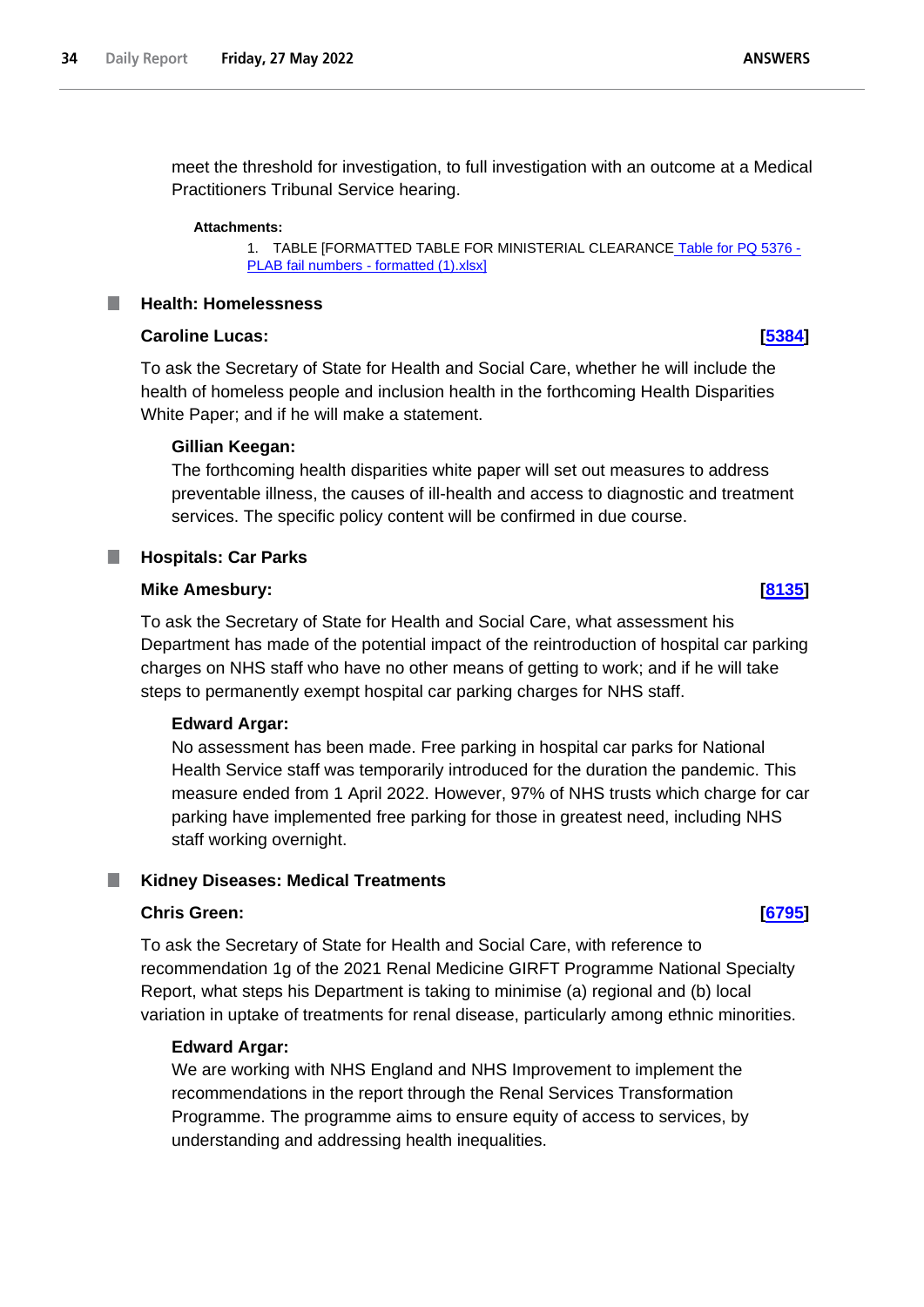NHS Blood and Transplant is currently developing a strategy for the next decade and has committed to improving equity of access across barriers of social deprivation and ethnicity for treatments involving transplants. NHS England and NHS Improvement and the renal professional societies have established the Kidney Quality Improvement Partnership to identify and reduce unwarranted variation in care at a local, regional and national level.

#### <span id="page-34-0"></span>**Learning Disability: Social Services** L.

## **Rachael Maskell: [\[6822\]](http://www.parliament.uk/business/publications/written-questions-answers-statements/written-question/Commons/2022-05-23/6822)**

To ask the Secretary of State for Health and Social Care, what assessment he has made of the adequacy of the provision of social care for people with learning difficulties.

## **Gillian Keegan:**

No specific assessment has been made. However, under the Care Act 2014 local authorities have a duty to shape local care markets to ensure a diverse range of high quality, sustainable, person-centred care and support services are provided. The Care Quality Commission (CQC) monitor, inspect and regulate services to ensure that fundamental standards of quality and safety are met. As of May 2022, 84% of all social care settings were rated good or outstanding by the CQC. From April 2023, the CQC will review the performance of local authorities' delivery of the duties under the Care Act. We will publish a Building the Right Support Action Plan to bring together actions across the Government and systems to strengthen community support, including social care, for people with a learning disability. This will be published in due course.

## <span id="page-34-1"></span>**Medical Equipment: Children and Young People**

## **Ed Davey: [\[3453\]](http://www.parliament.uk/business/publications/written-questions-answers-statements/written-question/Commons/2022-05-17/3453)**

To ask the Secretary of State for Health and Social Care, whether he has plans to implement care pathways for the provision of equipment for children and young people with complex needs, similar to those provided for under the Joint Protocol for the Provision of Children's Equipment in Scotland.

## **Gillian Keegan:**

*[Holding answer 23 May 2022]:* There are currently no plans to do so. The provision of services to meet the medical and healthcare needs of children and young people with complex needs is the responsibility of the local National Health Service. This includes the provision of any medical equipment, such as special beds, bed equipment, hoists and aids to help with incontinence, mobility or hearing. NHS Supply Chain are the main provider of equipment and consumables, although providers are free to source from other suppliers.

Under the Care Act 2014, the local authority is responsible for providing any nonmedical care services a child or young person is assessed as needing. This could include equipment for daily living. The provision of such equipment is subject to a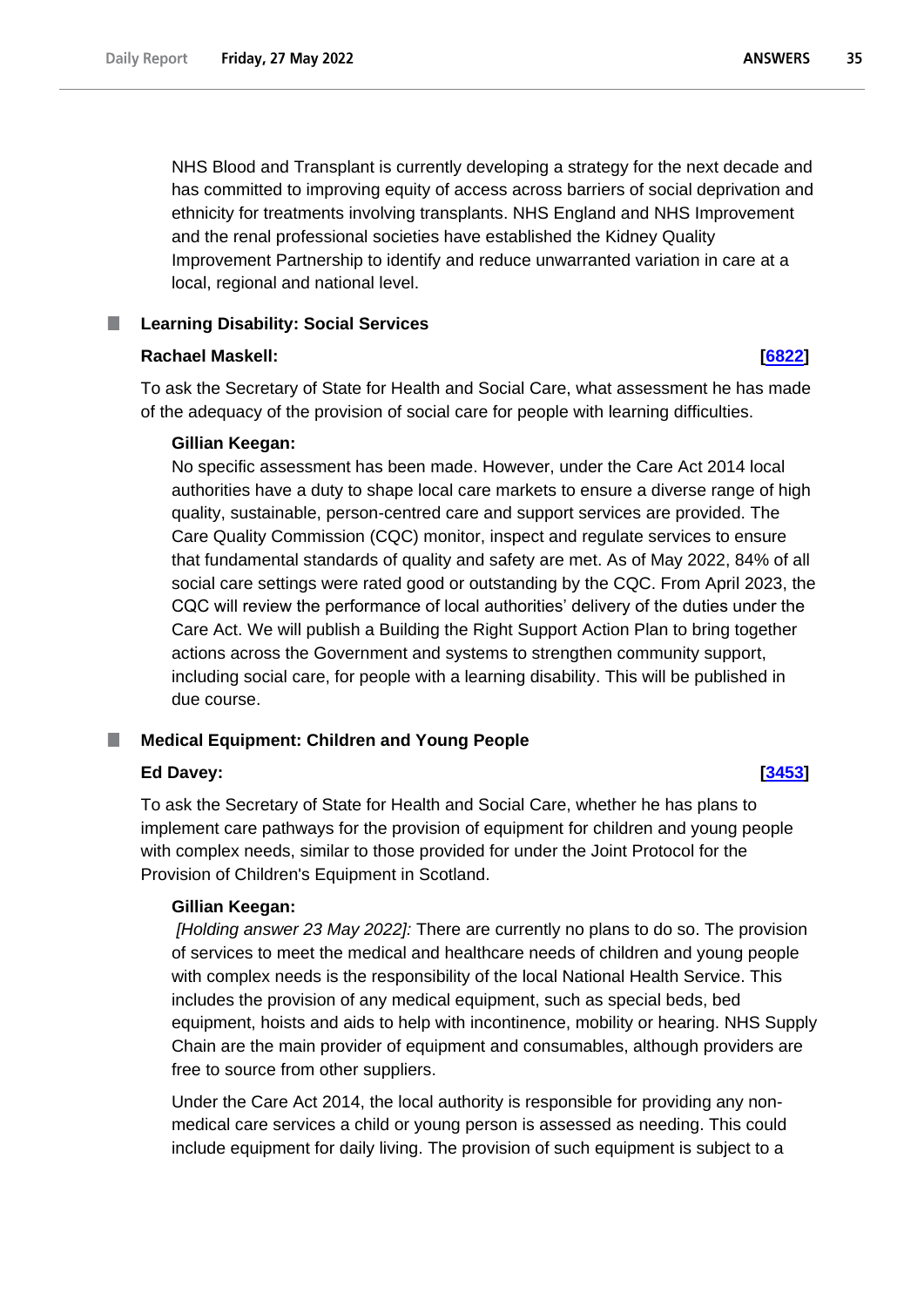Care Act Assessment of needs by the relevant local authority, which is strengthbased and seeks to optimise independence and safety.

## <span id="page-35-0"></span>**Members: Correspondence**

### **Robert Largan: [\[5512\]](http://www.parliament.uk/business/publications/written-questions-answers-statements/written-question/Commons/2022-05-19/5512)**

To ask the Secretary of State for Health and Social Care, when he plans to respond to the enquiry from the hon. Member for High Peak dated 28 March 2022, reference RL36693.

### **Edward Argar:**

We replied to the hon. Member on 26 May 2022.

#### <span id="page-35-1"></span>**Mental Health Services: Waiting Lists** T.

### **Mr Barry Sheerman: [\[5352\]](http://www.parliament.uk/business/publications/written-questions-answers-statements/written-question/Commons/2022-05-19/5352)**

To ask the Secretary of State for Health and Social Care, what assessment he has made of the adequacy of the availability of psychological services within a reasonable time frame.

### **Gillian Keegan:**

No formal assessment has been made. However, we have introduced waiting time standards for children and young people's eating disorder services, early intervention in psychosis services and the Improving Access to Psychological Therapies programme.

In February, NHS England and NHS Improvement published the outcomes of the consultation on five new access and waiting time standards for mental health services. We are now working with NHS England and NHS Improvement on further actions. In addition, we are investing £2.3 billion a year by 2023/24 to enable an extra two million people in England to access National Health Service-funded mental health support.

## **Mr Barry Sheerman: [\[5353\]](http://www.parliament.uk/business/publications/written-questions-answers-statements/written-question/Commons/2022-05-19/5353)**

To ask the Secretary of State for Health and Social Care, what recent assessment his Department has made of the impact the waiting period to see a therapist in the NHS has on the likelihood of patients seriously harming (a) themselves and (b) others.

## **Gillian Keegan:**

No recent assessment has been made. However, all National Health Service mental health providers have established 24 hours a day, seven days a week urgent mental health helplines. We will also publish a new long-term plan for suicide prevention later this year. We are investing at least £2.3 a year by 2023/24 to supporting an additional two million people in England to access NHS-funded mental health services.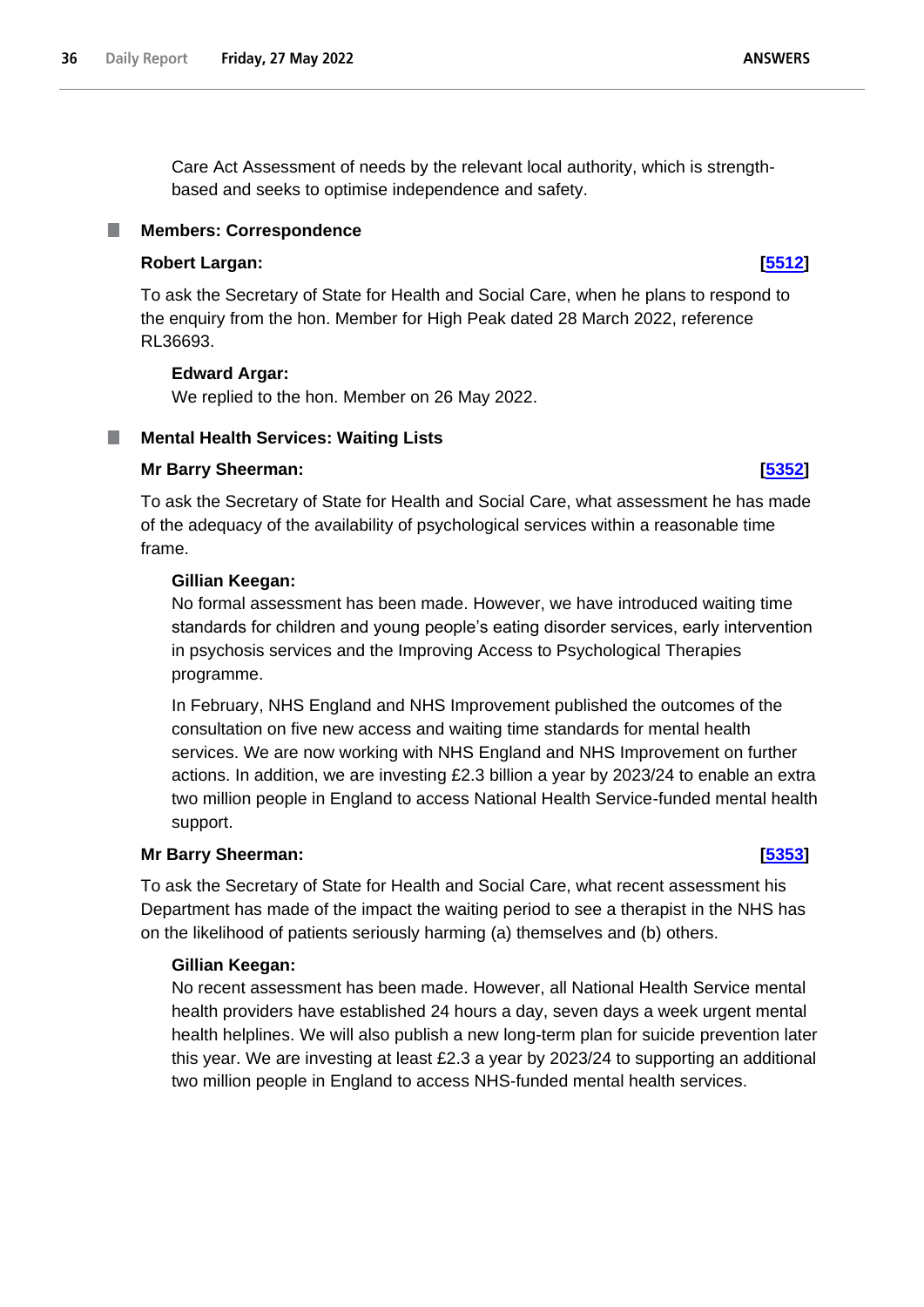#### <span id="page-36-0"></span>**Mental Illness: Coronavirus** I.

#### **Mr Barry Sheerman: [\[5355\]](http://www.parliament.uk/business/publications/written-questions-answers-statements/written-question/Commons/2022-05-19/5355)**

To ask the Secretary of State for Health and Social Care, what steps his Department is taking to tackle higher levels of mental ill health following the covid-19 outbreaks.

### **Gillian Keegan:**

We have committed to invest at least £2.3 billion a year by 2023/24 to allow an additional two million people to access National Health Service mental health services, supported by an additional 27,000 mental health professionals. In 2021/22, we provided an additional £500 million to target groups whose mental health have been most affected by the pandemic including those with severe mental illness, young people and frontline staff. The Government has also launched a public call for evidence to support the development of a new cross-Government 10 year plan for mental health, which is open until 7 July 2022.

### <span id="page-36-1"></span>**Mother and Baby Units**

### **Rachael Maskell: [\[2559\]](http://www.parliament.uk/business/publications/written-questions-answers-statements/written-question/Commons/2022-05-16/2559)**

To ask the Secretary of State for Health and Social Care, what steps he is taking to ensure that babies remain with their birth mothers in supported environments when those mothers require additional support to care for their babies after a period in an assessment unit.

### **Rachael Maskell: [\[2560\]](http://www.parliament.uk/business/publications/written-questions-answers-statements/written-question/Commons/2022-05-16/2560)**

To ask the Secretary of State for Health and Social Care, what steps he is taking to ensure that sufficient places are available in mother and baby units in (a) York, (b) Yorkshire and (c) England.

### **Rachael Maskell: [\[2561\]](http://www.parliament.uk/business/publications/written-questions-answers-statements/written-question/Commons/2022-05-16/2561)**

To ask the Secretary of State for Health and Social Care, for what reason mothers in a mother and baby assessment unit are not (a) pre-warned of the (i) removal of their baby and (ii) reasons for that removal and (b) given the means by which the issues of concern can be addressed.

## **Gillian Keegan:**

Wherever possible, social workers will ensure that babies remain with their birth parents in residential family centres and supported environments, unless there is a safeguarding risk to either mother or child. Local service commissioners in England are expected to ensure that there are sufficient places available in residential family centres to meet the needs of the local population, including in Yorkshire. The Care Act 2014 stipulates that local authorities should ensure adequate provision for the population, to support health and wellbeing.

Where a safeguarding concern exists and a local authority determines that a child is at risk of harm from its parent, it may take the action to remove the child. Further analysis is required to understand the impact of removal on both parent and child,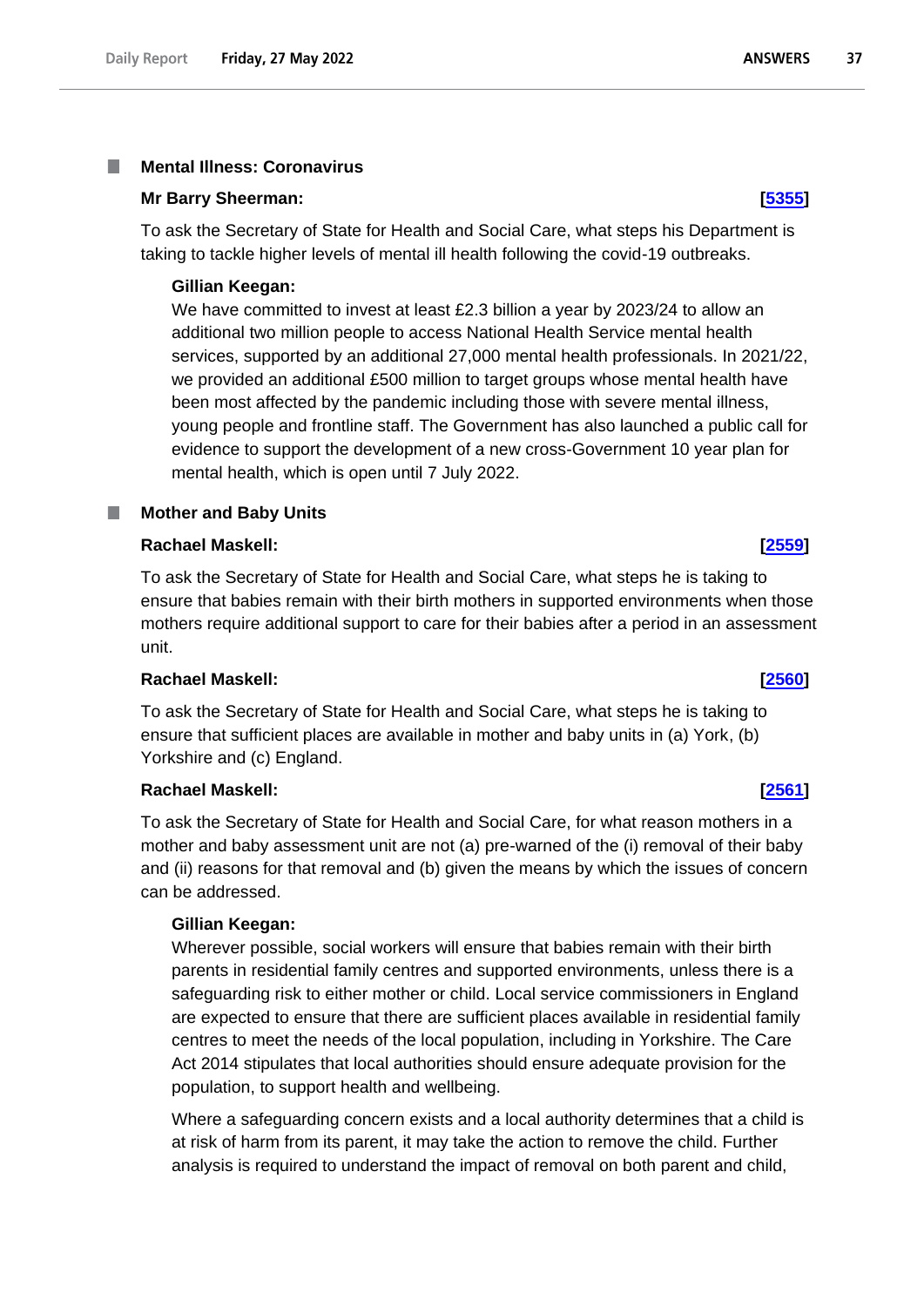**ANSWERS** 

including pre- and post-support, to improve the experience of parents whose child is removed.

## <span id="page-37-0"></span>**NHS Trusts: Surgery**

## **Wes Streeting: [\[2573\]](http://www.parliament.uk/business/publications/written-questions-answers-statements/written-question/Commons/2022-05-16/2573)**

To ask the Secretary of State for Health and Social Care, how many surgical hubs there are in each NHS Trust in England; and if he will publish their location.

### **Edward Argar:**

There are currently 91 elective surgical hubs operational in England. The locations of future hubs are not yet confirmed. However, systems and regions will submit bids to NHS England and NHS Improvement to determine where these will be based.

The existing hubs are located at the following National Health Service trusts and foundation trusts, which states where a trust has more than one hub.

- Ashford and St Peter's Hospital NHS Foundation Trust;
- Barking, Havering and Redbridge University Hospitals NHS Trust;
- Barnsley Hospital NHS Foundation Trust;
- Barts Health NHS Trust (2 hubs);
- Blackpool Teaching Hospital NHS Foundation Trust;
- Buckinghamshire Healthcare NHS Trust;
- Calderdale and Huddersfield NHS Foundation Trust (2 hubs);
- Cambridge University Hospitals NHS Foundation Trust (2 hubs);
- Chelsea and Westminster Hospital NHS Foundation Trust (2 hubs);
- Croydon Health Services NHS Trust;
- Dartford and Gravesham NHS Trust;
- East Lancashire Hospital NHS Trust (2 hubs);
- Epsom and St Helier University Hospitals NHS Trust;
- Frimley Health NHS Foundation Trust;
- George Eliot Hospital NHS Trust;
- Hampshire Hospitals NHS Foundation Trust (3 hubs);
- Harrogate and District NHS Foundation Trust;
- Homerton University Hospital NHS Foundation Trust;
- Hull University Teaching Hospitals NHS Trust;
- Imperial College Healthcare NHS Trust;
- King's College Hospital NHS Foundation Trust;
- Lancaster Teaching Hospital NHS Foundation Trust;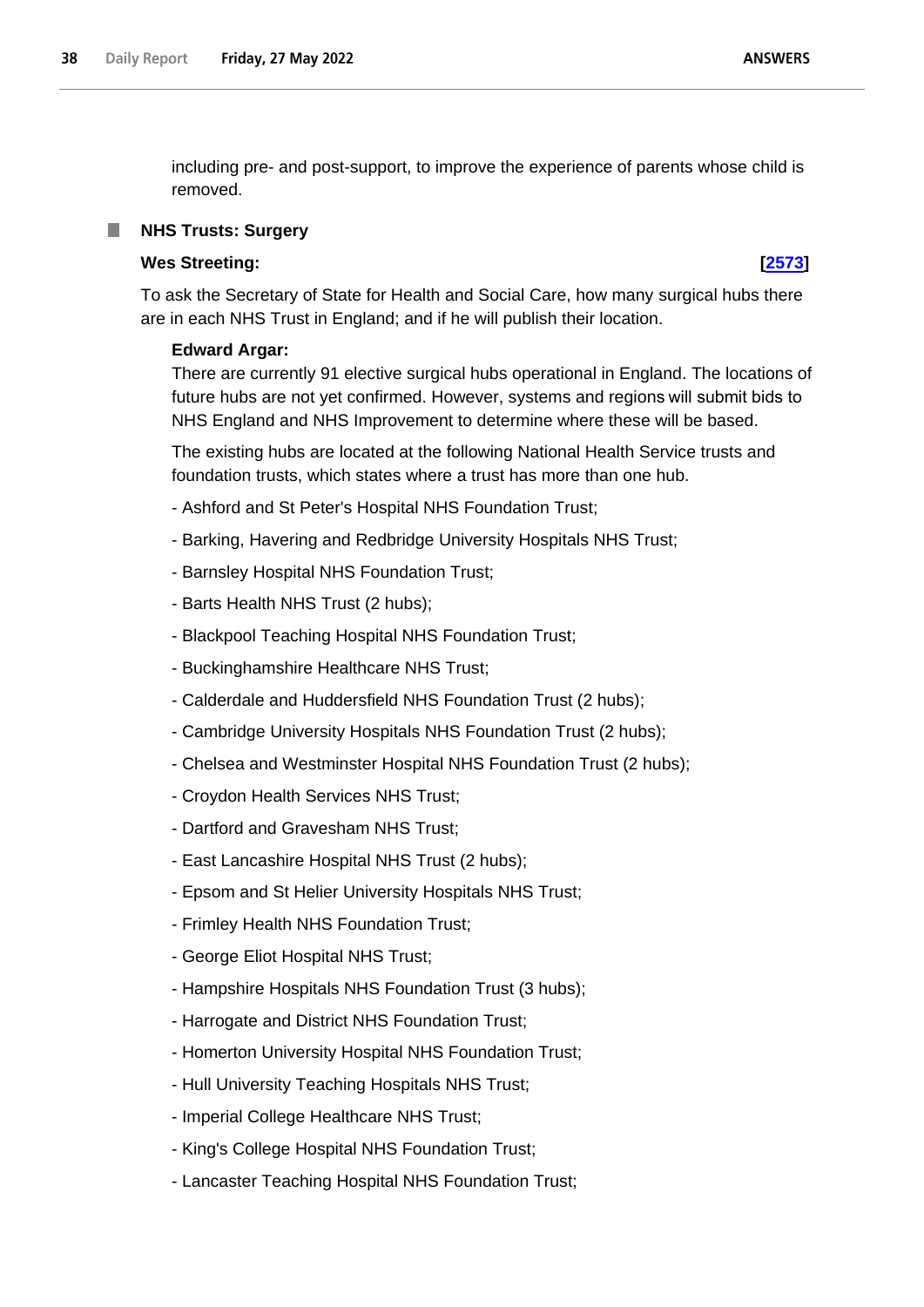- Leeds Teaching Hospitals NHS Trust (2 hubs);
- London North West University Healthcare NHS Trust;
- Maidstone and Tunbridge Wells NHS Trust;
- Manchester University NHS Foundation Trust (2 hubs);
- Mid and South Essex NHS Foundation Trust;
- Moorfields Eye Hospital NHS Foundation Trust (2 hubs);
- North Tees and Hartlepool NHS Foundation Trust;
- Northern Lincolnshire and Goole NHS Foundation Trust (2 hubs);
- Northumbria Healthcare NHS Foundation Trust (4 hubs);
- Oxford University Hospitals NHS Foundation Trust;
- Pennine Acute Hospital NHS Trust (2 hubs);
- Portsmouth Hospitals University NHS Trust;
- Royal Berkshire NHS Foundation Trust (2 hubs);
- Royal Cornwall Hospitals NHS Trust;
- Royal Devon and Exeter NHS Foundation Trust;
- Royal Free London NHS Foundation Trust (2 hubs);
- Royal National Orthopaedic Hospital NHS Trust;
- Royal United Hospitals Bath NHS Foundation Trust;
- Sandwell and West Birmingham NHS Trust;
- Sheffield Teaching Hospitals NHS Foundation Trust (3 hubs);
- Sherwood Forest Hospitals NHS Foundation Trust;
- South Warwickshire NHS Foundation Trust (2 hubs);
- St George's University Hospitals NHS Foundation Trust;
- The Hillingdon Hospitals NHS Foundation Trust;
- The Royal Orthopaedic Hospital NHS Foundation Trust;
- The Royal Wolverhampton NHS Trust;
- The Shrewsbury and Telford Hospital NHS Trust;
- United Lincolnshire Hospital NHS Trust;
- University College London Hospitals NHS Foundation Trust;
- University Hospital Southampton NHS Trust;
- University Hospitals Birmingham NHS Foundation Trust;
- University Hospitals Coventry and Warwickshire NHS Trust (2 hubs);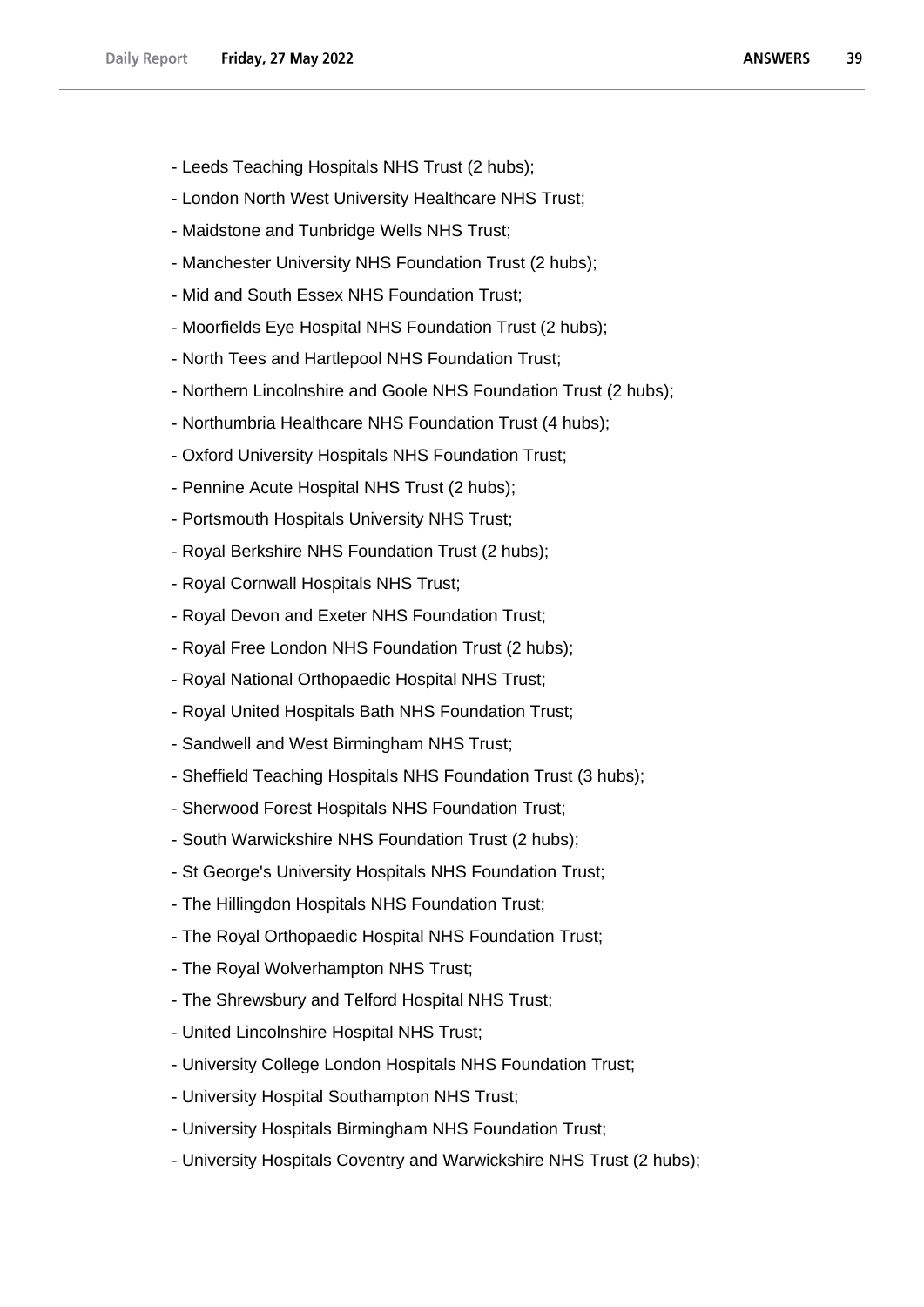- University Hospitals of Derby and Burton NHS Foundation Trust (4 hubs);
- University Hospitals of Leicester NHS Trust (2 hubs);
- University Hospitals of Morecambe Bay NHS Foundation Trust;
- University Hospitals Sussex NHS Foundation Trust;
- Walsall Healthcare NHS Trust;
- West Hertfordshire Hospitals NHS Trust;
- Whittington Health NHS Trust;
- Wirral University Teaching Hospital NHS Foundation Trust;
- Worcestershire Acute Hospitals NHS Trust;
- Wrightington, Wigan and Leigh NHS Foundation Trust; and
- York Teaching Hospital NHS Foundation Trust;

#### <span id="page-39-0"></span>**NHS: Dental Services** T.

#### **Mike Amesbury: [\[3716\]](http://www.parliament.uk/business/publications/written-questions-answers-statements/written-question/Commons/2022-05-17/3716)**

To ask the Secretary of State for Health and Social Care, what assessment his Department has made of the accuracy of reports that 90 per cent of dental practices in England are closed to new NHS routine patients; and what steps are being taken to tackle that matter.

### **Maria Caulfield:**

These reports are based upon self-reporting by dental practices on appointment availability via NHS.UK. NHS Digital has written to practices to ensure that online information is updated to allow patients to access National Health Service dental care. Dental patients are not required to be registered with a practice other than during a course of treatment and there are no geographical restrictions on where a patient can access NHS dentistry.

### <span id="page-39-1"></span>**NHS: Disclosure of Information**

#### **Wes Streeting: [\[8074\]](http://www.parliament.uk/business/publications/written-questions-answers-statements/written-question/Commons/2022-05-24/8074)**

To ask the Secretary of State for Health and Social Care, what the total cost to the NHS has been of non-disclosure agreements signed within the NHS since 2014.

### **Edward Argar:**

The information requested is not held centrally.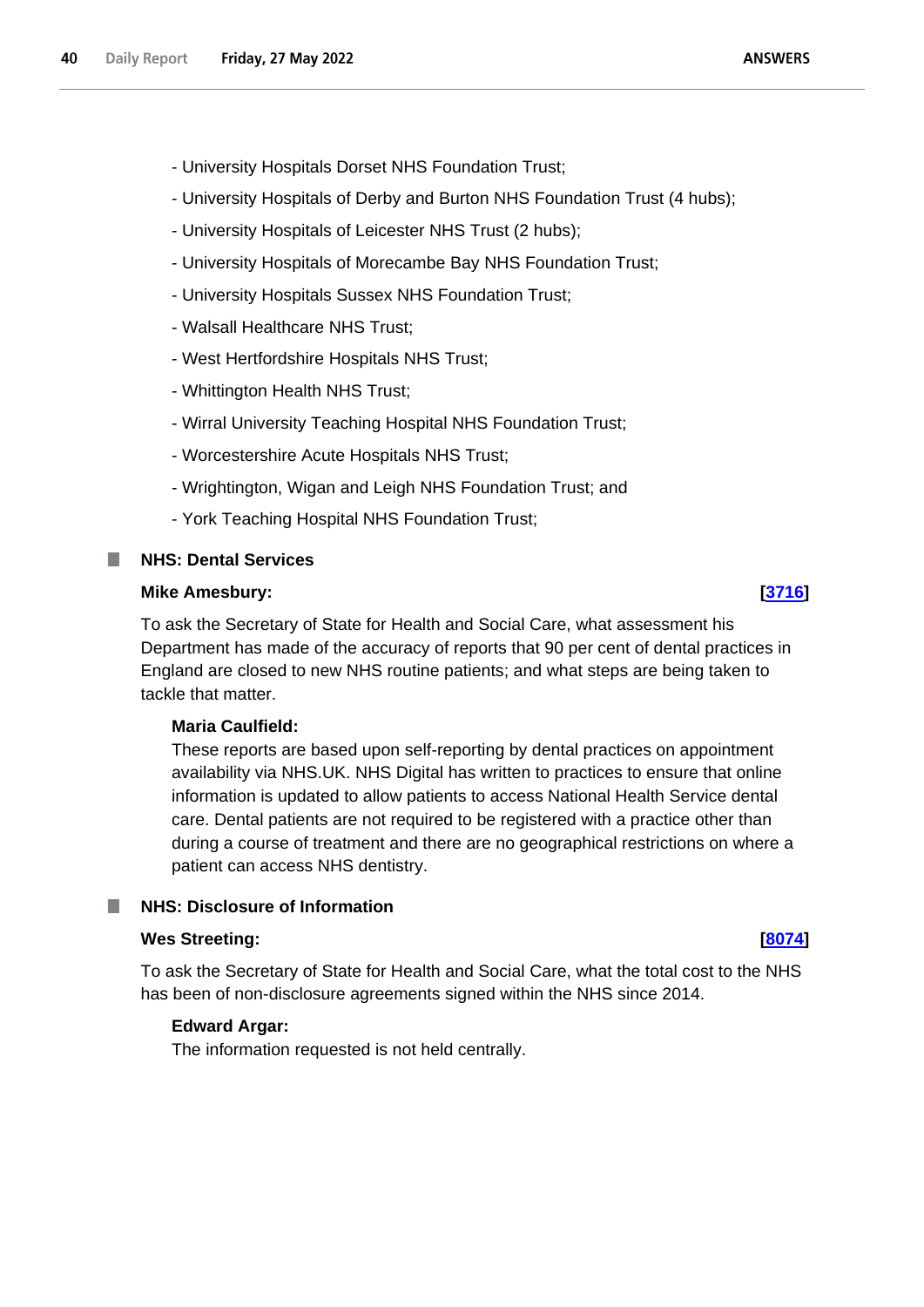#### <span id="page-40-0"></span>T. **Pathology**

#### **Feryal Clark: [\[5507\]](http://www.parliament.uk/business/publications/written-questions-answers-statements/written-question/Commons/2022-05-19/5507)**

To ask the Secretary of State for Health and Social Care, what assessment he has made of the capacity of pathologists to tackle the backlog in elective care related to the covid-19 outbreak.

#### **Feryal Clark: [\[5508\]](http://www.parliament.uk/business/publications/written-questions-answers-statements/written-question/Commons/2022-05-19/5508)**

To ask the Secretary of State for Health and Social Care, what steps he is taking to support pathologists in their work to clear the backlog in elective care.

#### **Edward Argar:**

As of January 2022, there are 2,854 full time equivalent consultants working in the specialty group of pathology in National Health Service trusts and clinical commissioning groups in England. This is an increase of 1.6% since January 2021 and 21.7% since January 2010.

At the Spending Review, the Department announced £2.3 billion to increase the volume of diagnostic activity and to establish up to 160 community diagnostic centres (CDCs) by March 2025. The NHS and Health Education England (HEE) are developing a plan to ensure sufficient workforce capacity for CDCs and the appropriate roles. NHS England and NHS Improvement aim to increase capacity by improving workforce productivity through digital diagnostic investment. This is projected to deliver an approximate 10% increase in productivity and accelerate testing and the sharing of results via digital patient health records. All reporting clinicians in pathology and imaging services will have access to the latest technology for primary diagnosis. This will reduce delays in diagnostic pathways and enable rapid access to a specialist opinion.

All NHS staff, including pathologists, have access to mental health hubs, access to free self-help apps, as well as training, coaching and guidance for teams and leaders.

#### <span id="page-40-1"></span>**Protective Clothing: Storage** ш

#### **Angela Rayner: [\[5663\]](http://www.parliament.uk/business/publications/written-questions-answers-statements/written-question/Commons/2022-05-20/5663)**

To ask the Secretary of State for Health and Social Care, what the average cost to the public purse of warehouse storage of personal protective equipment by his Department is per month.

#### **Edward Argar:**

*[Holding answer 25 May 2022]:* The average cost is £16.4 million per month.

#### <span id="page-40-2"></span>**Surgery: Training**

#### **Wes Streeting: [\[2577\]](http://www.parliament.uk/business/publications/written-questions-answers-statements/written-question/Commons/2022-05-16/2577)**

To ask the Secretary of State for Health and Social Care, what steps his Department is taking to ensure surgical trainees can access training opportunities in order to progress their training.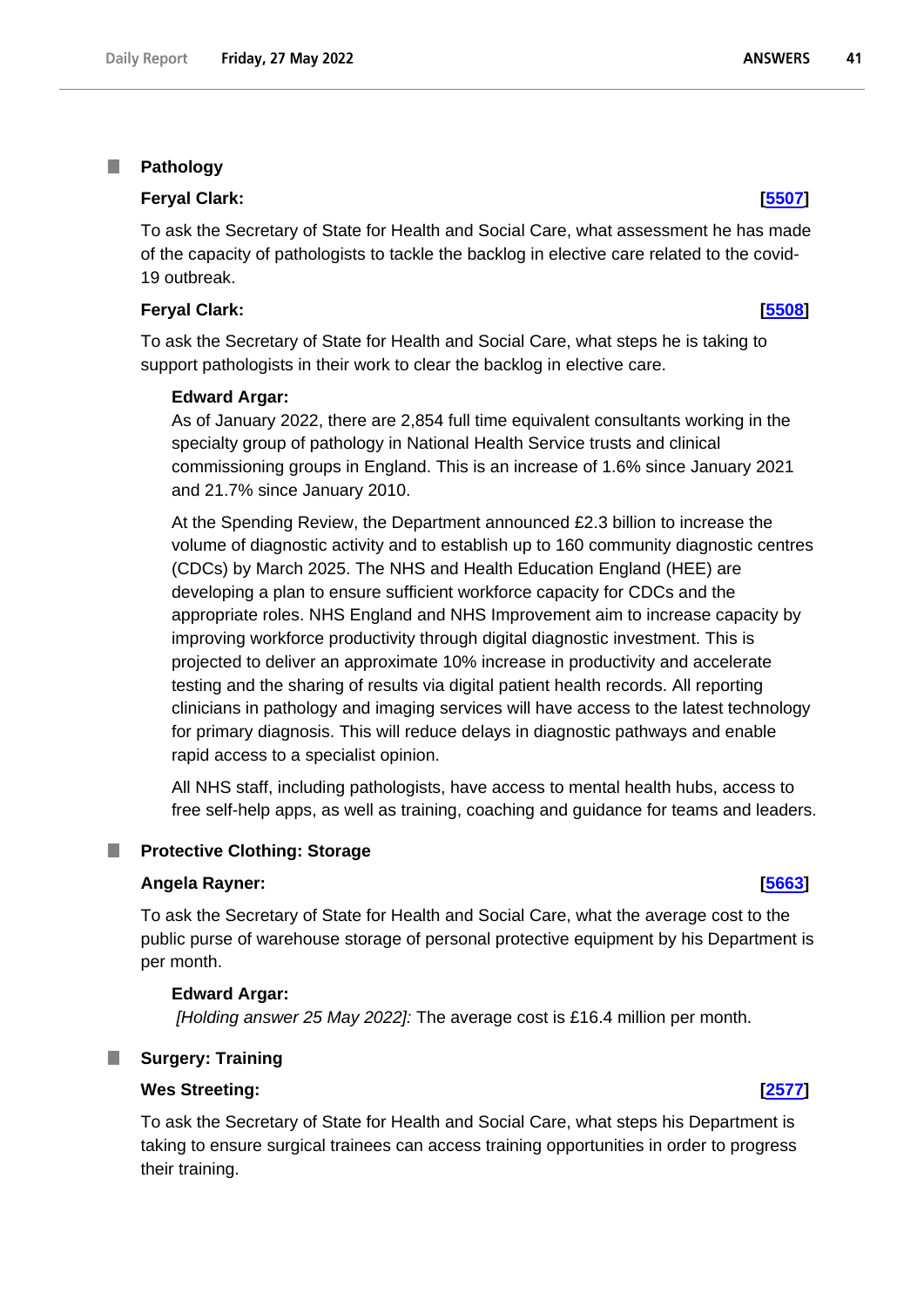### **Edward Argar:**

*In 2021/22, Health Education England invested more than £25 million to mitigate the impact of COVID-19 on speciality medical training, including surgical training. This focused on ensuring sufficient educator time and working with surgeons to identify and place trainees in areas with biggest surgical backlog to maximise training opportunities. The continued development of surgical trainees is also supported by an e-learning programme, which increases access to learning and improves knowledge retention. Specific courses have been designed to aid the rapid acquisition of skills, with surgical trainees having access to cadaveric courses and surgical simulation training programmes to supplement the delivery of the practical curriculum.*

## <span id="page-41-0"></span>**INTERNATIONAL TRADE**

### <span id="page-41-1"></span>**Trade Barriers**

### **Gareth Thomas:** *A458*

To ask the Secretary of State for International Trade, how many trade barriers to UK exporters were (a) identified on the Digital Market Access Service database and (b) resolved in each year since 2010; and if he will make a statement.

### **Gareth Thomas: [\[4459\]](http://www.parliament.uk/business/publications/written-questions-answers-statements/written-question/Commons/2022-05-18/4459)**

To ask the Secretary of State for International Trade, how many trade barriers to UK importers were (a) identified on the Digital Market Access Service database and (b) resolved in each year since 2010; and if he will make a statement.

## **Gareth Thomas: [\[5311\]](http://www.parliament.uk/business/publications/written-questions-answers-statements/written-question/Commons/2022-05-19/5311)**

To ask the Secretary of State for International Trade, how many trade barriers to UK exporters have been recorded on the Digital Market Access Service (DMAS) database (a) in total and (b) by each region of the UK in each year since its launch; and if she will make a statement.

## **Gareth Thomas: [\[5312\]](http://www.parliament.uk/business/publications/written-questions-answers-statements/written-question/Commons/2022-05-19/5312)**

To ask the Secretary of State for International Trade, how many trade barriers, to UK importers, by region of the UK were (a) identified on the Digital Market Access Service database and (b) resolved in each year since 2019; and if she will make a statement.

## **Mr Ranil Jayawardena:**

The Digital Market Access Service (DMAS) is used to record the barriers that British businesses face when exporting to and investing in overseas markets.

Since the launch of DMAS in early 2019, a total of 1099 and 787 pre-existing trade barriers were registered in 2019-20 and 2020-21 respectively.

In those same years, 181 barriers across 61 countries and 217 barriers across 74 countries were resolved respectively.

Our statistics and analysis are at a national level.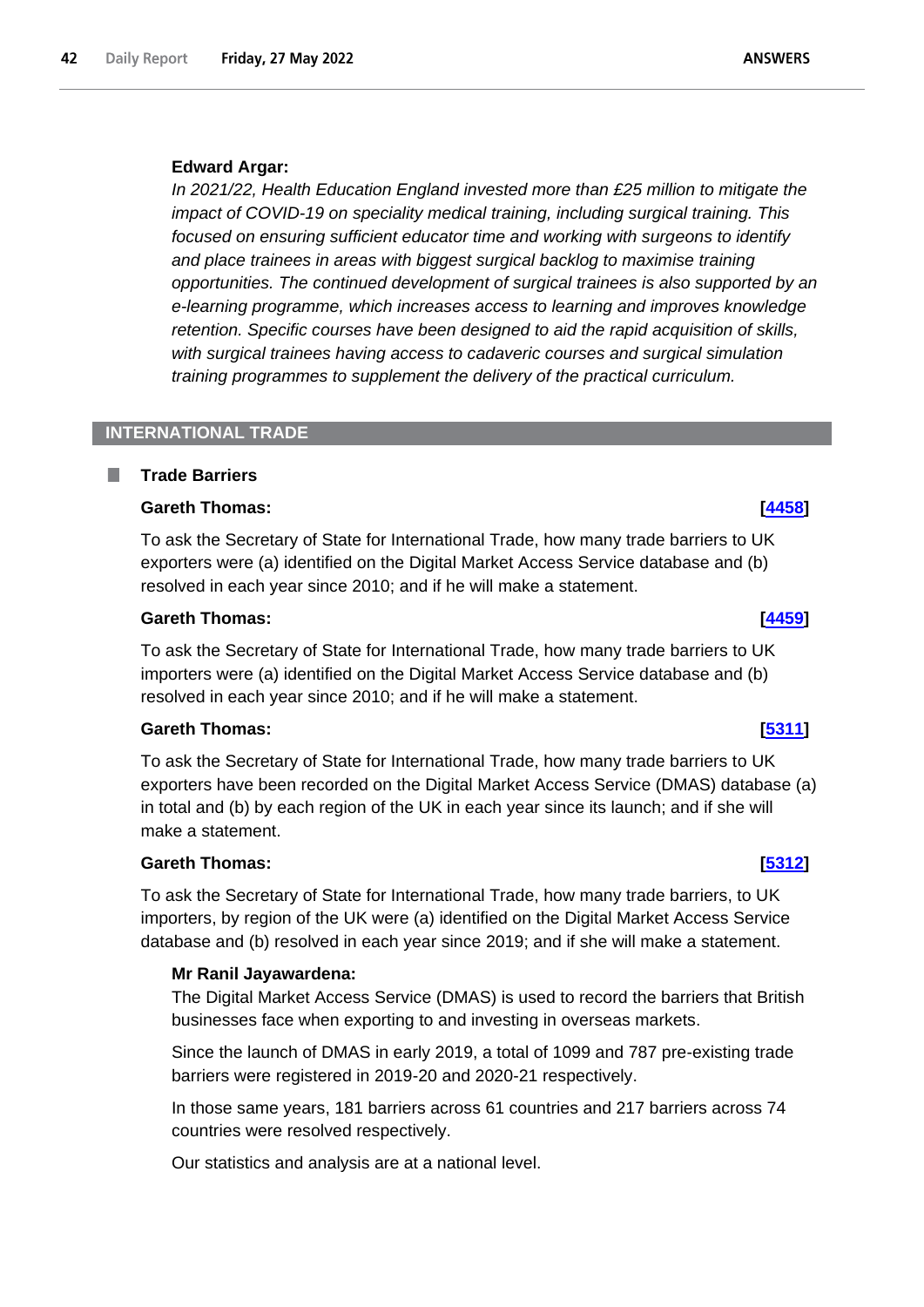## <span id="page-42-0"></span>**JUSTICE**

#### <span id="page-42-1"></span>**Alcoholic Drinks: Young Offenders** ш

#### **Rachael Maskell: [\[4621\]](http://www.parliament.uk/business/publications/written-questions-answers-statements/written-question/Commons/2022-05-18/4621)**

To ask the Secretary of State for Justice, for children and young people who end up in the criminal justice system, what steps is he taking to divert them away from alcohol use, rather than taking a punitive approach.

#### **Victoria Atkins:**

On 20 May, the Government announced £300 million of funding over the next three years to support every council in England and Wales in preventing youth offending. The funding will help children and young people to address the root cause of their offending, and divert them away from courts and custody wherever possible. This includes where their offending is due to alcohol or other substance misuse.

There are several other options available to Youth Offending Teams (YOTs) to address problematic substance misuse where this is a driver of offending. Many YOTs offer short programmes giving advice and education about alcohol or cannabis use, as well as one-to-one sessions to address more habitual drug use. Interventions to address substance misuse are available both on a voluntary basis and when applied as a condition to a caution or an order to address specific offences.

#### <span id="page-42-2"></span>**Criminal Liability**

#### **Mr Barry Sheerman: [\[5348\]](http://www.parliament.uk/business/publications/written-questions-answers-statements/written-question/Commons/2022-05-19/5348)**

To ask the Secretary of State for Justice, whether he has plans to reform the use of automatism as a legal defence.

#### **James Cartlidge:**

The Government has no current plans to bring forward legislative proposals in relation to this defence but it will be kept under review.

#### <span id="page-42-3"></span>**Family Proceedings: Expert Evidence**

#### **Ellie Reeves: [\[5483\]](http://www.parliament.uk/business/publications/written-questions-answers-statements/written-question/Commons/2022-05-19/5483)**

To ask the Secretary of State for Justice, what (a) qualifications and (b) verification a witness must demonstrate to present as an expert witness in the family court.

#### **Tom Pursglove:**

Section 13 of the Children and Families Act 2014 makes provision in relation to the control of expert evidence in children proceedings. An expert may only be instructed to provide evidence in proceedings relating to children with the permission of the court. This legislation is underpinned by detailed rules of court practice and procedure set out in the Family Procedure Rules 2010 and supporting Practice Directions. Practice Direction 25B includes a duty on experts to comply with specified standards, including evidencing their relevant experience and a requirement to be upto-date with continuing professional development appropriate to their discipline and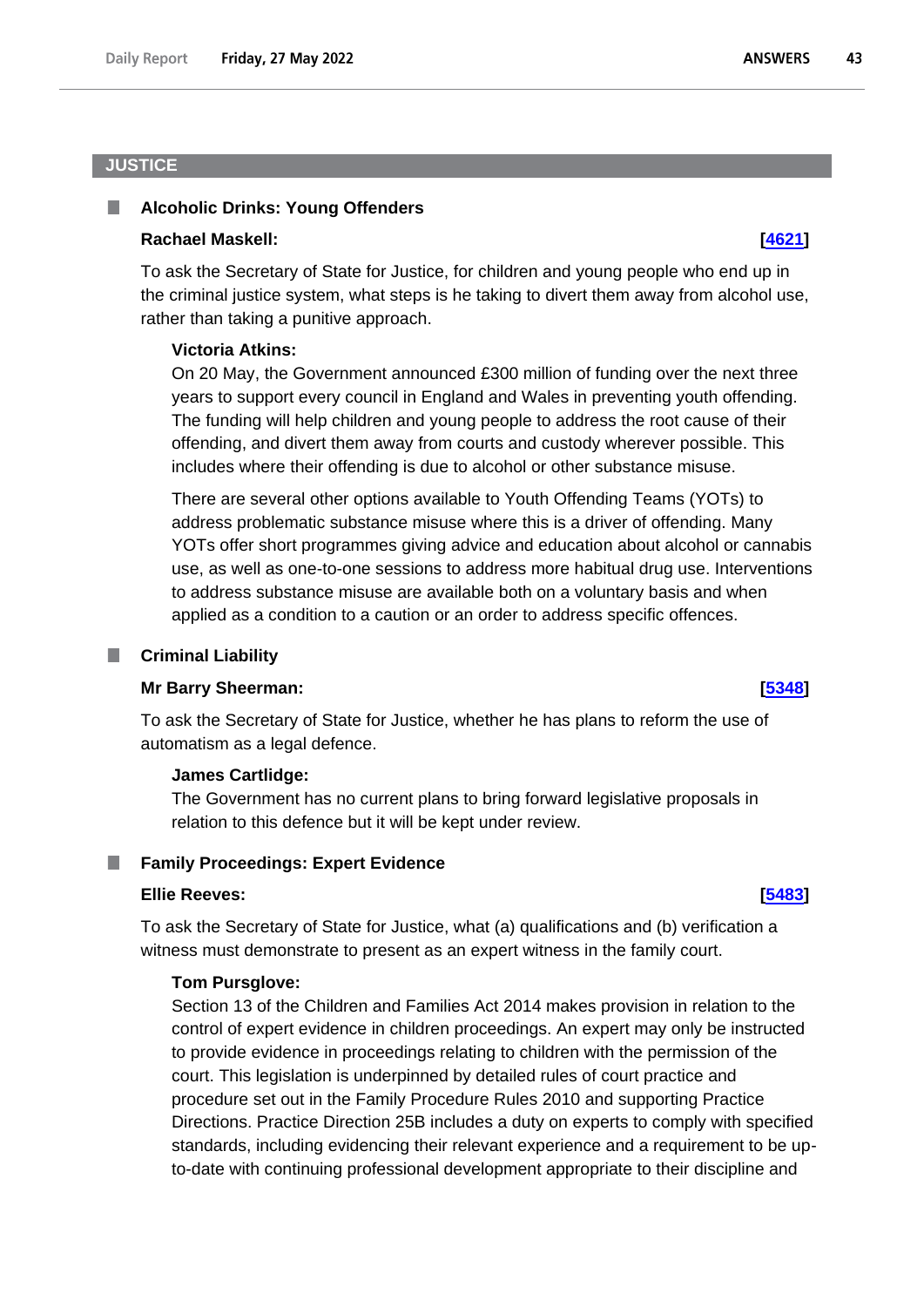expertise. If the expert's area is regulated by a UK statutory body, they must confirm possession of a current licence to practice or equivalent. If the area is not so regulated, then they must demonstrate appropriate qualifications and/or registration with a relevant professional body.

The President of the Family Division has published a memorandum on experts in the family court. The memorandum restates the principles applied by the Family Court when it considers whether to authorise or admit expert evidence as well as noting that experts should only be instructed when to do so is 'necessary' to assist the court in resolving issues justly. The Family Justice Council has also produced guidelines on the instruction of medical experts from overseas in family cases. This sets out a series of recommendations for the process of instructing an expert and ensuring they have the appropriate experience.

#### <span id="page-43-0"></span>**Roads: Accidents** a a s

#### **Mr Barry Sheerman: [\[5347\]](http://www.parliament.uk/business/publications/written-questions-answers-statements/written-question/Commons/2022-05-19/5347)**

To ask the Secretary of State for Justice, what plans he has to improve access to justice for road crash victims and their families.

#### **James Cartlidge:**

In relation to a civil claim for personal injury, Official Injury Claim (OIC), an accessible self-service, online service, was launched in May 2021 in partnership with the Motor Insurers Bureau. This service enables those who suffer injury as a result of a road traffic accident to claim up to £5000 in damages, with or without the need for legal representation.

The service and its accompanying guidance have been carefully designed with the claimant firmly at their heart. A dedicated telephone customer support centre is also available, with trained assistants to guide users through any questions or issues they may have about the process of completing a claim. Since May 2021, around 240,000 claims have been made on the OIC service.

For claims above £5000 the existing Claims Portal should be used. Information about these reforms and the OIC service can be found at

[https://www.gov.uk/government/publications/whiplash-reform-programme](https://www.gov.uk/government/publications/whiplash-reform-programme-information-and-faq)[information-and-faq.](https://www.gov.uk/government/publications/whiplash-reform-programme-information-and-faq)

## <span id="page-43-1"></span>**LEVELLING UP, HOUSING AND COMMUNITIES**

#### <span id="page-43-2"></span>**Coalfields Regeneration Trust**

#### **Stephanie Peacock: [\[5478\]](http://www.parliament.uk/business/publications/written-questions-answers-statements/written-question/Commons/2022-05-19/5478)**

To ask the Secretary of State for Levelling Up, Housing and Communities, with reference to his oral contribution of 2 February 2022, Official Report, column 328, in respect of meeting the hon. Member for Barnsley East and the Coalfields Regeneration Trust, when that meeting is planned to take place.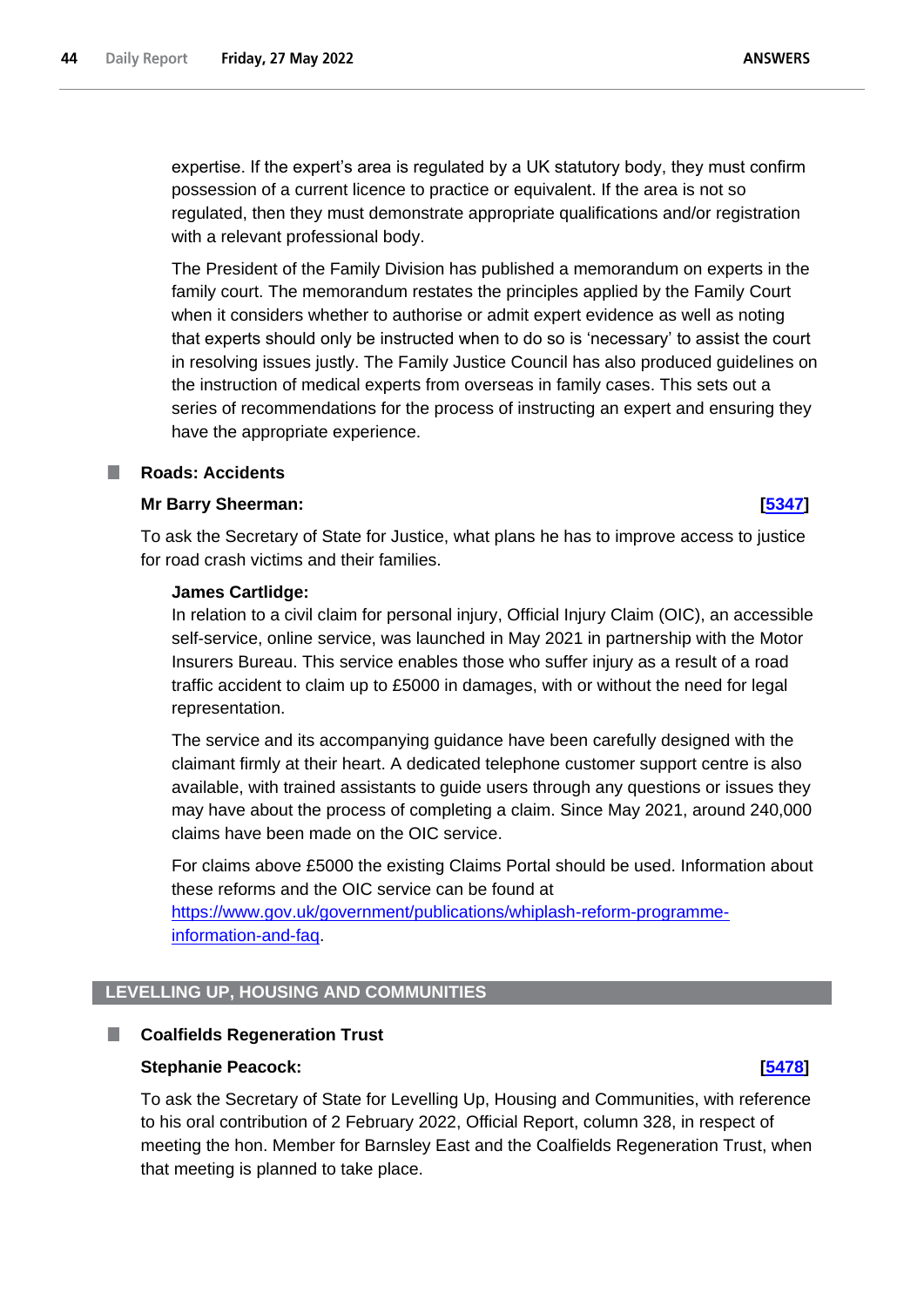#### **Neil O'Brien:**

My office have contacted the Hon Member to arrange a meeting.

#### <span id="page-44-0"></span>**Homes for Ukraine Scheme**

### **Charlotte Nichols: [\[6938\]](http://www.parliament.uk/business/publications/written-questions-answers-statements/written-question/Commons/2022-05-23/6938)**

To ask the Secretary of State for Levelling Up, Housing and Communities, whether the thank you payment from the Homes for Ukraine Scheme will be made available to British residents who are providing accommodation to their own relatives fleeing Ukraine.

#### **Eddie Hughes:**

The £350 "thank you" payment is only available to sponsors on the Homes for Ukraine Scheme. This includes guests sponsored by a relative through that scheme.

#### <span id="page-44-1"></span>**Homes for Ukraine Scheme: Vetting**

#### **Caroline Lucas: [\[4533\]](http://www.parliament.uk/business/publications/written-questions-answers-statements/written-question/Commons/2022-05-18/4533)**

To ask the Secretary of State for Levelling Up, Housing and Communities, with reference to the Homes for Ukraine Scheme, if he will make an estimate of the average length of time taken for Disclosure and Barring Service (DBS) checks for hosts after the arrival of Ukrainian refugees in their homes in the most recent period for which data is available; whether he has set a target for the timescale for processing DBS checks; what discussions he has had with Cabinet colleagues on the provision of support to local authorities to (a) fulfil safeguarding duties relating to the scheme and (b) respond to cases of homelessness where placements breakdown; and if he will make a statement.

#### **Eddie Hughes:**

The government will expand the data publication on the Homes for Ukraine scheme in due course.

# **Refugees: Ukraine**

<span id="page-44-2"></span>.

### **Rachael Maskell: [\[6821\]](http://www.parliament.uk/business/publications/written-questions-answers-statements/written-question/Commons/2022-05-23/6821)**

To ask the Secretary of State for Levelling Up, Housing and Communities, what steps he will take to ensure that refugees from Ukraine are adequately housed after six months of residing with a host family.

#### **Eddie Hughes:**

We are exploring options to find suitable long-term accommodation for Ukrainians. We will provide an update in due course.

#### <span id="page-44-3"></span>**TRANSPORT**

## <span id="page-44-4"></span>**Aviation: Northern Ireland**

## **Jim Shannon: [\[7978\]](http://www.parliament.uk/business/publications/written-questions-answers-statements/written-question/Commons/2022-05-24/7978)**

To ask the Secretary of State for Transport, if he will take steps with airline companies to help reduce the cost of flights from Great Britain to Northern Ireland.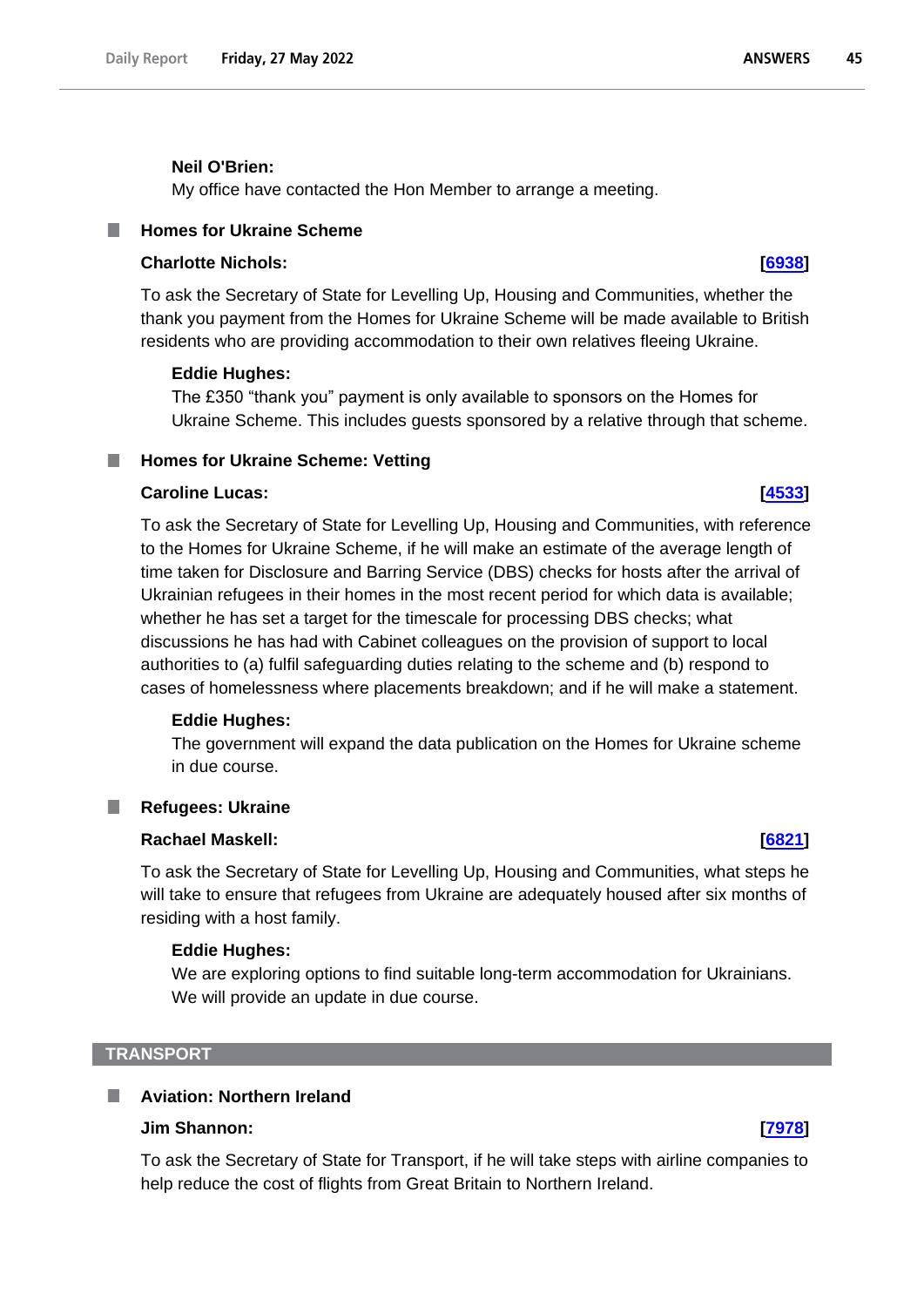### **Robert Courts:**

The Government recognises how vital aviation is to maintaining connectivity between Great Britain and Northern Ireland. We are supporting connectivity across the union, through a 50% cut in Air Passenger Duty on domestic flights from April 2023, as well as our support for the PSO connecting Londonderry to London.

Air travel between Northern Ireland and Great Britain is provided by a competitive market and fares are a commercial decision for airlines, based on several factors.

## <span id="page-45-0"></span>**Rapid Transit Systems and Trams: York**

### **Rachael Maskell: [\[5438\]](http://www.parliament.uk/business/publications/written-questions-answers-statements/written-question/Commons/2022-05-19/5438)**

To ask the Secretary of State for Transport, what steps he taking to increase the use of light rail and trams; and what plans he has to enable cities, such as York, to establish that infrastructure.

### **Trudy Harrison:**

The Government has provided more than £260 million in funding to support light rail systems in England outside London over the pandemic. And the Department continues to work with those Local Authorities to increase patronage as people return to public transport.

It is for local authorities to determine the right transport solution for their area. And Government continues to enable significant investment in local transport through devolved funding packages to cities, such as the £2.5 billion Transforming Cities Fund and the £5.7bn City Regions Sustainable Transport Settlement.

#### <span id="page-45-1"></span>**Tolls: Roads** a an

### **John Nicolson: [\[5421\]](http://www.parliament.uk/business/publications/written-questions-answers-statements/written-question/Commons/2022-05-19/5421)**

To ask the Secretary of State for Transport, how many fines were issued on toll roads that (a) operate toll plazas and (b) require the driver to pay (i) in advance and (ii) after travelling in 2021-22.

### **Trudy Harrison:**

All current tolled roads, bridges and tunnels in England are locally or privately operated, and the Department does not hold data on fines issued by those undertakings. The only road operated by National Highways where a road user charge is applied is the A282 Dartford Crossing; drivers must pay this charge beforehand or by midnight the day after crossing. In 2021-22, 2,154,092 penalty charge notices were issued for non-payment of the Dart Charge.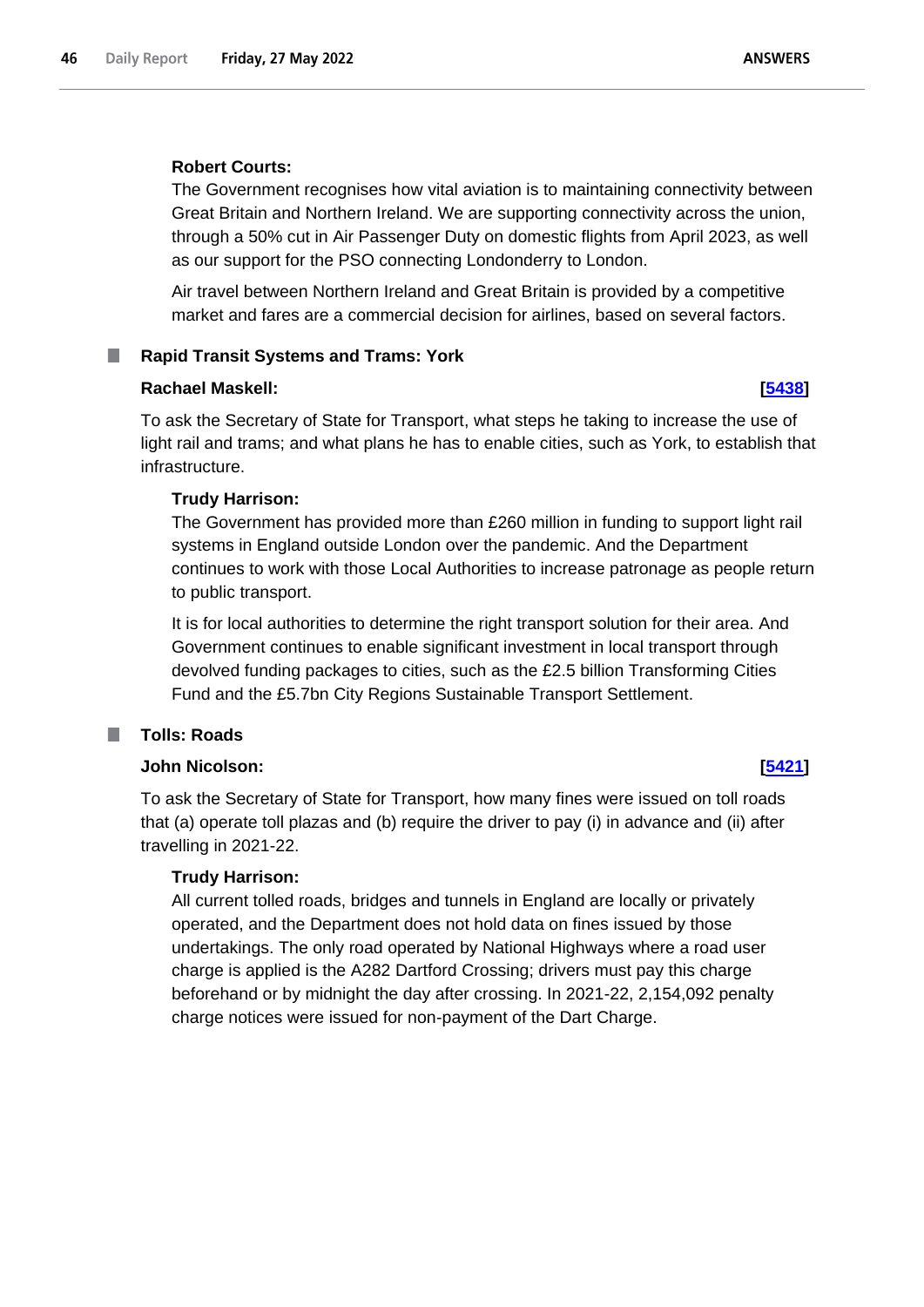## <span id="page-46-0"></span>**TREASURY**

#### <span id="page-46-1"></span>**Car Allowances**

#### **Ronnie Cowan: [\[5429\]](http://www.parliament.uk/business/publications/written-questions-answers-statements/written-question/Commons/2022-05-19/5429)**

To ask the Chancellor of the Exchequer, whether his Department has plans to increase the business mileage rate for motorists.

#### **Helen Whately:**

The Government sets Approved Mileage Allowance Payments (AMAPs) to minimise administrative burdens. AMAPs aim to reflect running costs including fuel, servicing and depreciation. Depreciation is estimated to constitute the most significant proportion of the AMAPs.

Employers are not required to use the AMAPs. Instead, they can agree to reimburse the actual cost incurred, where individuals can provide evidence of the expenditure, without an Income Tax or National Insurance charge arising.

Alternatively, they can choose to pay a different mileage rate that better reflects their employees' circumstances. However, if the payment exceeds the amount due under AMAPs, and this results in a profit for the individual, they will be liable to pay Income Tax and National Insurance contributions on the difference.

The Government keeps this policy under review.

### **Cost of Living: Disability**

### **Marsha De Cordova: [\[4686\]](http://www.parliament.uk/business/publications/written-questions-answers-statements/written-question/Commons/2022-05-18/4686)**

<span id="page-46-2"></span>T.

To ask the Chancellor of the Exchequer, what steps he is taking to support disabled people who are disproportionately affected by the rising cost of living.

#### **Mr Simon Clarke:**

The government understands that the rising cost of living has presented additional financial challenges to many people, and especially to the most vulnerable members of society, such as disabled people. That is why this government announced on  $26<sup>th</sup>$ May a new Cost of Living package, providing over £15bn of support targeted particularly at those with the greatest need. This package builds on the over £22bn already announced, bringing total government support for the Cost of Living to over £37bn this year. The latest package includes additional UK-wide support to help disabled people with the particular extra costs they are facing, with 6 million people who receive non-means-tested extra-costs disability benefits due to receive a one-off Disability Cost of Living Payment of £150. This payment can be received in addition to the other Cost of Living Payments for households on means-tested benefits or in receipt of Winter Fuel Payments. Disabled people will also benefit from the £400 of support for energy bills that the government is providing through an expansion of the Energy Bills Support Scheme, doubling the £200 of support announced earlier this year and making the whole £400 a grant that will not be recovered through higher bills in future years.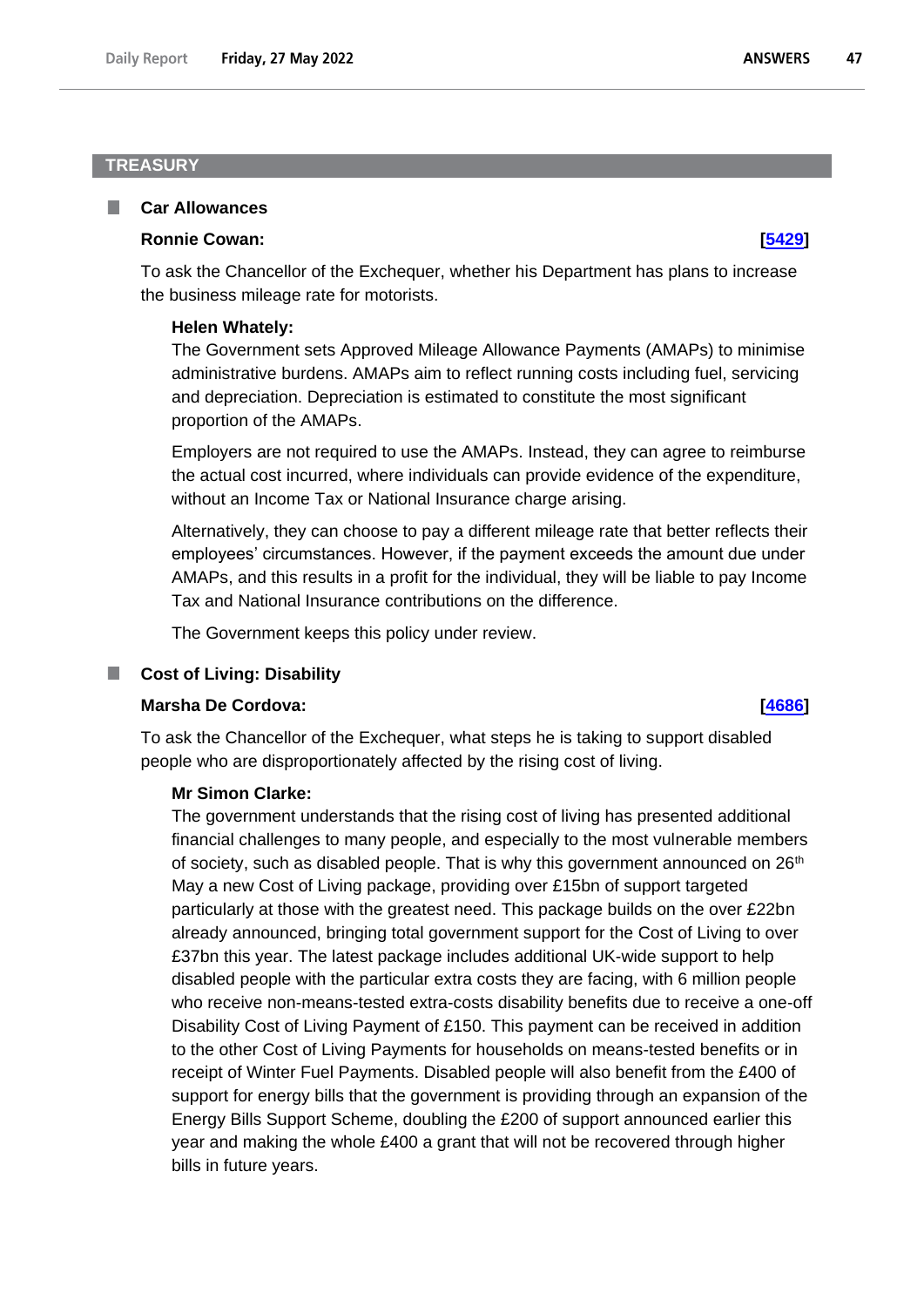#### <span id="page-47-0"></span>**Renewable Fuels: Excise Duties** I.

#### **Mr Barry Sheerman: [\[4484\]](http://www.parliament.uk/business/publications/written-questions-answers-statements/written-question/Commons/2022-05-18/4484)**

To ask the Chancellor of the Exchequer, what assessment he has made of the potential merits of introducing a rebate on HVO fuels for the affordability of that fuel compared to diesel.

#### **Helen Whately:**

Hydrotreated vegetable oil (HVO) continues to be taxed at the same rate as diesel. As with all taxes, the Government keeps the tax treatment of HVO under review.

There are no plans at present to change treatment as the Government uses the Renewable Transport Fuel Obligation (RTFO) to incentivise the use of low carbon fuels and reduce emissions from fuel supplied for use in transport and non-road mobile machinery. HVO is eligible for Renewable Transport Fuel Certificates under the RTFO, and is eligible to receive twice the reward in certificates under this scheme where it is produced from waste.

#### <span id="page-47-1"></span>**WALES**

#### <span id="page-47-2"></span>п **Veterans: Mental Health**

## **Stuart Anderson: [\[5682\]](http://www.parliament.uk/business/publications/written-questions-answers-statements/written-question/Commons/2022-05-20/5682)**

To ask the Secretary of State for Wales, what steps his Department is taking in crossgovernment policy to improve the mental wellbeing of veterans.

#### **Simon Hart:**

On 1 March 2022, the Minister for Defence People and Veterans and I jointly announced that we would be appointing Colonel James Phillips as the Veterans' Commissioner for Wales, thereby ensuring that all parts of the UK have an independent voice representing the interests of veterans. In this role, Colonel Phillips will engage with veterans and their families, listen to their needs and aspirations and identify areas for positive change. The appointment of Colonel Phillips is an important step forward in supporting ex-service personnel in Wales – including with mental wellbeing - and an integral part of meeting our ambition of making the United Kingdom the best place in the world to be a veteran.

The provision of mental health services is devolved to the Welsh Government. The Office of Veterans Affairs are supporting veterans' mental health in England through Op COURAGE. It has engaged extensively with the Welsh Government throughout the development of the Veterans' Strategy Action Plan. The Plan brings forward commitments in a variety of areas, including mental wellbeing.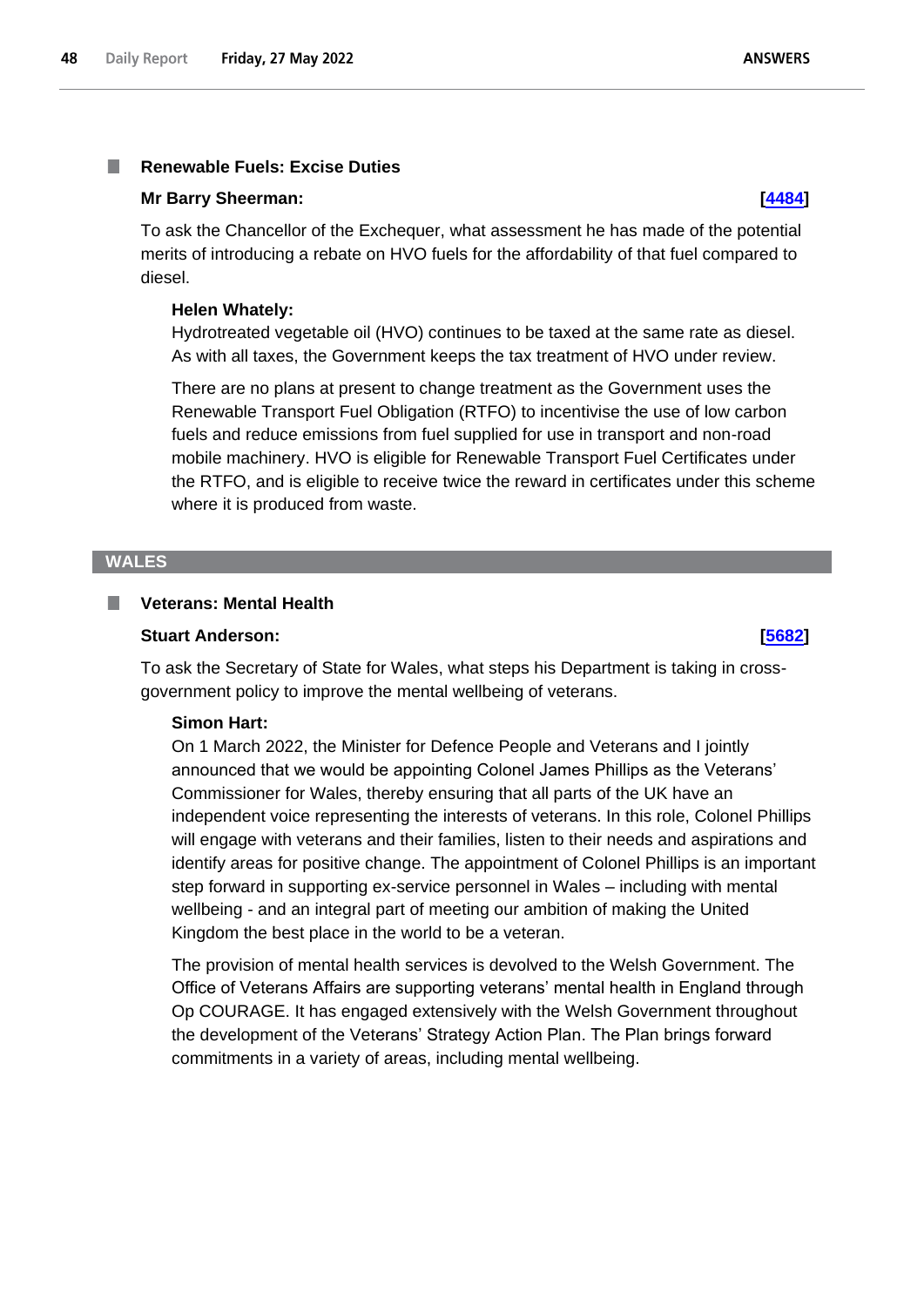### <span id="page-48-0"></span>**WORK AND PENSIONS**

#### <span id="page-48-1"></span>**Personal Pensions** a an

#### **Matt Vickers: [\[6951\]](http://www.parliament.uk/business/publications/written-questions-answers-statements/written-question/Commons/2022-05-23/6951)**

To ask the Secretary of State for Work and Pensions, what steps she is taking to help people understand their personal pensions.

#### **Guy Opperman:**

The Department for Work and Pensions (DWP) is currently introducing several initiatives to assist people in understanding their pensions.

The Stronger Nudge to pensions guidance regulations, coming into force on 01 June 2022, ensure no-one will be able to access their savings through pension freedoms without having received Pension Wise guidance or opted out. As part of this, schemes will offer to book of a Pension Wise appointment for the member as part of the application process, removing the inertia introduced by members having to book their own appointment.

From October this year, new regulations come into force that require defined contribution schemes used for automatic enrolment to send simpler, 2-page maximum, statements to members. These short, simpler statements will give savers the key information they need to be able to better engage with and understand their pensions. They will help people plan for the retirement they want.

DWP published a consultation on the draft regulations for Pensions Dashboards, which closed on 13 March 2022. Following publication of its response, expected this summer, the department will lay regulations for dashboards when parliamentary time allows. Pensions dashboards can help make accessing pensions information easier by empowering people to see what they have in their various pensions, including their State Pension, at the touch of a button on their smartphone, laptop or computer at home. This will put the saver in control and help reconnect people with their lost pension pots, transforming how people think and plan for their retirement.

DWP regulates for trust-based workplace pensions. Individual and other personal pensions within the contract-based market are regulated by the Financial Conduct Authority.

#### <span id="page-48-2"></span>ш **Social Security Benefits**

#### **Sarah Olney: [\[6859\]](http://www.parliament.uk/business/publications/written-questions-answers-statements/written-question/Commons/2022-05-23/6859)**

To ask the Secretary of State for Work and Pensions, what assessment she has made of the potential impact of the closure of 41 of her Department's facilities on the ability of people to access benefit support.

#### **Mims Davies:**

The changes the Department is making to estates will both improve the working environment for staff, become greener by becoming smaller, helping meet the Government's carbon reduction target, and provide value for money for the taxpayer.